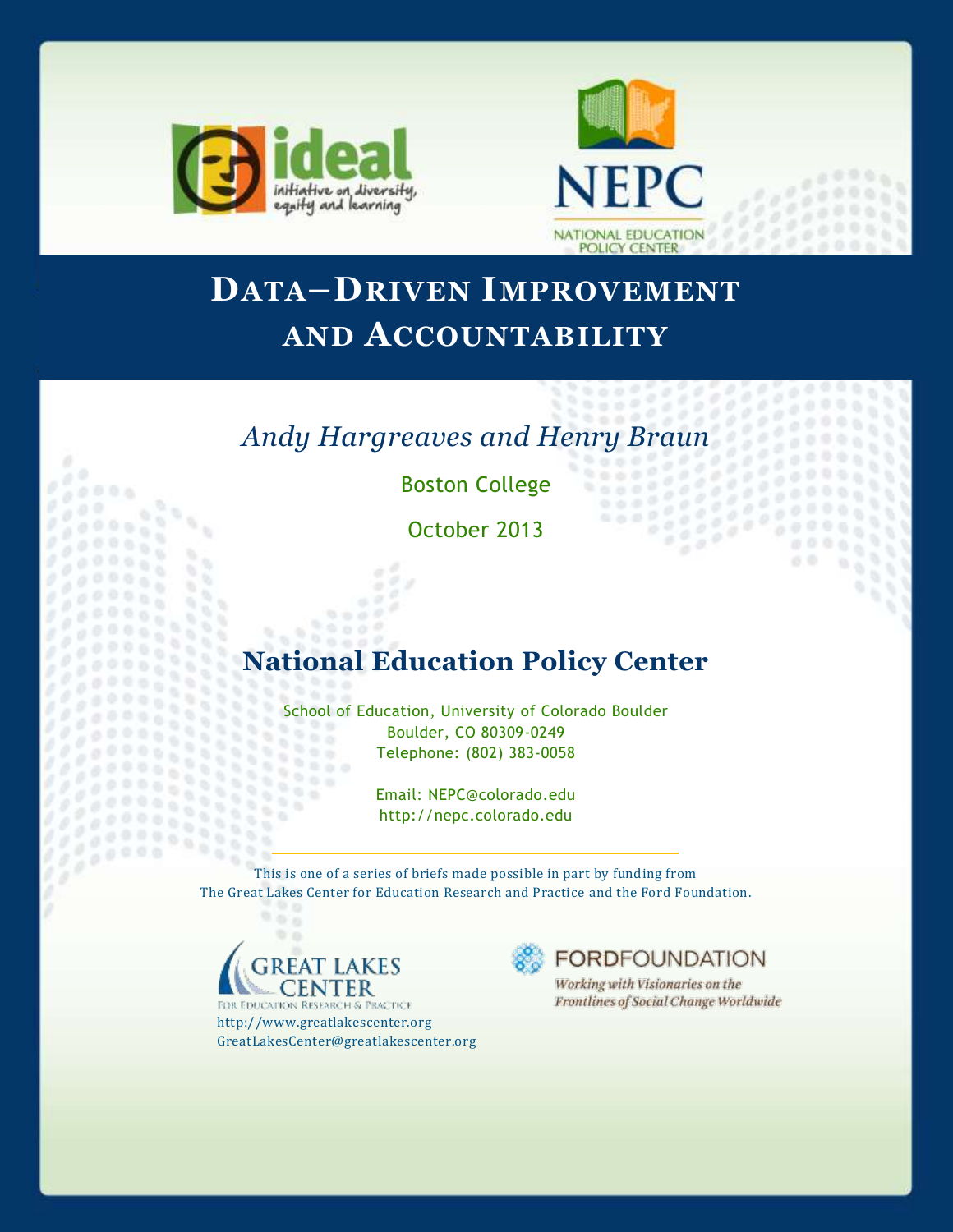**Kevin Welner** *Project Director*

**William Mathis** *Managing Director*

## **Erik Gunn** *Managing Editor*

Briefs published by the National Education Policy Center (NEPC) are blind peer -reviewed by members of the Editorial Review Board. Visit http://nepc.colorado.edu to find all of these briefs. For information on the editorial board and its members, visit: http://nepc.colorado.edu/editorialboard.

Publishing Director: **Alex Molnar**

#### **Suggested Citation:**

Hargreaves, A. & Braun, H. (2013). *Data-Driven Improvement and Accountability.* Boulder, CO: National Education Policy Center. Retrieved [date] from http://nepc.colorado.edu/publication/data-driven-improvement-accountability/.

*This material is provided free of cost to NEPC's readers, who may make non-commercial use of the material as long as NEPC and its author(s) are credited as the source. For inquiries about commercial use, please contact NEPC at nepc@colorado.edu.*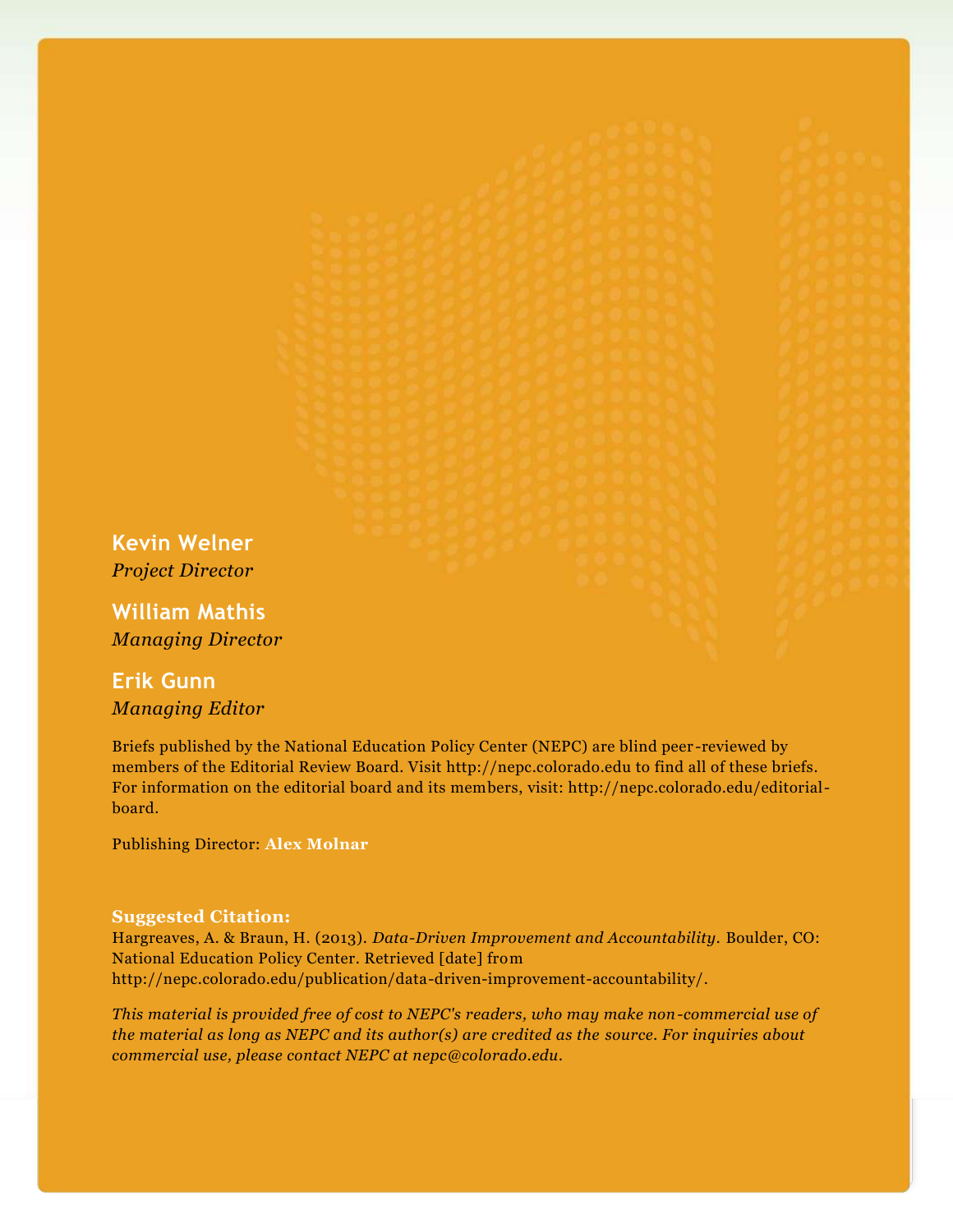## DATA-DRIVEN IMPROVEMENT AND ACCOUNTABILITY

*Andy Hargreaves and Henry Braun, Boston College*

### **Executive Summary**

The drive to enhance learning outcomes has assumed increasing salience over the last three decades. These outcomes include both high levels of tested achievement for all students and eliminating gaps in achievement among different sub-populations (raising the bar and closing the gap). This policy brief examines policies and practices concerning the use of data to inform school improvement strategies and to provide information for accountability. We term this twin-pronged movement, data-driven improvement and accountability (DDIA).

Although educational accountability is meant to contribute to improvement, there are often tensions and sometimes direct conflicts between the twin purposes of improvement and accountability. These are most likely to be resolved when there is collaborative involvement in data collection and analysis, collective responsibility for improvement, and a consensus that the indicators and metrics involved in DDIA are accurate, meaningful, fair, broad and balanced. When these conditions are absent, improvement efforts and outcomes-based accountability can work at cross-purposes, resulting in distraction from core purposes, gaming of the system and even outright corruption and cheating. This is particularly the case when test-based accountability mandates punitive consequences for failing to meet numerical targets that have been determined arbitrarily and imposed hierarchically.

Data that are timely and useful in terms of providing feedback that enables teachers, schools and systems to act and intervene to raise performance or remedy problems are essential to enhancing teaching effectiveness and to addressing systemic improvement at all levels. At the same time, the demands of public accountability require transparency with respect to operations and outcomes, and this calls for data that are relevant, accurate and accessible to public interpretation. Data that are not relevant skew the focus of accountability. Data that are inaccurate undermine the credibility of accountability. And data that are incomprehensible betray the intent of public accountability. Good data and good practices of data use not only are essential to ensuring improvement in the face of accountability, but also are integral to the pursuit of constructive accountability.

Data-driven improvement and accountability can lead either to greater quality, equity and integrity, or to deterioration of services and distraction from core purposes. The question addressed by this brief is what factors and forces can lead DDIA to generate more positive and fewer negative outcomes in relation to both improvement and accountability.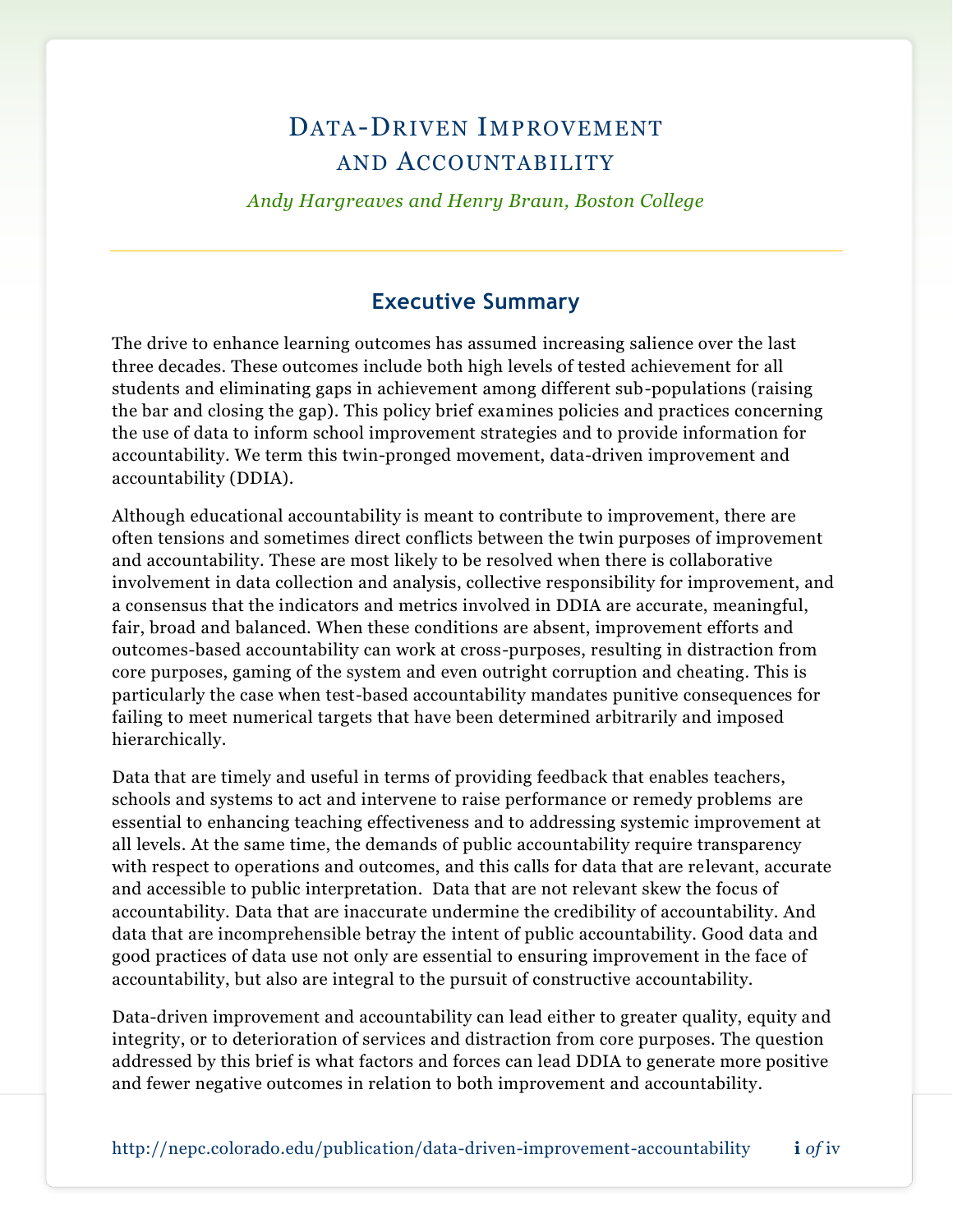The challenge of productively combining improvement and accountability is not confined to public education. It arises in many other sectors too. This brief reviews evidence and provides illustrative examples of data use in business and sports in order to compare practices in these sectors with data use in public education. The brief discusses research and findings related to DDIA in education within and beyond the United States, and makes particular reference to our own recent study of a system-wide educational reform strategy in the province of Ontario, Canada.

Drawing on these reviews of existing research and illustrative examples across sectors, the brief then examines five key factors that influence the success or failure of DDIA systems in public education:

- 1. The nature and scope of the data employed by the improvement and accountability systems, as well as the relationships and interactions among them;
- 2. The types of indicators (summary statistics) used to track progress or to make comparisons among schools and districts;
- 3. The interactions between the improvement and accountability systems;
- 4. The kinds of consequences attached to high and low performance and how those consequences are distributed;
- 5. The culture and context of data use -- the ways in which data are collected, interpreted and acted upon by communities of educators, as well as by those who direct or regulate their work.

In general, we find that over more than two decades, through accumulating statewide initiatives in DDIA and then in the successive Federal initiatives of the No Child Left Behind Act and Race to the Top, DDIA in the U.S. has come to exert increasingly adverse effects on public education, because high-stakes and high-threat accountability, rather than improvement alone, or improvement and accountability together, have become the prime drivers of educational change. This, in turn, has exerted adverse and perverse effects on attempts to secure improvement in educational quality and equity. The result is that, in the U.S., Data-Driven Improvement and Accountability has often turned out to be Data Driven Accountability at the cost of authentic and sustainable improvement.

Contrary to the practices of countries with high performance on international assessments, and of high performing organizations in business and sports, DDIA in the U.S. has been skewed towards accountability over improvement. Targets, indicators, and metrics have been narrow rather than broad, inaccurately defined and problematically applied. Test score data have been collected and reported over too short timescales that make them unreliable for purposes of accountability, or reported long after the student populations to which they apply have moved on, so that they have little or no direct value for improvement purposes. DDIA in the U.S. has focused on what is easily measured rather than on what is educationally valued. It holds schools and districts accountability for effective delivery of results, but without holding system leaders accountable for providing the resources and conditions that are necessary to secure those results.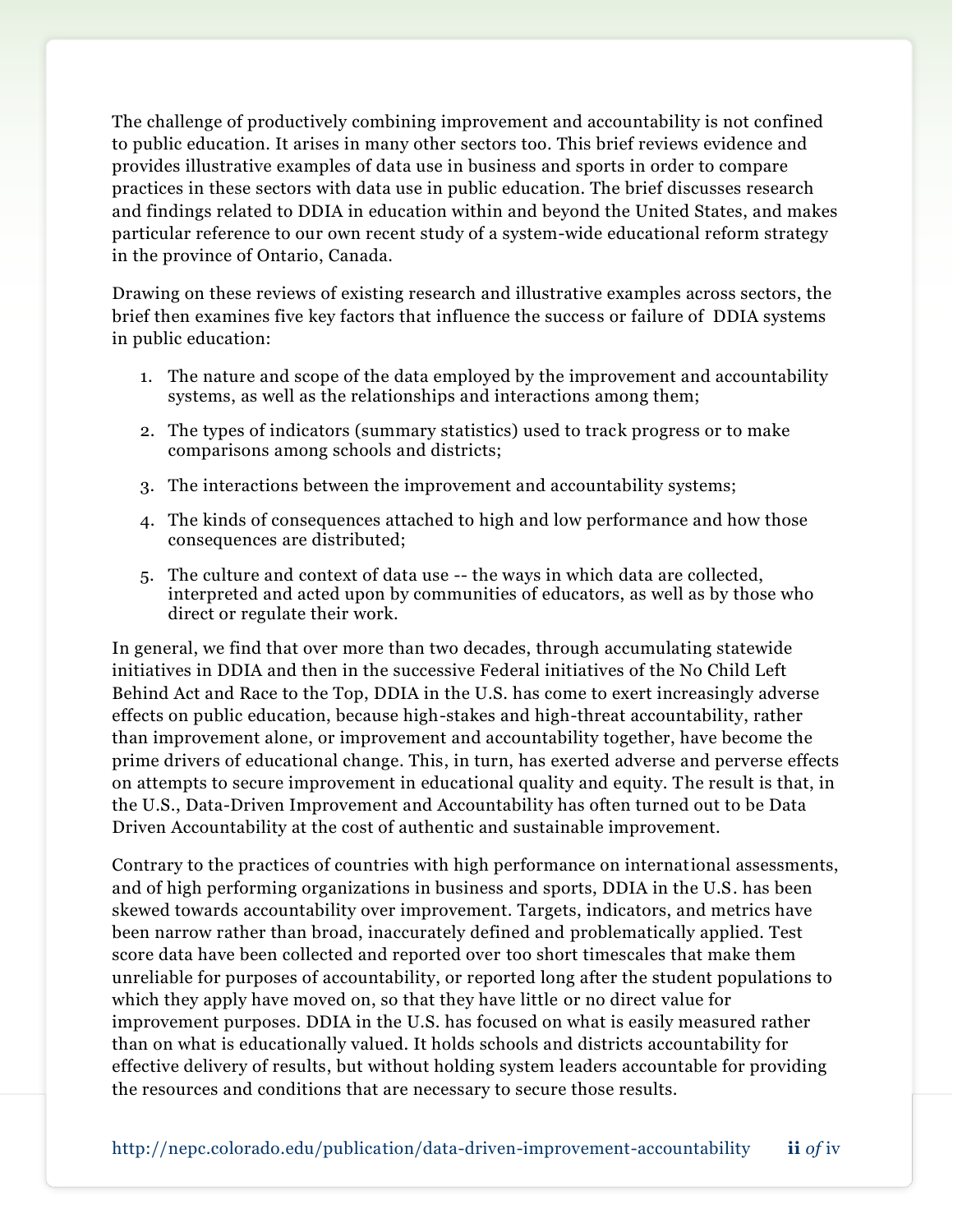In the U.S., the high-stakes, high-pressure environment of educational accountability, in which arbitrary numerical targets are hierarchically imposed, has led to extensive gaming and continuing disruptions of the system, with unacceptable consequences for the learning and achievement of the most disadvantaged students. These perverse consequences include loss of learning time by repeatedly teaching to the test; narrowing of the curriculum to that which is easily tested; concentrating undue attention on "bubble" students near the threshold target of required achievement at the expense of high-needs students whose current performance falls further below the threshold; constant rotation of principals and teachers in and out of schools where students' lives already have high instability; and criminally culpable cheating.

Lastly, when accountability is prioritized over improvement, DDIA neither helps educators make better pedagogical judgments nor enhances educators' knowledge of and relationships with their students. Instead of being informed by the evidence, educators become driven to distraction by narrowly defined data that compel them to analyze grids , dashboards, and spreadsheets in order to bring about short-term improvements in results.

The brief concludes with twelve recommendations for establishing more effective systems and processes of Data-Driven or Evidence-Informed Improvement and Accountability:

- 1. *Measure what is valued instead of valuing only what can easily be measured*, so that the educational purposes of schools do not drift or become distorted.
- 2. *Create a balanced scorecard* of metrics and indicators that captures the full range of what the school or school system values.
- 3. *Articulate and integrate the components of the DDIA system* both internally and externally, so that improvement and accountability work together and not at cross purposes.
- 4. *Insist on high quality data* that are valid and accurate.
- 5. *Test prudently, not profligately*, like the highest performing countries and systems, rather than testing almost every student, on almost everything, every year.
- 6. *Establish improvement cultures of high expectations and high support,* where educators receive the support they need to improve student achievement, and where enhancing professional practice is a high priority.
- 7. *Move from thresholds to growth*, so that indicators focus on improvements that have or have not been achieved in relation to agreed starting points or baselines.
- 8. *Narrow the gap to raise the bar*, since raising the floor of achievement through concentrating on equity, makes it easier to reach and then lift the bar of achievement over time.
- *9. Assign shared decision-making authority, as well as responsibility for implementation, to strong professional learning communities* in which all members share collective responsibility for all students' achievement and bring to bear shared knowledge of their students, as well all the relevant statistical data on their students' performance.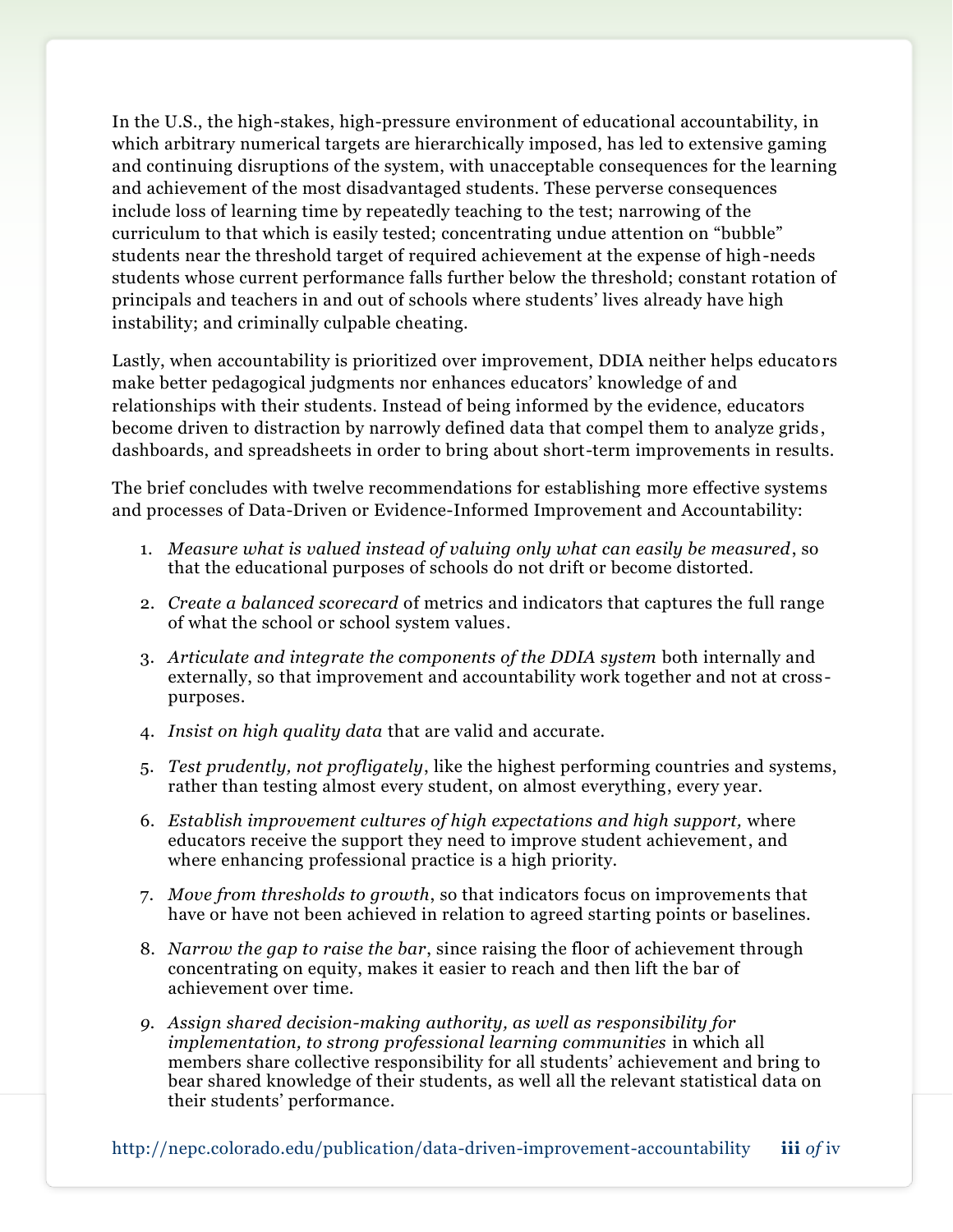- 10. *Establish systems of reciprocal vertical accountability,* so there is transparency in determining whether a system has provided sufficient resources and supports to enable educators in districts and schools to deliver what is formally expected of them.
- 11. *Be the drivers, not the driven*, so that statistical and other kinds of formal evidence complement and inform educators' knowledge and wisdom concerning their students and their own professional practice, rather than undermining or replacing that judgment and knowledge.
- 12. Create a set of guiding and binding national standards for DDIA that encompass *content standards* for accuracy, reliability, stability and validity of DDIA instruments, especially standardized tests in relation to system learning goals; *process standards* for the leadership and conduct of professional learning communities and data teams and for the management of consequences; and *context standards* regarding entitlements to adequate training, resources and time to participate effectively in DDIA.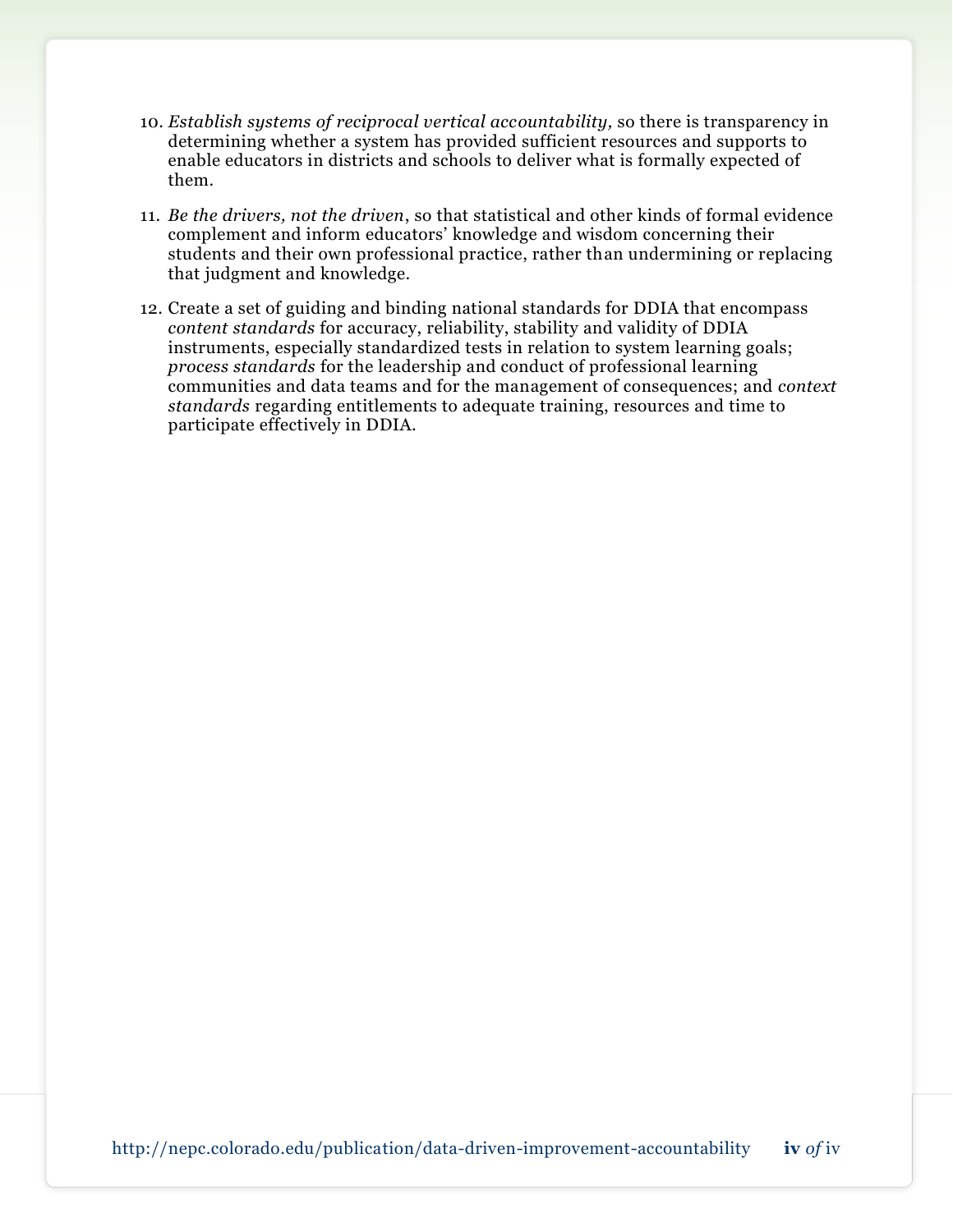## DATA-DRIVEN IMPROVEMENT AND ACCOUNTABILITY

## **Introduction**

Over the past thirty years, two related challenges have spurred educational reform in the U.S. and in many other countries: how to make schools more effective and equitable in their outcomes, and how to make them publicly and politically accountable for delivering those outcomes.<sup>1</sup> Increasingly, there has been a strategic convergence of these two approaches by using more stringent accountability as the prime driver to improve educational performance. There has also been a growing commitment to a particular approach for achieving both improvement and accountability. This has involved collecting, analyzing, and reporting performance data of various kinds at the student, teacher and school levels. Some of the data are used to inform interventions within schools and school systems, and some are used as a basis for evaluating teachers and schools, with the intention of enhancing their effectiveness in promoting student learning.

This policy brief examines the nature, implications and effects of this powerful movement in education: data-driven improvement and accountability (DDIA). It identifies and analyzes the tensions between improvement and accountability in the policies and practices of data use. The brief begins by reviewing the antecedents of DDIA in school improvement efforts, in attempts to quantify school effectiveness, and in system-wide educational reform. It then analyzes the uses of performance data in two other sectors – business and sports – in order to identify generic issues of data-use across sectors, and to highlight what can be gleaned for the benefit of public education from such cross-sector comparisons. Building on this historical and comparative review, the brief then turns to research findings, including our own, on the varying purposes, dynamics and consequences of DDIA in education, particularly, though not exclusively, in the U.S.

The brief concludes by drawing together the implications of the research for DDIA policies and practices that should be advanced in order to maximize their constructive contributions to educational excellence and equity, and it sets out some of the ways in which these findings may be translated into practical and productive legislative provisions.

### **Effectiveness, Improvement, Accountability & Reform**

Beginning in the 1970s and into the 1980s, a substantial and influential body of research in the U.S. and the UK identified the key characteristics of effective schools, defined as those that were successful in producing positive outcomes of achievement, attendance, and behavior.<sup>2</sup> The identified characteristics included having high expectations for students, establishing a safe and orderly school climate, devoting the majority of classroom time to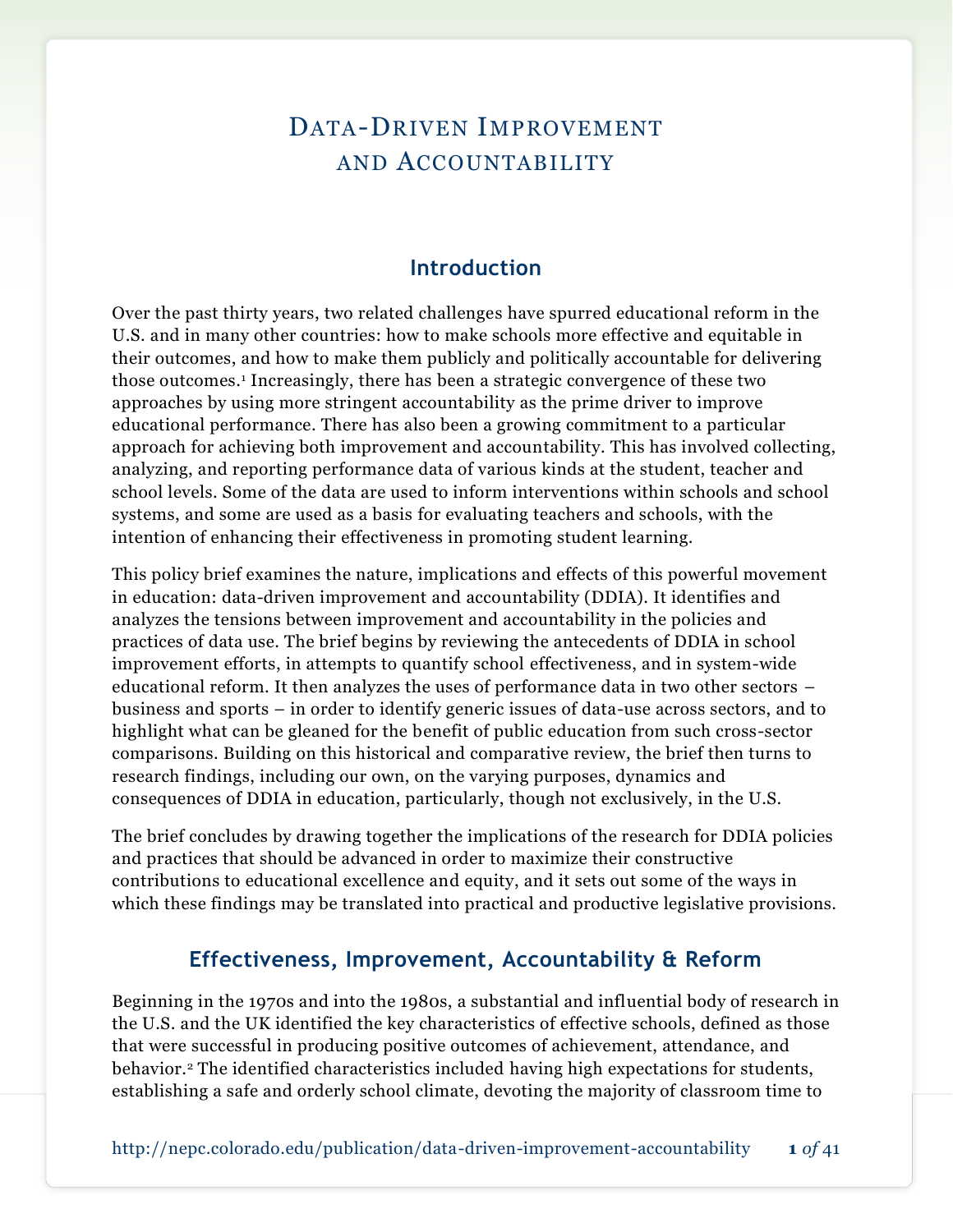instruction rather than behavior management, securing parental involvement, setting and checking homework regularly, exercising strong leadership, developing shared decisionmaking and showing concern for students' welfare. Notably, these characteristics were associated with successful schools serving very different student populations. <sup>3</sup>

Through the 1990s, researchers and system leaders became increasingly aware that, although research could identify the factors that were strongly associated with school effectiveness, there was no clear knowledge base regarding the processes and practices

*Reform models were sometimes transferred simplistically from one system to another on much shorter timescales than in the systems in which they had gradually evolved, and they often showed little sensitivity to other differences in culture or political context.*

that would enable schools to become more effective over time. A response to this growing concern was the emergence of research on school improvement.<sup>4</sup> Improvement factors highlighted by this research included the importance of developing a shared vision of change,<sup>5</sup> exercising inspiring forms of transformational and instructional leadership,<sup>6</sup> conceptualizing improvement as a continuous process rather than a one-time event, <sup>7</sup> developing cultures of professional collaboration,<sup>8</sup> building professional learning communities,<sup>9</sup> and involving students in the change process.<sup>10</sup> Where schools operated in challenging circumstances such as high poverty and high pupil mobility, high levels of leadership stability and sustainability were also critical for building trust within the schools, as well as with parents and others in the communities.<sup>11</sup>

From the 1990s onwards, findings related to school effectiveness and improvement, such as setting high expectations or standards, establishing a clear focus on instructional improvement, and having strong support for professional development (especially through one-on-one coaching) to help teachers improve their practice, influenced the design and development of large-scale reforms that encompassed entire districts, states and countries.<sup>12</sup>

At the same time, accountability advocates, frustrated by the slow pace and low success rate of existing improvement efforts, advanced a range of new reform strategies that departed from, and in some cases directly contradicted, earlier presumptions about school improvement. For example, the hitherto widely accepted claims that "you cannot mandate what matters to effective practice"<sup>13</sup> and the fact that sustainable improvement requires trust to be built over time, were sometimes sidelined or overturned by other elements of large-scale reform design.<sup>14</sup> Moreover, reform models were sometimes transferred simplistically from one system to another on much shorter timescales than in the systems in which they had gradually evolved, and they often showed little sensitivity to other differences in culture or political context.15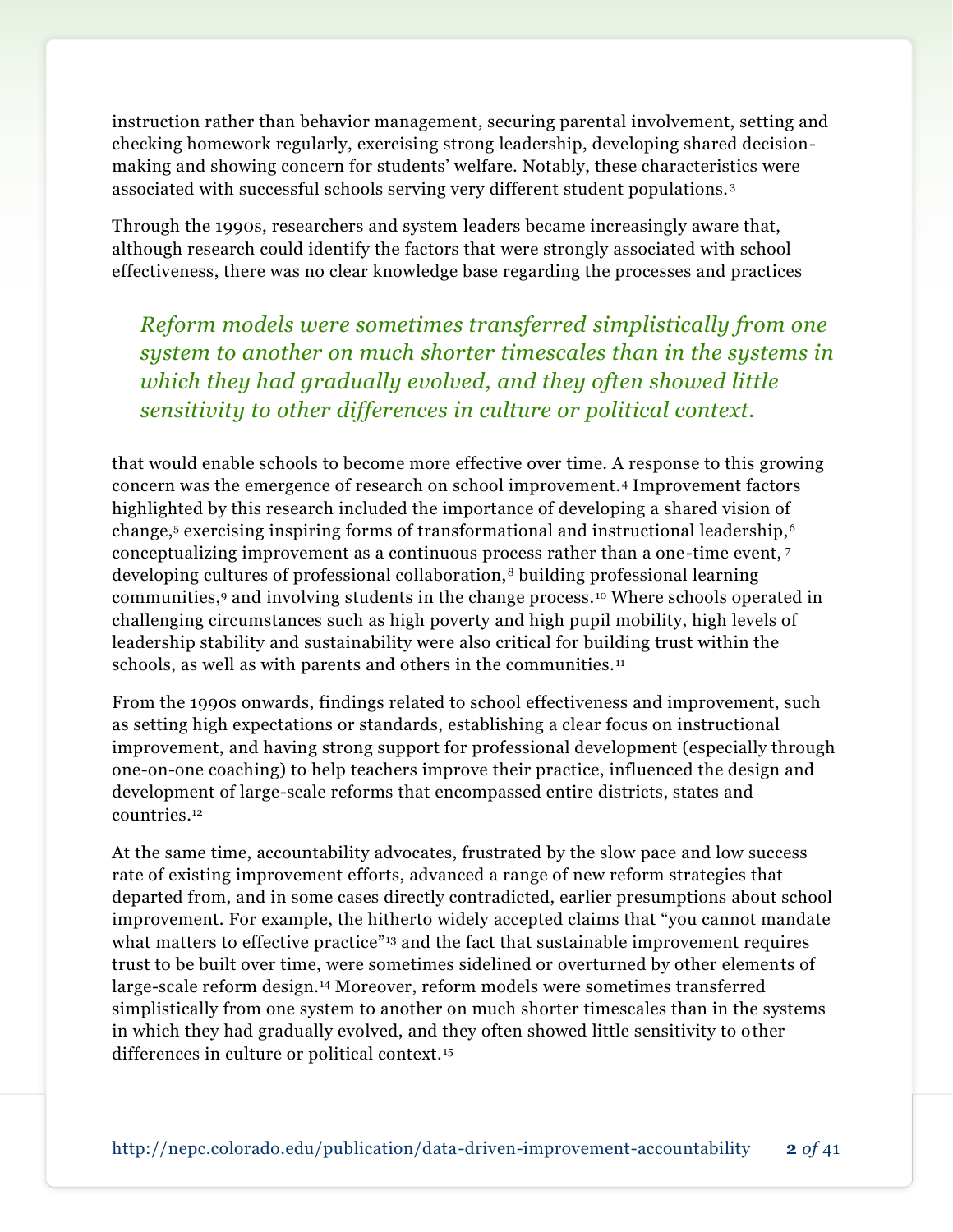Most advocates of large-scale reform in Anglo-American nations have argued that systemwide reforms that result in improved tested achievement, higher graduation rates, and greater rates of college attendance, as well as reductions in the longstanding gaps in these indicators, possess a number of key characteristics. These include a tight focus on two or three key priorities that are clearly measurable (such as raising standards in literacy and math), developing a guiding coalition of key political and other stakeholders who support this priority, setting numerical targets for improvement by specified dates when they should be delivered, exerting strong pressure for change that ranges from relentless implementation in some cases to punitive sanctions for failure to succeed or comply in others, providing and prescribing extensive training, defining and developing detailed curriculum standards and materials, and tracking and monitoring performance in real time at every level from individual students and teachers to the entire system. <sup>16</sup>

Outside the U.S., these strategies of large-scale reform were evident in the education reform measures of the Blair Government in England and Wales, <sup>17</sup> and in the highly publicized reform strategies of Ontario, Canada.<sup>18</sup> In the U.S., through provisions in the No Child Left Behind Act<sup>19</sup> and the Obama Administration's Race to the Top initiatives,<sup>20</sup> the new large-scale accountability and improvement systems have linked indicators based on student test score outcomes to high-stakes consequences, including the reorganization or closure of schools, as well as performance-based pay incentives and sanctions that include dismissal for teachers and principals.

In the main, over more than a decade, these top-down initiatives in the U.S. have not had positive effects on educational excellence or equity.<sup>21</sup> Despite a small number of highly publicized examples, relatively few schools have actually undergone reorganization or closure due to problems of low performance.<sup>22</sup> When measures have been taken to close down ineffective schools, as was the case in Chicago, students were frequently simply transferred to other low performing schools, producing an additional problem; namely, that those schools were outside the students' own neighborhoods.<sup>23</sup> Moreover, because many outcomes-based indicators are crude measures of school effectiveness, they place schools serving high proportions of minority and/or low SES students under such heavy threat of intervention that better qualified teachers tend to gravitate to schools within their district that already post better outcomes, or to other districts that serve more advantaged students and are, therefore, under much less threat.<sup>24</sup>

All this helps to explain why educational inequities in the U.S. show no signs of easing<sup>25</sup> and why a report by McKinsey and Company<sup>26</sup> likens current U.S. educational inequities to the impact of a "permanent national recession". Even large-scale reform models that have been less punitive than those in the U.S., such the educational reform strategy of Ontario, have been more successful in raising the bar of tested achievement for everyone than in narrowing the achievement gap between different social, ethnic or linguistic groups.<sup>27</sup>

One response of policy-makers to the perceived shortcomings of U.S. education has taken the form of outcomes-based,<sup>28</sup> then standards-based, reforms linked to system-wide educational assessments.<sup>29</sup> After mounting evidence that federally imposed performance targets had led some states to redesign their tests, or to modify performance standards, so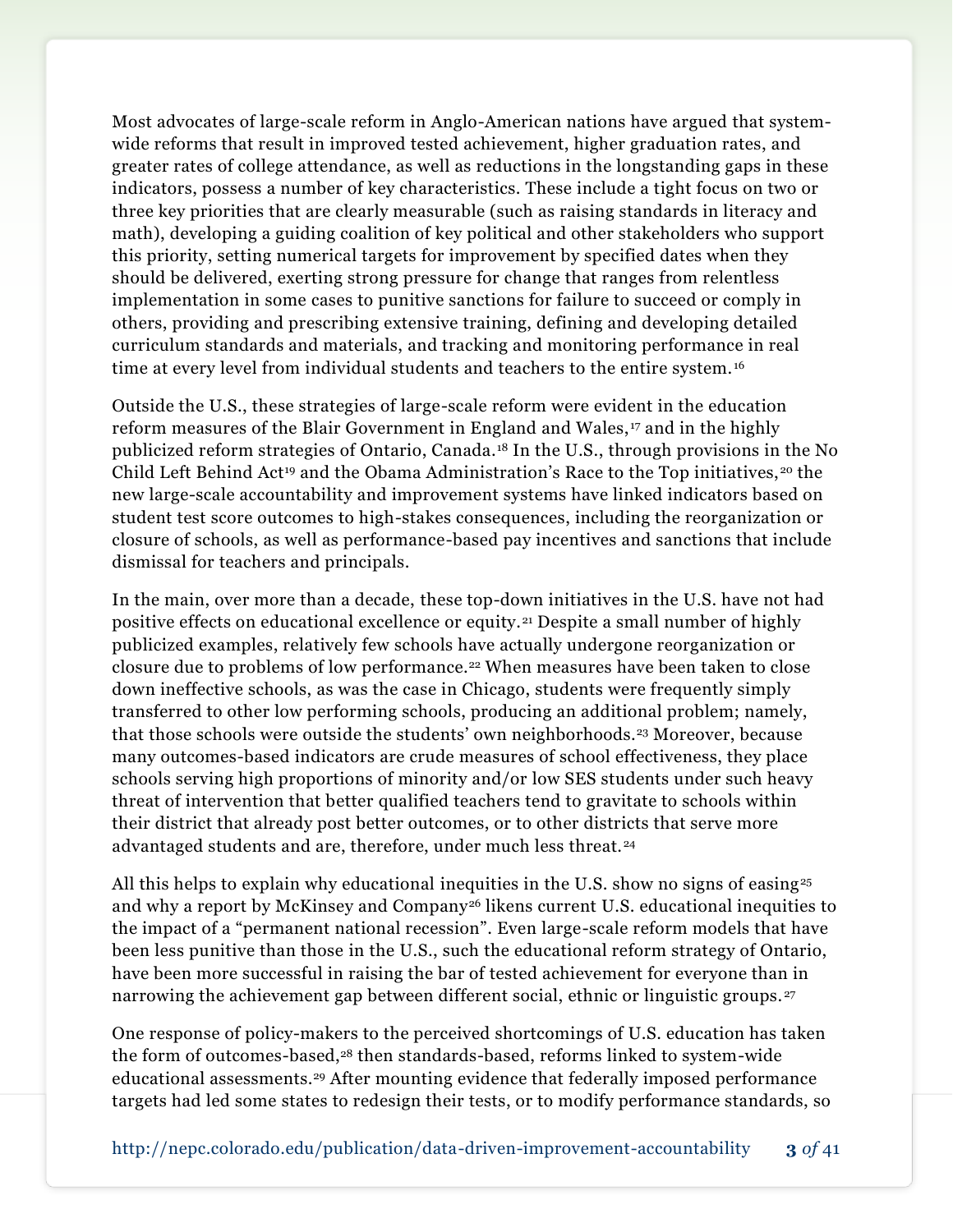that they were easier to pass,<sup>30</sup> an effort led by the Council of Chief State School Officers and the National Governors Association was initiated to devise a set of Common Core State Standards in English/Language Arts and mathematics.<sup>31</sup> These standards have been adopted by 46 states and the District of Columbia. Furthermore, with the active support of the U.S. Department of Education, these two organizations have encouraged states to participate in one of two multi-state consortia that are developing summative assessments aligned to the Common Core State Standards.<sup>32</sup>

The more that the purposes and strategies of educational improvement and accountability have converged, and the more that they have been scaled up from the school, to the district, the state and now the nation, the more central performance data have become. Performance data from all levels are seen as critical to a strategy of

- tracking and monitoring large, complex systems;
- understanding and explaining at a system level what is happening without necessarily having to know the individuals involved;
- helping weaker schools to learn from stronger schools and systems;
- benchmarking schools and systems manifesting sustained success;
- enabling professionals and administrators to monitor the progress of every student and school in real time, in order to make timely interventions so that no child will indeed be left behind.

Burch argues that achievement gaps are technically defined in ways that lead to opportunities for private interventions that have large-scale multinational origins, even if their feel is one of local delivery.<sup>33</sup> She shows that the uses of data, and the concomitant hiring of private organizations to support data analysis, were actually codified under NCLB. Thus, while data-driven improvement and accountability (DDIA) are often presented as contributing to what one of us has called *professional capital* by expecting and enabling teachers to develop and exercise their expertise through participating in collaborative, evidence-informed judgments that support student learning, in practice DDIA is arguably and equally driven by the interests of *business capital* which strives to shape public education reform so as to generate private profit.<sup>34</sup>

Alongside the arguments regarding the intentions and effects of DDIA, there have been efforts to devise technical improvements in the indicators and methodology of DDIA, especially with respect to accountability. The goal has been to obtain more accurate estimates of the relative effectiveness of teachers and schools. A prominent example is the shift from the status-based indicators under NCLB that direct educators towards having their students reach particular thresholds of proficiency, to progress-based indicators of improvement over time, some of which are sensitive to the conditions under which teachers, schools and districts have to operate. These progress-based indicators are often derived from so-called value-added models that take account of differences among classes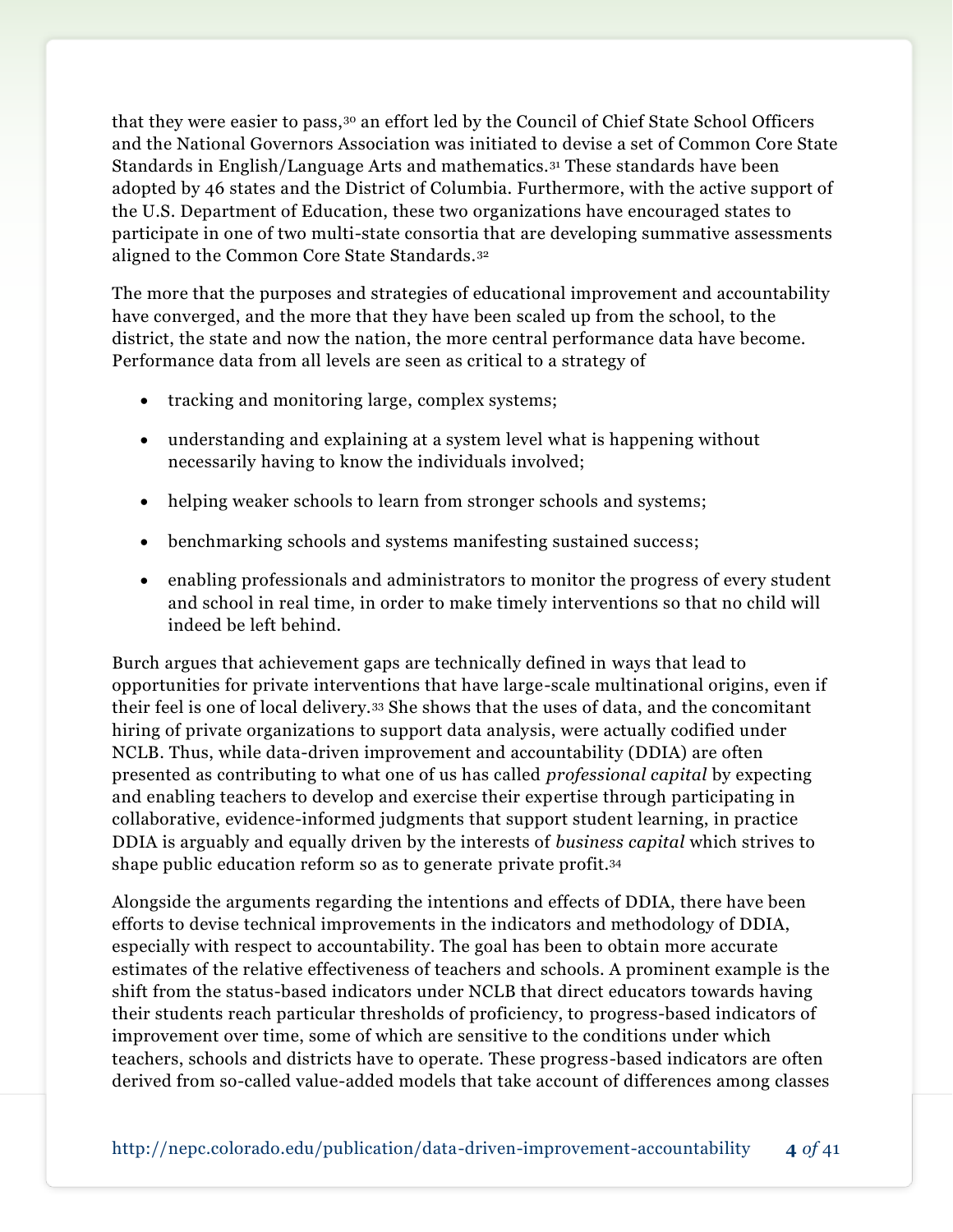and schools in students' prior academic achievement and, sometimes, in demographic characteristics and other contextual factors.<sup>35</sup>

System-wide reform is now the official policy preference for securing both excellence and equity in many or most schools rather than just a few, within timeframes defined as much by election cycles as by those inherent in the work of improvement itself. Strong accountability has assigned urgency and transparency to the effort, and DDIA is now deployed as one of the main tools to engage everyone in the whole change process, all the time. For the most part, system-wide reform in the U.S. has concentrated on schools and school districts, but the reach of the "new accountability" is now extending to teachers and even, in some states, to teacher preparation programs.<sup>36</sup>

For the most part, initiatives undertaken under the aegis of DDIA have maintained a tight focus on school-related data, with an emphasis on threshold targets of cognitive achievement. This kind of focus is indifferent to or dismissive of the substantial research on the association of out-of-school factors with student achievement and underachievement. Such factors include child health, environmental quality, family structure, income and stability, and community resources.<sup>37</sup>

Although there are cases where a few schools and even fewer districts have been able to overcome the immense obstacles that children, families and schools face in very challenging circumstances of poverty and instability, the extensive research findings on the cumulative impact of contextual factors outside the school, and their widespread association with results in educational performance, lead to the reasonable conclusion that achievement gaps will not be substantially reduced unless and until the gaps in other factors are addressed as well.<sup>38</sup> Evidence of the effectiveness of a strategy that addresses the broad range of factors outside, as well as inside, the school that affect student achievement and achievement gaps has been reported by studies in the U.S.<sup>39</sup> and abroad.<sup>40</sup> In the U.S. this has led to the founding of a public advocacy group for adopting a Broader, Bolder Approach<sup>41</sup> to improvement and accountability that adequately encompasses the range of factors that actually have an impact educational progress.

Even if more and better data can be developed as a basis for improvement and intervention in the realms of education, health and social policy, there will still be limits to what DDIA can accomplish. In *Big Data*, Mayer-Schonberger and Cukier (2013) describe many of the ways that data enter into and also enhance our lives. Big data, they say, are about "the ability of society to harness information in novel ways to produce useful insights or goods and services of significant value".<sup>42</sup> They point to how the growing capacity to analyze vast volumes of data has made it possible to predict the spread of flu pandemics, to pinpoint the buildings most likely to be overcrowded fire hazards, and to use complex algorithms to provide just-in-time feedback in response to people's progress in their online learning.

But after their enthusiastic advocacy for Big Data, the authors then advise against turning to data for the answer to all our problems. They stress that there is a "special need to carve out a place for the human: to reserve space for intuition, common sense and serendipity".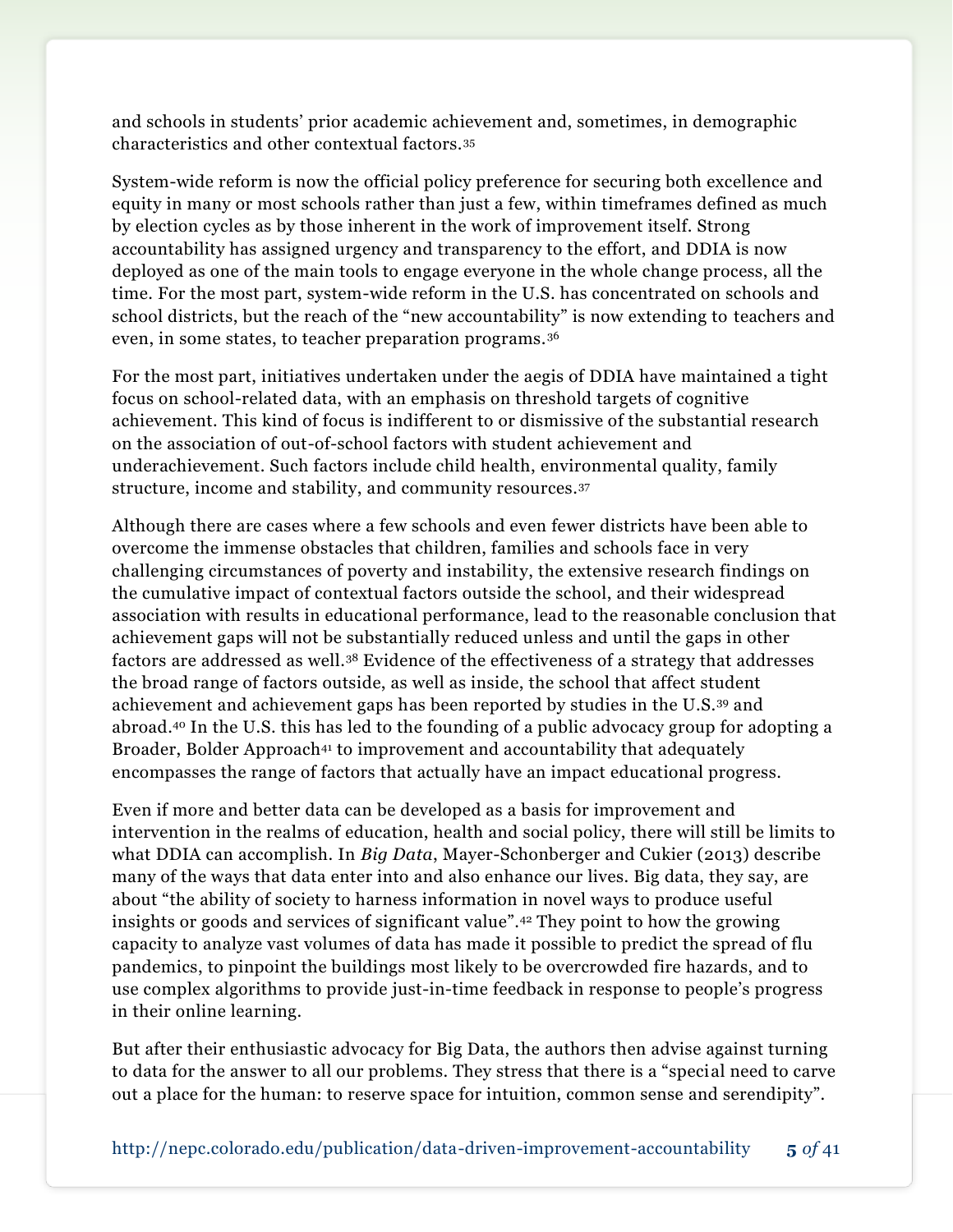"What is greatest about human beings", they say, "is what is precisely what the algorithms and silicon chips don't reveal".<sup>43</sup> This is equally true of those areas of life where problems are pervasive, inequities abound, and human suffering is rampant. Data can help in addressing these issues but in the end, some of our most challenging educational and social problems will not mainly be solved by more or better data, just as they will not be solved by more technology or by any other silver bullet. More and better data can help us make more efficient educational decisions and judgments, but they will not, of themselves, help us make wiser or more humane ones. Often, what we need to alleviate children's suffering and lack of opportunity is not more data or better metrics, but more attention, and more support.

## **The Uses of Data**

The influence and impact of data are not confined to education. In the past two decades, in most of the developed world, data have become an increasingly important and almost inescapable part of all our lives.<sup>44</sup> Data serve many functions, but two are especially important: improvement and accountability.

#### **Data for Improvement**

Data can promote improvement in the quality and effectiveness of production and services. For instance, data help companies personalize advertisements and offer products that match customers' digitally tracked preferences and predicted desires. Scanned barcode data enable retailers to employ efficient, just-in-time delivery.<sup>45</sup> For management, digital dashboards indicate when and where performance is strong or weak, guiding interventions to reduce waste and to improve supply chain flow or workforce productivity.

Data usage is also contributing to efforts at improvement in public services. <sup>46</sup> Process and outcomes data identify hospitals that have persistently lower or higher rates of infection, so that poorer performers can learn from their more successful peers. <sup>47</sup> The growing availability of online access to provider ratings also enables users to make more informed choices of service providers and better decisions about their own health. <sup>48</sup>

The use of performance metrics in monitoring government services is seen as essential for both effective management and increased democratic control.<sup>49</sup> A set of indicators that captures key aspects of system functioning gives managers much of the information they need to track, modify or refine the systems for which they are responsible. The general availability of these indicators also contributes to greater transparency for the public that, ideally, provides a basis for developing a general consensus about what is working well and what is not, and that ultimately influences individual decisions on how to vote.<sup>50</sup>

#### **Data for Public Accountability**

In addition to fostering improvement, data also increasingly serve an accountability function. This largely takes the form of transparency concerning the standard of services

http://nepc.colorado.edu/publication/data-driven-improvement-accountability **6** *of* 41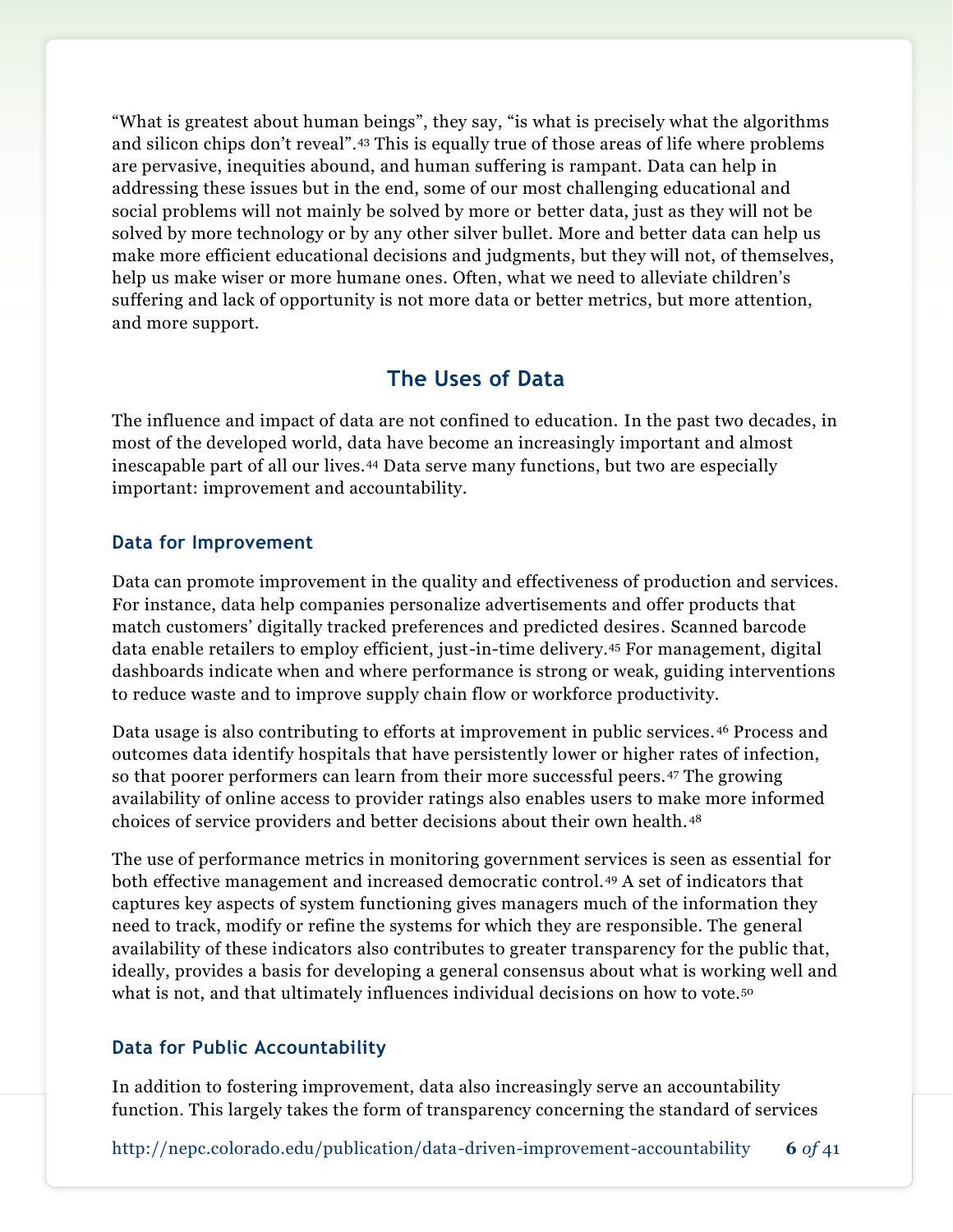that are provided and the degree to which they are accomplished by means that are authentic and ethical. Published data on quarterly returns of profits and losses hold companies accountable to shareholders. Rankings on the Dow Jones Sustainability Index or the Reputation Index provide potential investors with data on where companies stand in terms of environmental responsibility and ethical integrity. Published targets push public providers to increase efficiency.

#### **Improvement and Accountability Together**

In all sectors, data-driven improvement and accountability (DDIA) is designed to secure improvement in outcomes by promoting accountability through published metrics and increased transparency. The assumption underpinning DDIA is that documented unsatisfactory performance or unethical practices will lead to public outcry and the threat of organizational decline or extinction as people take their business or support elsewhere. Concurrently, the same data provide information that businesses or service providers can use to inform improvement strategies.

But as easily as accountability and the drive for continuous improvement can provoke a constructive sense of urgency, they can also lead to negative consequences. Among other things, data-driven accountability can lead to

- Concentrating on short-term wins at the expense of long-term, sustainable improvement;<sup>51</sup>
- Pushing for higher and higher profit margins at the expense of quality of service to clients;<sup>52</sup>
- Emphasizing standardized actions that lead to easily implemented solutions at the expense of ones that promote greater innovation and creativity;<sup>53</sup>
- Directing efforts to outcomes that are most easily measured or populations that can produce the easiest gains, compared to other outcomes and populations that also have and create value;<sup>54</sup>
- Faking, fabricating and fraudulently representing performance results;<sup>55</sup>
- Investing excessive time and trust in performance metrics and their implications at the expense of energy directed to building relationships within and beyond the organization;<sup>56</sup>
- Creating endemic instabilities by repeatedly opening and closing institutions, and constantly turning over leaders and other staff in order to produce instant turnarounds in measurable results.<sup>57</sup>

To sum up: in other sectors, not just education, the combination of data-driven improvement and accountability can lead to greater quality and integrity, or to deterioration of services and distraction from core purposes. The question addressed by

http://nepc.colorado.edu/publication/data-driven-improvement-accountability **7** *of* 41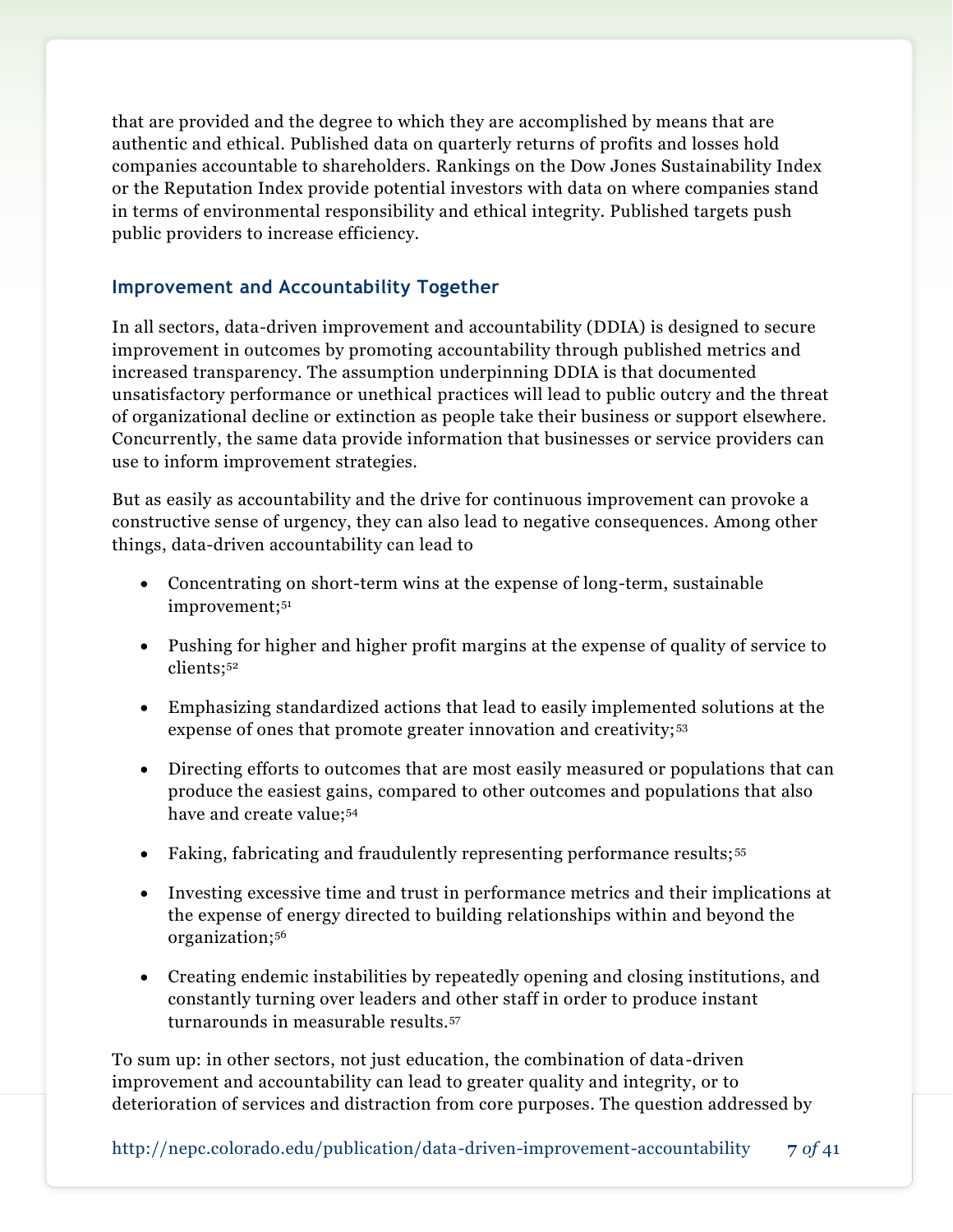this brief is what factors and forces can lead DDIA in education to generate more positive and fewer negative outcomes. To do this, we first turn to other sectors in order to examine the two faces of data usage and to illustrate how the tensions characteristic of DDIA manifest themselves in different settings, including the private sphere, rather than being unique to public education.

## **Data in Other Sectors**

There is little empirical work on organizational improvement, effectiveness and accountability across sectors, with most research being theoretical or speculative in nature.<sup>58</sup> However, one of us has co-directed a large-scale study of almost twenty cases of performance beyond expectations in business, sports and education. <sup>59</sup> Performance was measured according to existing metrics available in the different sectors. These included the most obvious metrics of profits, losses and shareholder value in business, league table rankings and cup victories in sports, and examination results or test scores in education. Other measures that were also employed included metrics such as customer satisfaction, reputation, internet "stickiness" and environmental sustainability in business; participation rates in sports; and honors and awards in education. The criterion of performing beyond expectations was judged in relation to previous performance on key indicators, in relation to comparable organizations in the sector, and in relation to contextual factors of unusually daunting challenges or lesser levels of support, such as location in communities of high poverty in education and sports, or low levels of financing and crowd support in sports.

Among the 15 factors that the study found to be associated with high performance, one was the use of performance metrics that were generally regarded as meaningful, fair, broad, varied and sensitively applied among members of the organizations concerned. At the same time, in some of the cases, and in our review of the wider literature on each of the sectors, we also obtained examples of less productive instances of data use. These contrasts offer insights into how data are used -- or could be used -- in education.

### **DDIA in Sports**

The role of performance metrics in improving the results of professional sports teams first achieved broad public awareness with the publication of Michael Lewis's <sup>60</sup> account of how systematic use of player performance statistics raised the performance of the underfunded Oakland Athletics baseball team to World Series standard. Lewis's *Moneyball* describes how the Oakland Athletics became the first baseball franchise to take seriously players' performance statistics as a basis for player recruitment (in contrast to previous reliance on coaches' and scouts' intuitive judgment) and how, as a result, the club was able to make the play-offs year after year, facing teams with triple the payroll.

The use of performance statistics that the Oakland Athletics highlighted, but did not invent, is now standard throughout the sports world. For example, all leading soccer clubs now place video cameras around the pitch, and analyze the movies to derive metrics of

http://nepc.colorado.edu/publication/data-driven-improvement-accountability **8** *of* 41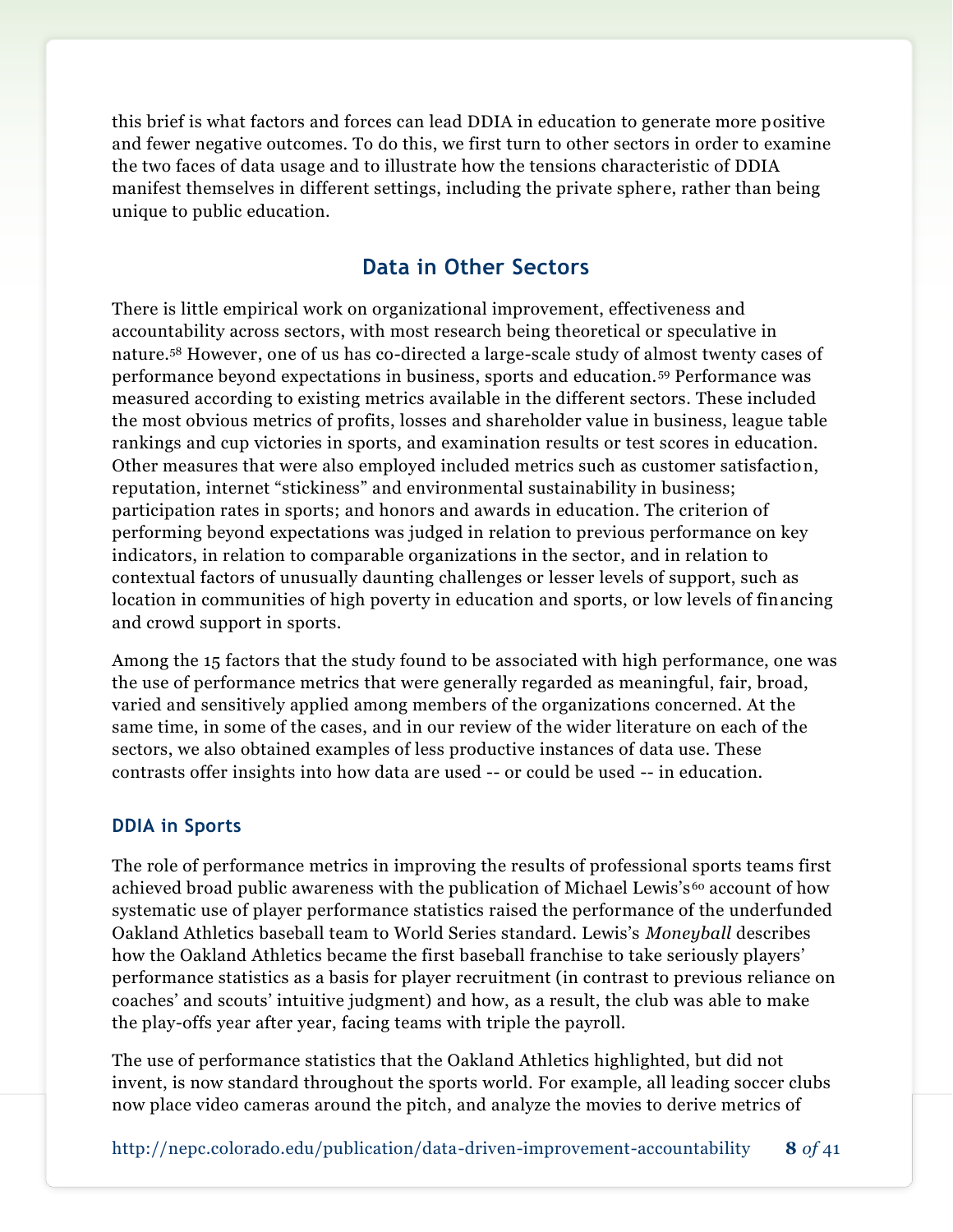individual and team performance factors (shots made, successful and unsuccessful passes, distances run, goals conceded early or late in the game, and so on), and then have these examined by one or more in-house performance analysts.

In soccer, movement is more flowing and actions are harder to disaggregate than in many stop-start U.S. sports. The difficulties in data-driven improvement in soccer first became evident when Valeri Lobanovsky – manager of the Dynamo Kiev soccer team in the former Soviet Union from the mid-1970s to the early 90s - decided to apply the principles of scientific Marxism to soccer management. Standing by the pitch, he made notations of different moves made by individual players, and connected these to team performance outcomes. When Lobanovsky purchased a large computer, his goal was to combine science and technology to create the perfect soccer team.

Franklin Foer describes how Lobanovsky applied numerical values to every successful and unsuccessful action in the game. The data were put through the computer to produce calculations of "intensivity, activity, error rate", and so on.<sup>61</sup> Lobanovsky was seeking a perfect data-driven system that his players could adopt automatically. He even organized practice matches where players were blindfolded. According to Foer, Lobanovsky's system:

rewards a very specific style of play: physical and frenetic. Players work tirelessly to compile points. They play defense more aggressively than offense, because that's where points can be racked up. In stifling individual initiative, Lobanovsky's system mimicked the Soviet regime under which it was conceived. Nothing in Lobanovsky's point valuation measures creativity or daring. A vertical pass receives the same grade as a horizontal pass; a spectacular fake means nothing.<sup>62</sup>

The risk of over-reliance on numerical data in soccer still occurs today. The performance analyst at a former English Premier League soccer team pointed to how mechanistic applications of data-driven decision-making in soccer could have perverse effects even in the modern game.<sup>63</sup> He described how in one World Cup of soccer, some managers not only relied on video data to analyze player performance but also placed microchips in their players' boots to gather additional statistics about the number of steps the players took during a game. "There were", he said, "some players who started doing extra steps when the ball went out of play (out of sight of the cameras) so they could up their stats – tell the manager – "Yes, I've done my job this week."

By contrast, this analyst and his club developed a more interactive and collaborative approach to evidence. This included sharing data with the coach; suggesting what it meant in terms of performance or energy levels; inviting players to look at their statistics and see how they compared to average performance levels in the league – and then discussing together specific ways to improve. The analyst described how players who had been skeptical of the system at first, had seen their performance improve after paying attention to their own statistics and the statistics of players they were playing against. After spending many games on the bench, they suddenly started to find that they were being picked for the team every match. "The data *contribute to* rather than *dictating what* they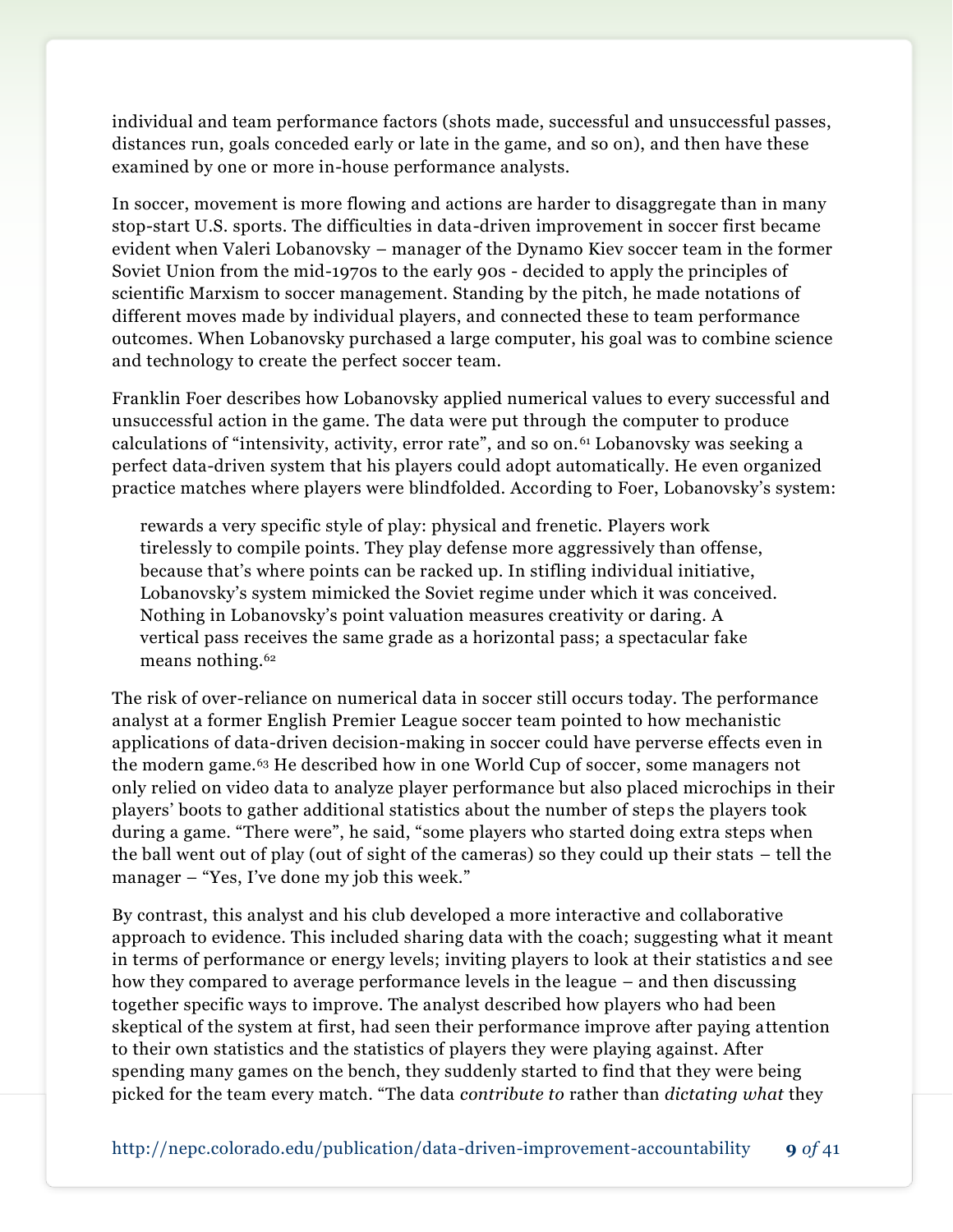should do," the analyst commented. "Whether it is technical or tactical, you can have a different interpretation of it." Responding to the data with commands would be sure to fail, because to "prescribe what to do" would "take away the spontaneity and creativity" that accords with the club's philosophy of "freedom of expression".

Performance data at this soccer club were used intelligently, and inclusively; not mechanically and autocratically. In successful sports performance, it seems, data do not automatically drive improvement, but yield evidence that thoughtfully informs it. Data are combined with judgment. They are used to stimulate and support individual and collective responsibility for improvement, not to force or threaten players into compliance. They are connected to the team's creative character and quality, rather than undermining that quality.

#### **DDIA in Business**

Nowhere are performance metrics more obviously important than in the profits and losses of business. But the use of performance data in modern business involves far more than quarterly returns or shareholder value alone. Many businesses now employ what is called a triple bottom line, comprising indicators of economic, social and environmental outcomes.<sup>64</sup> This leads to more "balanced scorecards" of organizational performance.<sup>65</sup> At the same time, manufacturers use extensive data at a granular level to identify flaws and possible savings in production and distribution processes that can give companies a profitable edge and also reduce waste in the environment.<sup>66</sup>

In a case study of performance beyond expectations, $67$  the incoming CEO of a struggling auto-manufacturer announced that the design-to-production process would have to accelerate from 4 years to an unprecedented period of 18 *months*, and then 15 months, in order to protect the company's survival. Achieving this target without compromising customer safety, a core value of the company, was more important still and would give it an edge over competitors. These targets became the collective responsibility of executive staff, who worked together to brainstorm strategies. Using real-time data, they tagged every indicator as green (on target), red (falling short) and amber (at risk), enabling them to intervene effectively to improve quality and efficiency.

Performance metrics, data dashboards and sophisticated analytics do not always lead to increased improvement in the corporate world, however. Executives and shareholders alike can overreact when one disappointing quarter can be interpreted as signaling the onset of a precipitous decline – leading to what has been called a "bullwhip effect".<sup>68</sup> A quarterly dip may not be an indicator of more serious performance difficulties; rather it could be a statistical anomaly, an unusual season in the sector, a reflection of a wider sector trend, or a short-term effect of leadership turnover or of the temporary disruption caused by implementation of an organizational change.

John Kotter, one of the first advocates of "short-term wins," argued that short-term measurable improvements are valuable because they build confidence, increase credibility among stakeholders, and neutralize cynics. However, Kotter warns, quick wins of a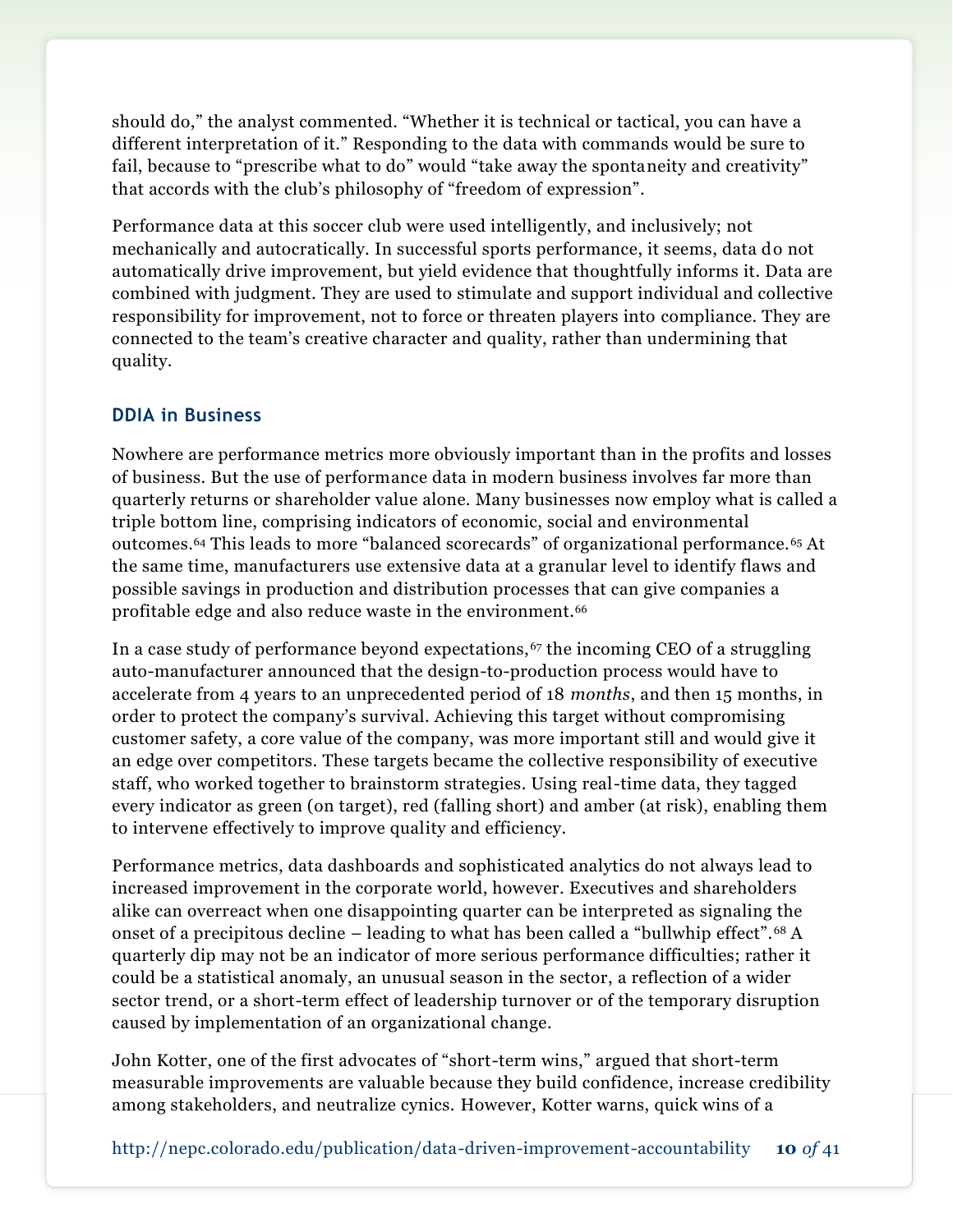measurable nature must "make sure that visible results lend sufficient credibility to the (long-term) transformation effort."<sup>69</sup> Failed short-term efforts to secure measurable improvement often do not grasp this fundamental connection.

Cultures of high pressure and high threat to achieve constant short-term gains often lead to negative consequences. Like the ill-fated Everest expedition team of 1996, organizations can too easily become gripped by "summit fever" as they try to reach their targets, with the result that they lose sight of their core purpose and self-destruct in the process.<sup>70</sup> For instance, DeRose and Tichy<sup> $7$ </sup> report how the use of scanning metrics to set through-put targets for supermarket checkout staff led staff at one retailer to fail to help older customers or to make eye contact with shoppers because this would incur time-consuming personal interactions. Enron-like strategies of creative accountancy and outright fraud, or of implementing cost-cutting measures that are environmentally irresponsible or that imperil the safety of workers or customers are the ethical end game of misuses of DDIA.<sup>72</sup>

In the five business cases investigated by Hargreaves & Harris, <sup>73</sup> performance measures and other data metrics were perceived as meaningful, broad and fair; targets were regarded as ambitious but achievable; performance was evaluated over longer as well as shorter time periods; employees were very often involved in setting targets or the targets were at least defined in the context of high-trust relationships; ethics and integrity were high priorities; and all of this supported rather than distracted people from their core mission and purpose. The converse of these findings is that DDIA becomes problematic when measures are narrow in scope and not meaningfully connected to core purposes; when targets are unrealistic and autocratically imposed; and when the organization undergoes what Robert Merton<sup> $74$ </sup> called goal displacement, because numerical targets turn into the new core purpose rather than supporting the business's original and authentic goal.<sup>75</sup>

#### **DDIA in the Public Sector**

Although results-based improvement and accountability strategies can achieve positive outcomes, they also raise problems in many sectors, including, as we have seen, business and sports. These issues are also evident in public sector areas such as transportation and health.<sup>76</sup>

Claims about the success of results-based or target-driven improvement in the public sector are widely debated. Nowhere has the debate been more intense than in relation to the success (or not) of target-driven change under the UK's Blair Government – a strategy that Blair's advisor, Sir Michael Barber, terms "Deliverology". A major part of deliverology is the use of data to identify benchmarks either in relation to past performance or in comparison with the performance of peers elsewhere; and to drill down into the actions and interactions of every student, client, teacher, doctor and provider, so that improvement is achieved individual by individual, step by incremental step. In deliverology, data are used to evaluate past and present performance; to pinpoint areas of weakness so they can be addressed in real time; $\pi$  and to set targets and sub-targets that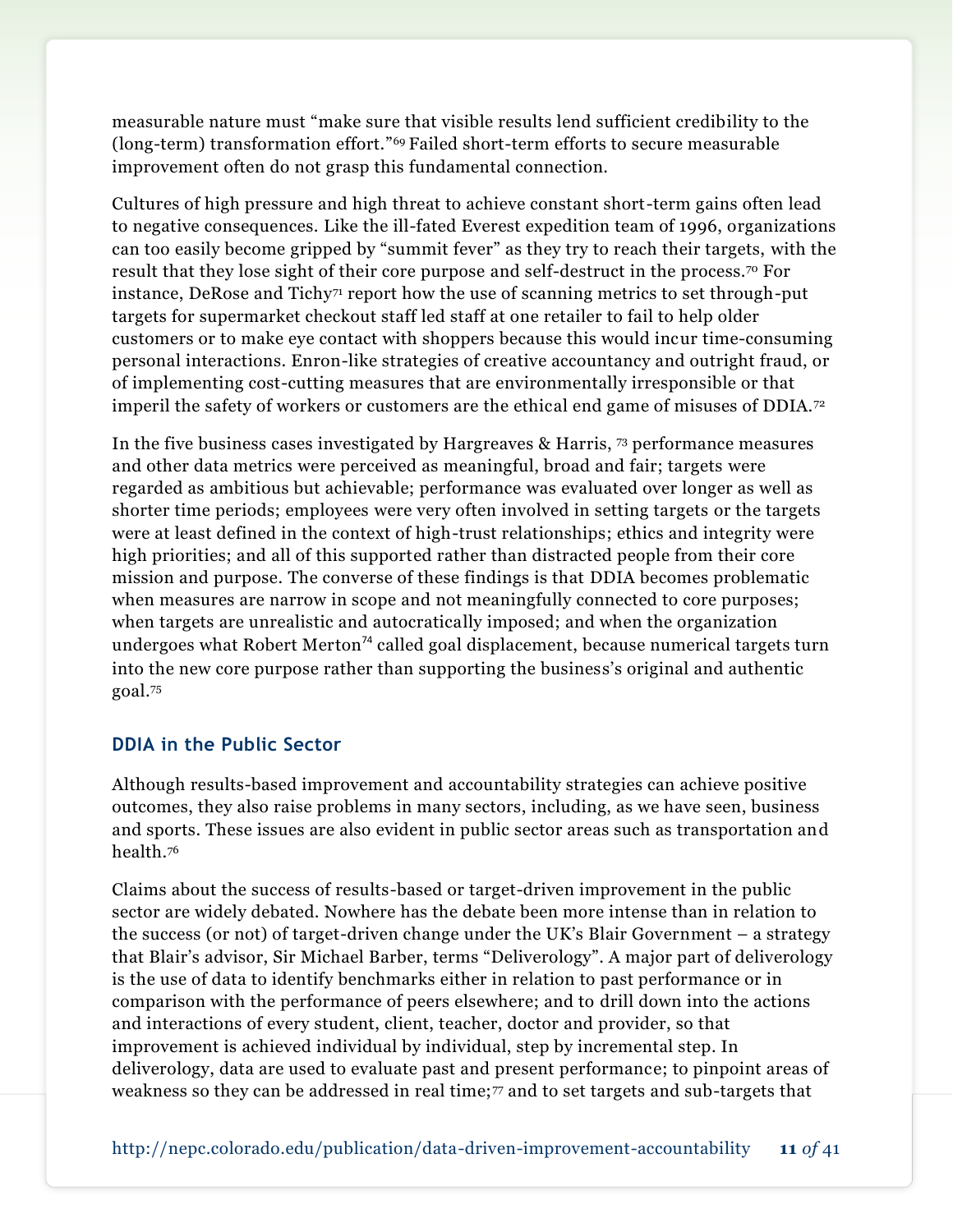become "specific measurable commitments"<sup>78</sup> for people at every level of the system, no matter how small.<sup>79</sup> Barber claims that in the UK, data-driven deliverology was successful: "By the end of Blair's second term (2005), around 80% of the ambitious goals we had set out to achieve had actually been achieved. Of the remaining 20% of targets that had been missed, in almost all cases performance had nevertheless improved".<sup>80</sup>

Critics of the target culture, however, pointed out that the imposition of performance targets led to some bizarre consequences. Police officers reduced crime rates by redefining some hard-to-solve crimes as misdemeanours.<sup>81</sup> Hospital staff were reported as meeting their targets for patient waiting times in the emergency room by having ambulances drive the sick and injured around the block until they could be admitted to and processed in the hospital within the targeted time.<sup>82</sup> Before Barber's further development of the targetdriven culture of public policy, contracted rail repair workers imperilled passenger safety by mending broken rails within targeted time periods, but neglecting the undergirding ballast and supporting ties that could not be fixed within those periods.<sup>83</sup>

Organizational management expert John Seddon, one of the most vocal critics of policy deliverology, points out that once high-stakes targets with arbitrary numbers are inserted into a system, the system will then organize itself to produce the required result by creating a set of "perverse incentives" to manufacture the desired numerical outcome. <sup>84</sup> These findings are consistent with Campbell's Law  $(1976)$ ,  $85$  which states that:

The more any quantitative [social indicator](http://en.wikipedia.org/wiki/Social_indicator) is used for social decision-making, the more subject it will be to corruption pressures and the more apt it will be to distort and corrupt the social processes it is intended to monitor.

## **DDIA in Education**

Most of the opportunities and challenges surrounding DDIA in education are similar to those found in other sectors, but with the heightened importance of issues concerning the scope and validity of data and indicators. This section begins with an illustrative example drawn from our recent work in Ontario, Canada, concerning systemic reform strategies in the area of whole school changes that especially impact special education services, <sup>86</sup> and then pinpoints some of the key issues and challenges that emerge in this example that are also evident in the wider research on DDIA.

Ontario is one of four Canadian provinces that scores especially well on the PISA assessments of student.<sup>87</sup> In terms of population, size and heterogeneity of the school population and its mixed economy, Ontario resembles the larger mid-west states. Since 2003, the province has had a reform strategy concentrating on raising the bar of achievement and narrowing achievement gaps in literacy and numeracy. Progress is monitored by means of province-wide standardized assessments (commonly known as the EQAO tests) in Grades 3, 6 and high school.<sup>88</sup> The province established a target of 75% of students meeting or exceeding the threshold cut-score for proficiency (Level 3). The reform strategy has been associated with substantial gains on this indicator, and has had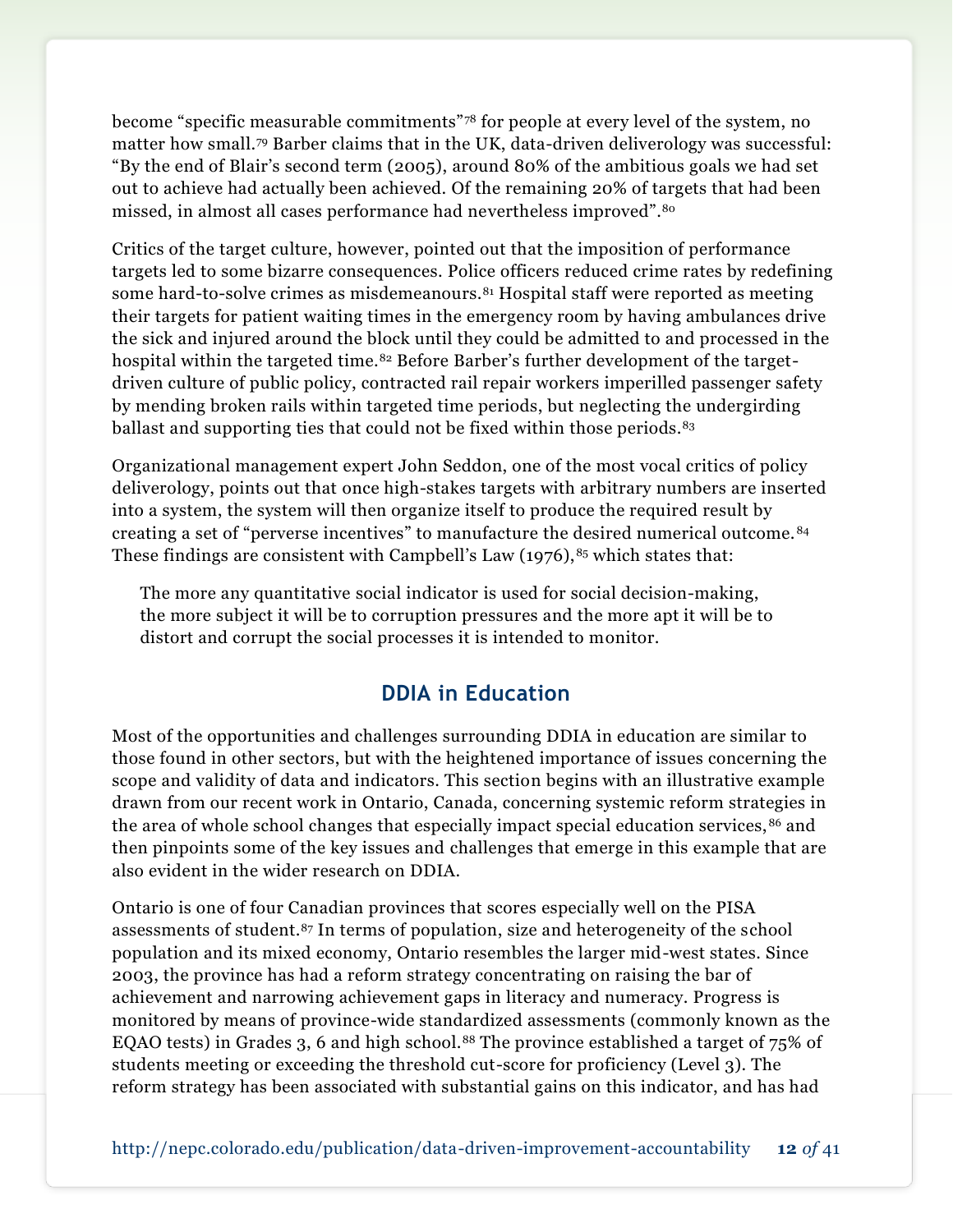the additional benefit of raising levels of public confidence in the provincial educational system.<sup>89</sup>

A significant component of Ontario's reform strategy has been data-driven, or evidencebased, improvement and accountability. The EQAO tests are consequential for education professionals as poor results lead to various levels of assistance and/or intervention. However, the threat levels are much lower than in the U.S. in that school performance is not publicly ranked and turnaround strategies rarely involve principal replacement, never lead to school closure, and have no implications for provision of private services such as tutoring support. EQAO test scores are also used in combination with many other indicators of student achievement and school improvement  $\infty$  in order to secure external, bureaucratic accountability to system leaders and the wider public on the one hand, and internal, professional accountability (or collective responsibility) among educators on the other.<sup>91</sup>

EQAO data are employed to show year-to year progress of districts and schools towards meeting the 75% threshold target. At the same time, in combination with demographic data, as well as data on school characteristics and populations such as percentages of English language learners, schools can be compared to schools in similar circumstances, in what are termed statistical neighborhoods. These comparisons are made over one-year and three-year time periods (to identify longer term trends so as to discourage bullwhip-like overreactions to short-term shifts) and are also used to identify schools with different profiles of failure or success.<sup>92</sup>

EQAO reports help the system to pinpoint needed support and interventions, and to promote school-to-school learning and inquiry – all within a system-wide drive for organizational improvement that relies, in part, on assessment for learning. In this regard, a key goal is to create a culture of data-use across the system in which strategic decisions at every level are research-based and data-informed.<sup>93</sup> At the district level, part of this data culture involves districts being encouraged to use a wide range of data to set their own targets for improvement.<sup>94</sup>

Our research, which took place from 2009-2011, involved detailed qualitative case studies of ten districts, policy interviews with senior Ministry officials and with designers of the special education strategy, as well as a web-survey of teachers in nine districts that yielded self-reported responses to, and perceptions of, Ontario's reforms that had a bearing on special education issues. The research data pointed to a number of positive features and impacts of DDIA in Ontario's high profile reform effort. Some schools and districts developed effective data cultures in which diagnostic and other data were used to prompt focused conversations about particular children for whom all teachers, across all grades, those with special education responsibilities as well as those in regular classroom roles, held a sense of collective responsibility. In these schools, teachers drew on a wide range of standardized, diagnostic, and other kinds of data such as portfolios and samples of student work to concentrate in a caring and committed way on helping all children as individuals.<sup>95</sup> They "put faces to the data" so that data didn't drive their decisions, but informed their discussions and subsequent interventions in an authentic yet appropriately urgent way. <sup>96</sup>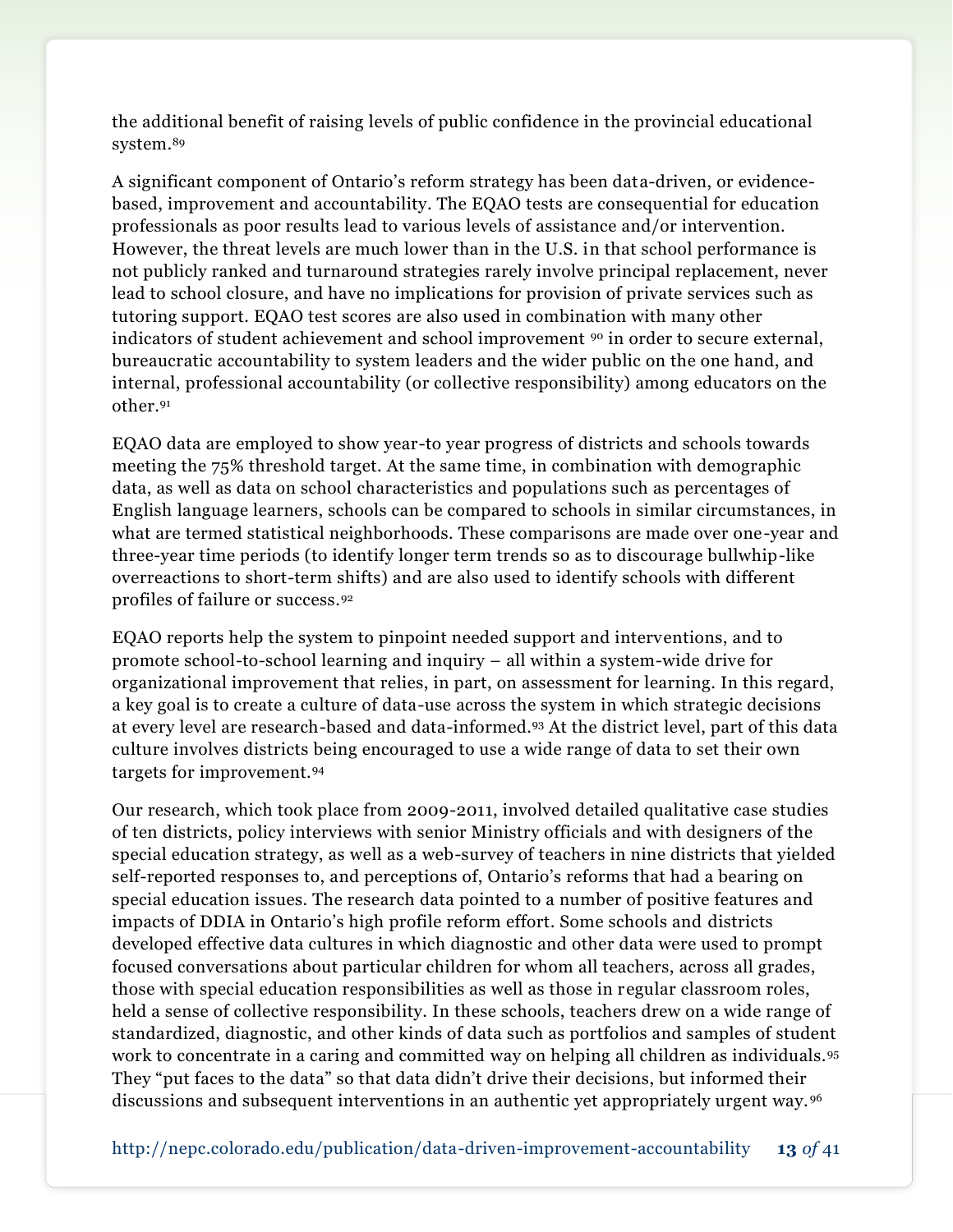At the same time, our examination of DDIA in the ten districts, drawn from across the province, revealed several key concerns that have implications for policy, and that are reported elsewhere in the literature on U.S. approaches to DDIA. In a number of cases, especially where school leadership was autocratic or uncertain, or where Ministry intervention staff had been overzealous, there were pressures for teachers to concentrate

## *Cultures of high pressure and high threat to achieve constant shortterm gains often lead to negative consequences.*

their attention on "bubble kids";<sup>97</sup> that is, those students whose scores fell in the 2.7-2.9 range, just below the target of Level 3 proficiency This pressure was exerted even though some senior Ministry officials specifically and strongly advised against such practices. In line with the ironic consequences of placing chips in the boots of soccer players to measure their steps, these data indicate that cynical and calculative strategies to raise scores need not be the result of malicious or manipulative policy intent, but can also be the result of the "perverse incentives" described earlier that occur when seemingly arbitrary threshold targets are inserted into a system that exerts pressure from above to reach them within specified time periods.<sup>98</sup>

Survey results for classroom teachers indicated that they were much more likely than administrators or special education resource colleagues to be critical of the EQAO tests. Closed-ended responses indicated much less support for EQAO than for other aspects of the government's reform policy such as its literacy strategy and its support for differentiated instruction. Open-ended responses included teacher reports that EQAO had led to teaching to the test, to special education students being withdrawn from regular classes in order to prepare them for the test, and to a skewed emphasis in the system towards tracking all teachers' performance in order to identify deficiencies and shortfalls in just a few.

When teachers were asked to report where there had been growth in collaborative practices with colleagues, the greatest increases were in those interactions that involved analysis and use of data. At the same time, teachers did not report comparable increases in more traditionally valued collaborative practices such as visiting colleagues' classrooms and joint teaching that have been consistently associated with strong professional cultures as well as gains in student achievement.<sup>99</sup>

One additional issue is that although the province of Ontario has had the twin-pronged reform priority of "raise the bar, narrow the gap", its policies have had more impact on increasing overall test score performance than on narrowing the achievement gap. In particular, while students with special educational needs, and English Language Learners (many of whom are from highly skilled immigrant groups) have shown some gains relative to other students, the effort to narrow the gap has been less successful than overall progress towards reaching thresholds of proficiency. In line with research and analysis by OECD,<sup>100</sup> it is therefore important to consider the alternative strategy of narrowing the gap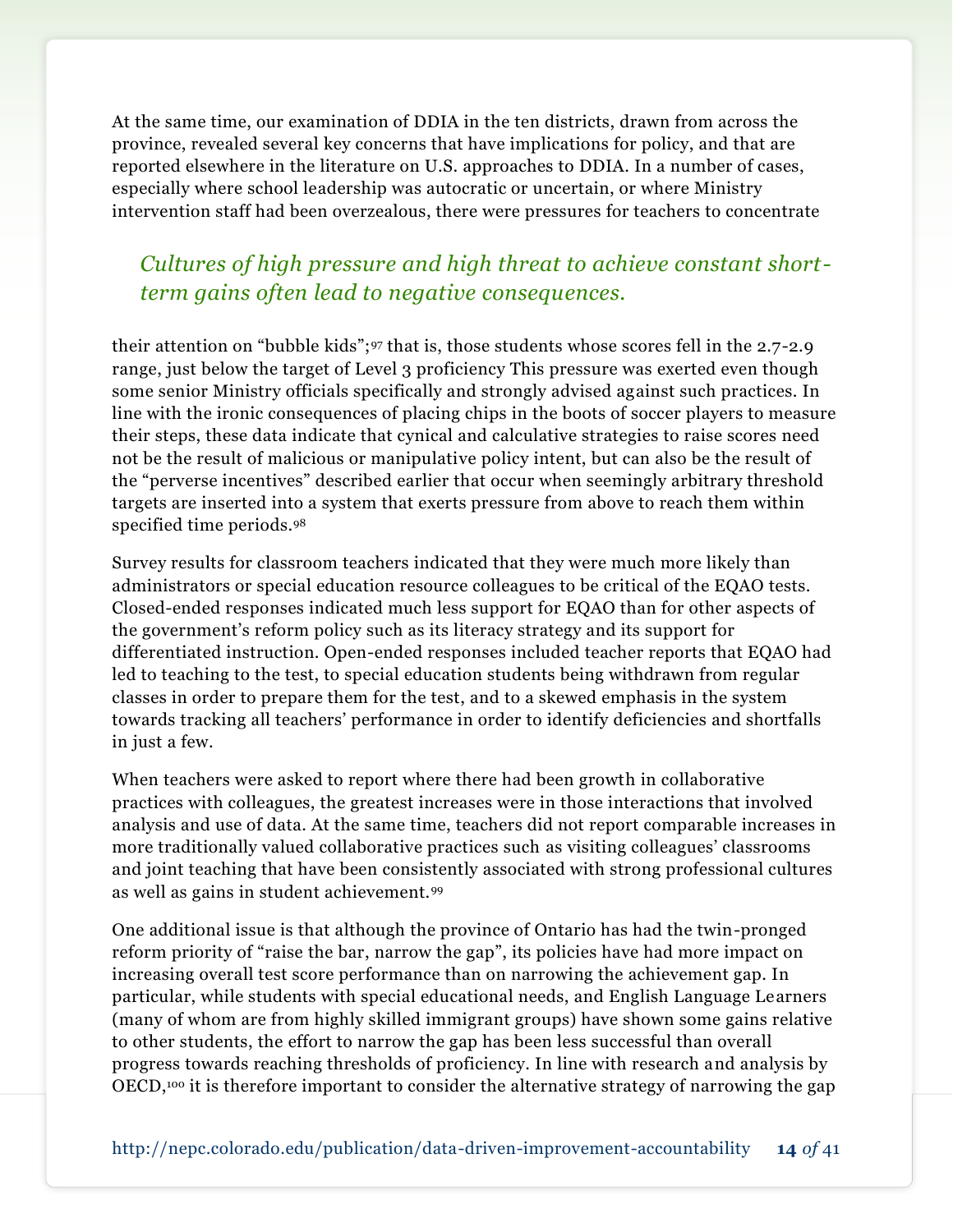in order to raise the bar - i.e. attending to equity in order to increase overall quality, as has been the case in high performing Finland.<sup>101</sup>

## **Evaluation of DDIA**

By widespread agreement, <sup>102</sup> Ontario provides one of the best-case scenarios of how to combine improvement with accountability in ways that include DDIA. It has maintained strong central pressure for both change and transparency of outcomes, but has not instituted strong threats or punitive measures for those who fall short -- on the assumption that poor performance is largely due to insufficient capacity (indicating the need for training and support), rather than to lack of effort or deliberate intransigence.<sup>103</sup> The difficulties that we have uncovered with Ontario's efforts to combine improvement and accountability, alongside those experienced in other sectors, might therefore be expected to be even greater in systems such as those in the U.S. that carry higher threats of sanction and intervention, and that also offer less support for improvement. In most U.S. states, it is outcomes-based accountability rather than school or system improvement that drives DDIA.

In the U.S., in addition to all the contextual factors that threaten student opportunity, achievement and overall wellbeing, such as child poverty, and health and environmental risks,<sup>104</sup> absence of improvement may also signal that the schools or districts concerned do not have the "capacity to build capacity"<sup>105</sup> and to register improvement even when they receive additional resources.<sup>106</sup> Children in the most disadvantaged communities often find themselves not only facing disadvantage and instability at home, but also experiencing an unstable and under-qualified teaching force, high principal turnover, and a politically disruptive environment of constant change, repetitive reforms and school closures that further magnify the insecurities in their lives in school. <sup>107</sup>

In schools and systems that are already short on capacity, more abundant data will be unlikely to help them develop more capacity. Productive use and interpretation of data depend on intelligent leadership, high trust, strong professional relationships and effective collegiality.<sup>108</sup> More and better data can deepen collegiality; but cannot conjure it from nothing.<sup>109</sup> Further, Campbell's Law warns that overreliance on test-based indicators as the predominant form of data use, as is now increasingly common, will likely result in practices and policies that thwart the intentions of DDIA to achieve either real improvement or credible accountability. Both our own research and the associated literature suggest that there are five aspects of an outcomes-based system of DDIA that are essential to evaluations of its impact and effectiveness:

- 1. The *nature of the data* in type, quality and range;
- 2. The *indicators* of growth, of progress towards higher standards and threshold targets, and of benchmarked comparisons with peers that are derived from the data;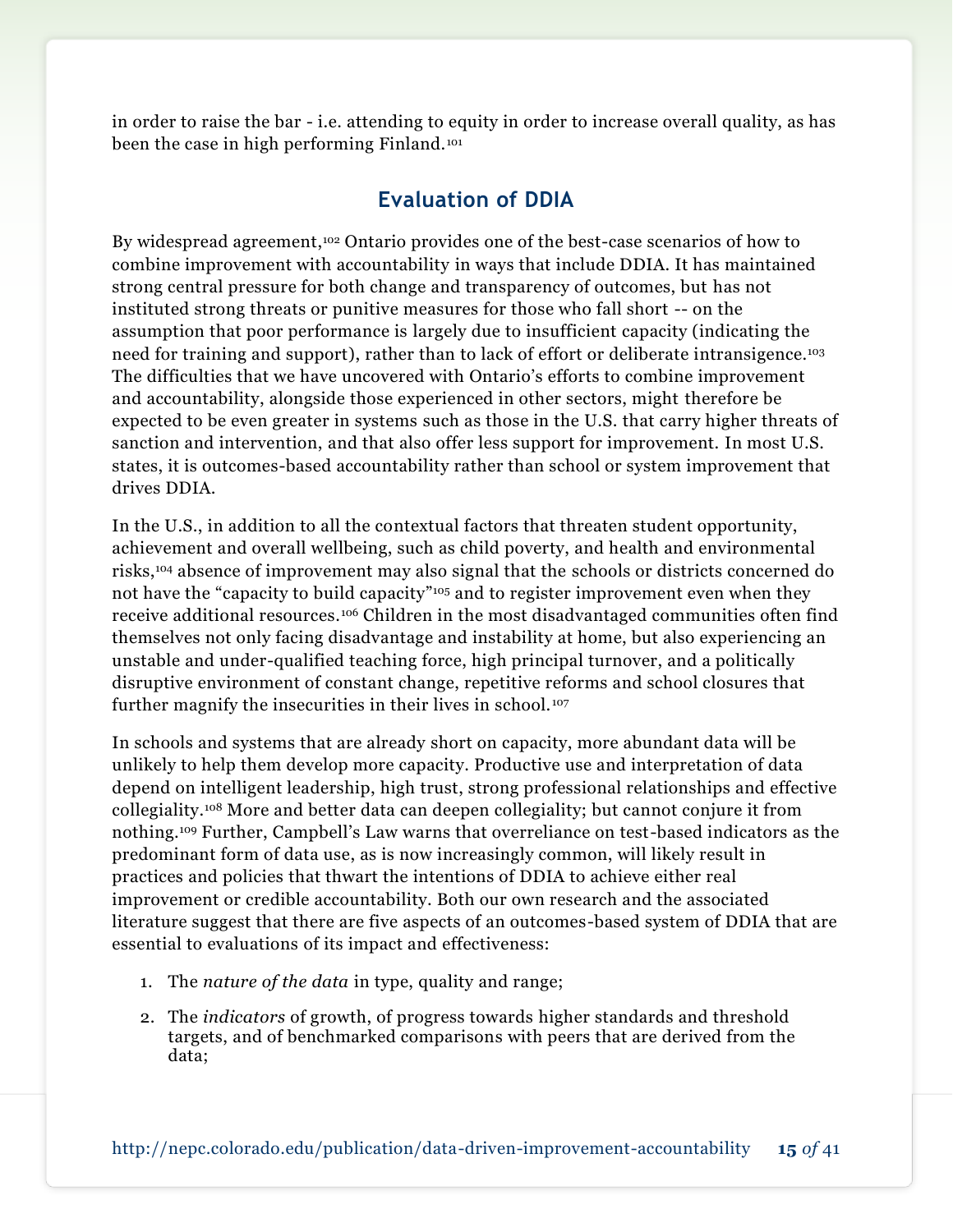- 3. The *interface and interaction* between the data dynamics of accountability and improvement systems respectively;
- 4. The *consequences* attached to high and low performance; and
- 5. The *culture and context* of data use.

#### **1. Data**

The credibility and utility of a DDIA system depend on the integrity of the data. Accuracy in test scoring, as well as test data recording and transmission, are critical. Accuracy, completeness and recency of administrative data such as school enrollments and student records are equally essential. DDIA in all sectors is also most effective when the data are broad, varied, meaningful, valid, and operate over timescales that provide reliable and stable results. These criteria have been addressed less effectively in public education than in business and sports.

Educators should have varied data for tracking student progress and for pedagogical decision-making. Such data should not only include standardized test scores and off-theshelf diagnostic assessments, but also teacher-designed assessments, classroom observations, samples of student work in various media, evidence of accomplishments outside school, and so on.<sup>110</sup> This is equivalent to the use of balanced scorecards in business.

Unfortunately, many schools and systems place excessive emphasis on standardized assessments that, because of cost factors and political considerations, do not capture the full spectrum of valued outcomes. At present, tests fail to measure the higher order skills demanded by increasingly rigorous content standards. At a time when the U.S. ranks a lowly  $26<sup>th</sup>$  out of 29 nations on UNICEF's 2013 indicators of child wellbeing – just three places above bottom country Romania – the neglect of indicators of socio-emotional development is a tragic commentary on the system's priorities. The failure to record and celebrate accomplishments in the arts, creativity, teamwork, facility with digital technologies, and qualities of citizenship also raises questions about the ability of American education systems to attend to the nation's development both as a competitive economy and as a healthy democracy. In line with the predictions of Campbell's Law, outcomes that are not easily specified or measured are given less attention than the drive to improve test scores.

Similarly, if evidence is not collected regarding unintended negative consequences such as a narrowing of the delivered curriculum or outward transfers of students who are thought to imperil the school's ability to meet its performance targets, then school evaluations become fundamentally flawed. <sup>111</sup> Without a balanced scorecard, DDIA in education encourages educators to adopt "perverse" strategies that demonstrate the appearance of satisfactory performance, with adverse consequences for some of the most vulnerable students.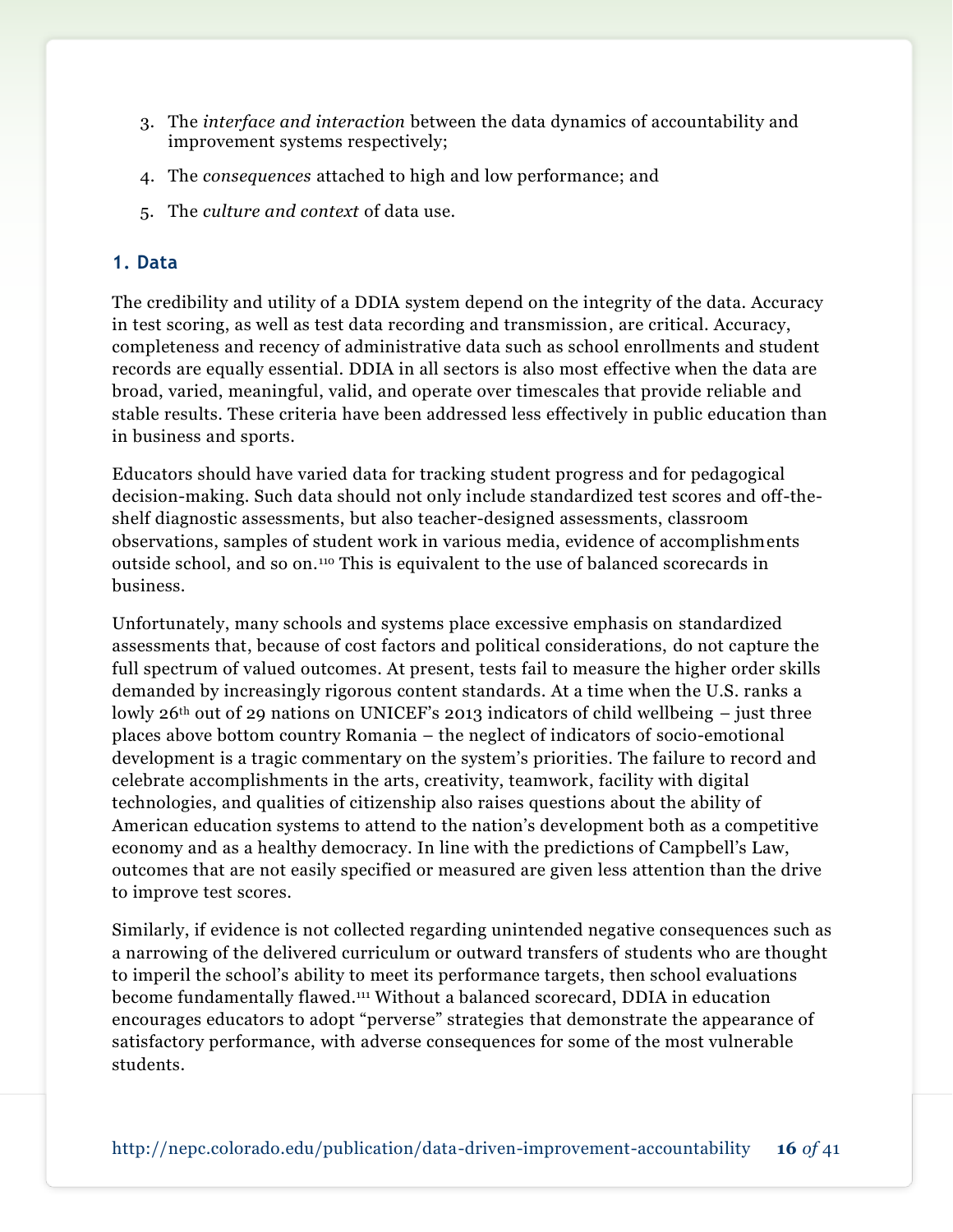In general, the standardized test scores and other indicators employed in education are not as accurate, relevant or comprehensive as those that are used in business and sports. In this sense, the educational accountability movement has not aligned public education with best business practices but, rather, with a parody of those practices that would not pass muster in any effective business.

To be effectively benchmarked against best practices in business and sports, DDIA should design, select and incorporate a broad range of metrics relating to such outcomes as parental satisfaction, student engagement, and a range of honors and awards. At the same time, just as metrics such as staff retention and leadership stability in business are an important indicator of the likelihood of long term success and sustainability, so too should educational metrics include factors such as working conditions in schools, opportunities for teacher professional development, levels of organizational trust among teachers and with parents and administrators, rates of teacher and principal turnover, levels and appropriateness of teacher certification, and so on. These broader and indeed bolder metrics will also enable system leaders to monitor how their strategies for raising performance on test score data impact other key aspects of the organization's culture such as perceptions of threat, levels of trust, or changes in turnover rates that can affect future performance.

#### **2. Indicators**

Separately or in combination, performance results can be used for one or more of three purposes: benchmarking, threshold assessment and measurement of progress or growth.

Benchmarking can be an effective way to improve practice. In industrial benchmarking, businesses do not merely seek to copy others, but strive to learn from them in a deeper way that informs and inspires their own improvement efforts.<sup>112</sup> Benchmarking involves teams scrutinizing their peers, and then learning together what can be adopted and adapted to fit their own organization. In education, variants of industrial benchmarking, such as international benchmarking based on cross-country comparisons of performance, have achieved growing prominence in recent years.<sup>113</sup> According to the Organization for Economic Cooperation and Development,<sup>114</sup> for instance, "disciplined international benchmarking is a common characteristic of the highest-performing countries in education". <sup>115</sup> Many school systems, such as those in England and Ontario, also compare performance across schools, with the goal that poorly performing schools can seek out and secure the assistance of similarly placed but higher performing peers. <sup>116</sup> In states with more equity-oriented funding strategies, comparisons of this kind can also guide reallocation of resources to schools and districts that demonstrate the greatest need.<sup>117</sup>

Unfortunately, comparative benchmarking is sometimes distorted into something more like competitive bench pressing,<sup>118</sup> where school systems and countries treat benchmarking as a kind of Olympic event, focused on overtaking peers, by any means, at almost any cost. In such cases, system administrators and government officials use performance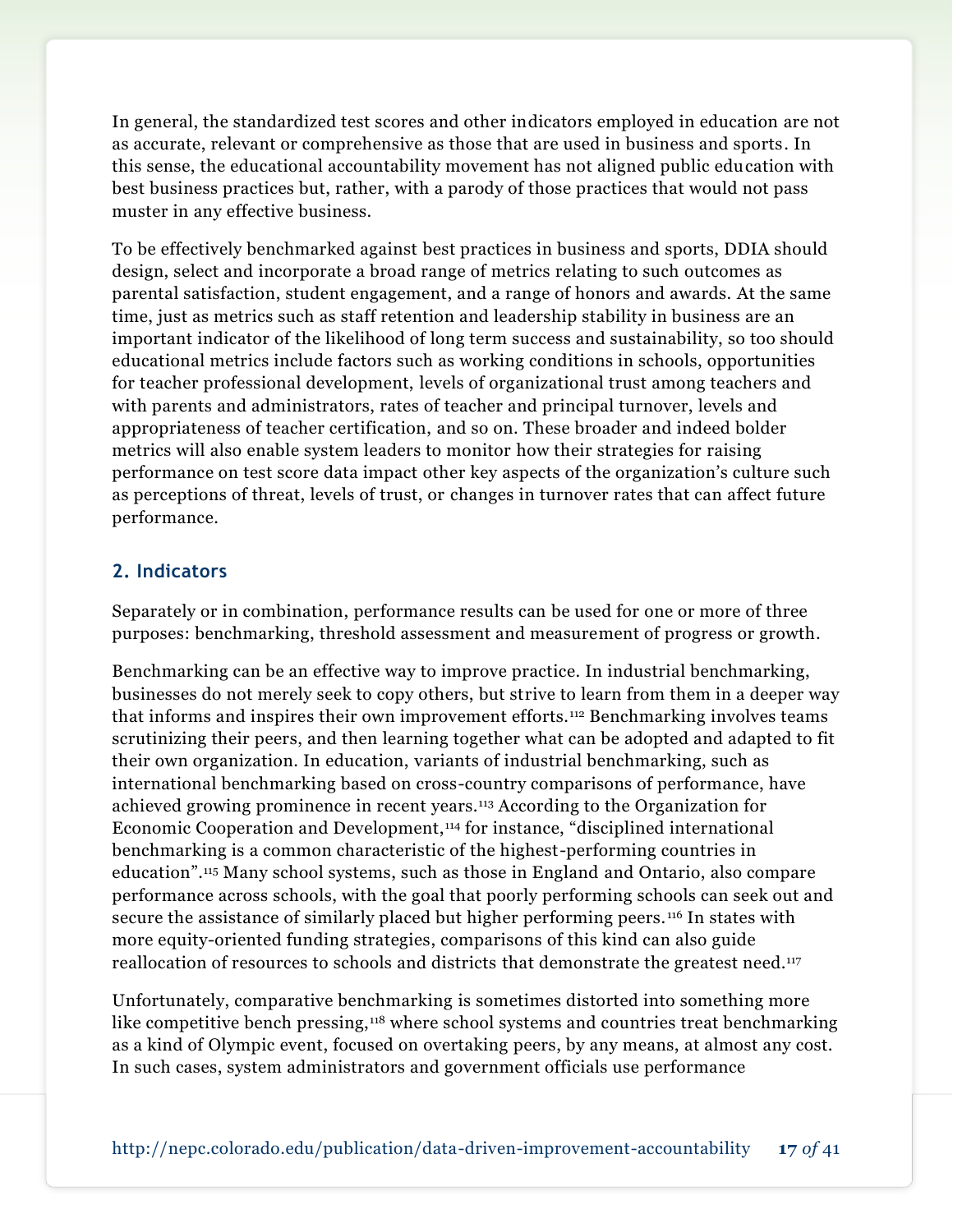comparisons to ratchet up a sense of public and political urgency, more than as a starting point to stimulate inquiry and to support genuine improvement.

A second use of test results and other metrics is to demonstrate progress towards a stated threshold or target of excellence or proficiency.<sup>119</sup> On the one hand, aspirational targets can galvanize effort and commitment, especially when they are collectively owned and even collaboratively defined by everyone involved.<sup>120</sup> However, when numerical targets are determined arbitrarily and imposed hierarchically, with punitive consequences mandated for failing to meet them, then calculative practices designed to "game the system" are the predictable and perverse result.

This is evident in the continuing legacy of the No Child Left Behind Act with its Adequate Yearly Progress requirements. In addition to the perverse incentives to give extra attention to those students near the threshold score, other consequences of this reform and its statelevel parallels and predecessors have included lowering the proficiency standard, teaching to the test, narrowing the curriculum, and suspending or expelling students who are likely to compromise the desired result.<sup>121</sup>

As the problems that have arisen with indicators linked to threshold measures of performance have become better understood, many systems have turned to using aggregated growth or progress-based measures for school accountability as a supplement to, or a substitute for, threshold measures.<sup>122</sup> Furthermore, the U.S. Department of Education has instituted a waiver program that allows states to submit proposals that would exempt their schools from the NCLB mandate of achieving 100% proficiency by 2014-15. <sup>123</sup> The quid pro quo includes a Federal requirement for introducing progressbased indicators with corresponding targets for improvement. Note that with progressbased indicators, data for each student are aggregated into the calculation of the indicator. Thus, all students contribute directly to the indicator, so there is less incentive to neglect some students in favor of others.<sup>124</sup>

In view of the perverse incentives created by threshold-type indicators, the use of growth or progress-based indicators offers an alternate path for accountability that seems less prone to these distortions. Nonetheless, such indicators are not a silver bullet. The problem with simple growth measures is that observed differences in average growth among schools are likely to be the result not only of differences in true effectiveness, but also of differences in the characteristics of enrolled students (especially in relation to measures of prior academic achievement), the resources available to school staff, and so on. Disentangling the contributions of these confounding factors in order to isolate accurately the differences in school effectiveness is extremely challenging.

To carry out this disentanglement, many states and school systems employ *value-added analysis.<sup>125</sup>* The result of a value-added analysis is the assignment to each school of a measure of its relative effectiveness (in comparison to all other schools) in contributing to its students' learning progress, adjusted for the impact of the confounding factors. This measure is termed the school's value-added estimate.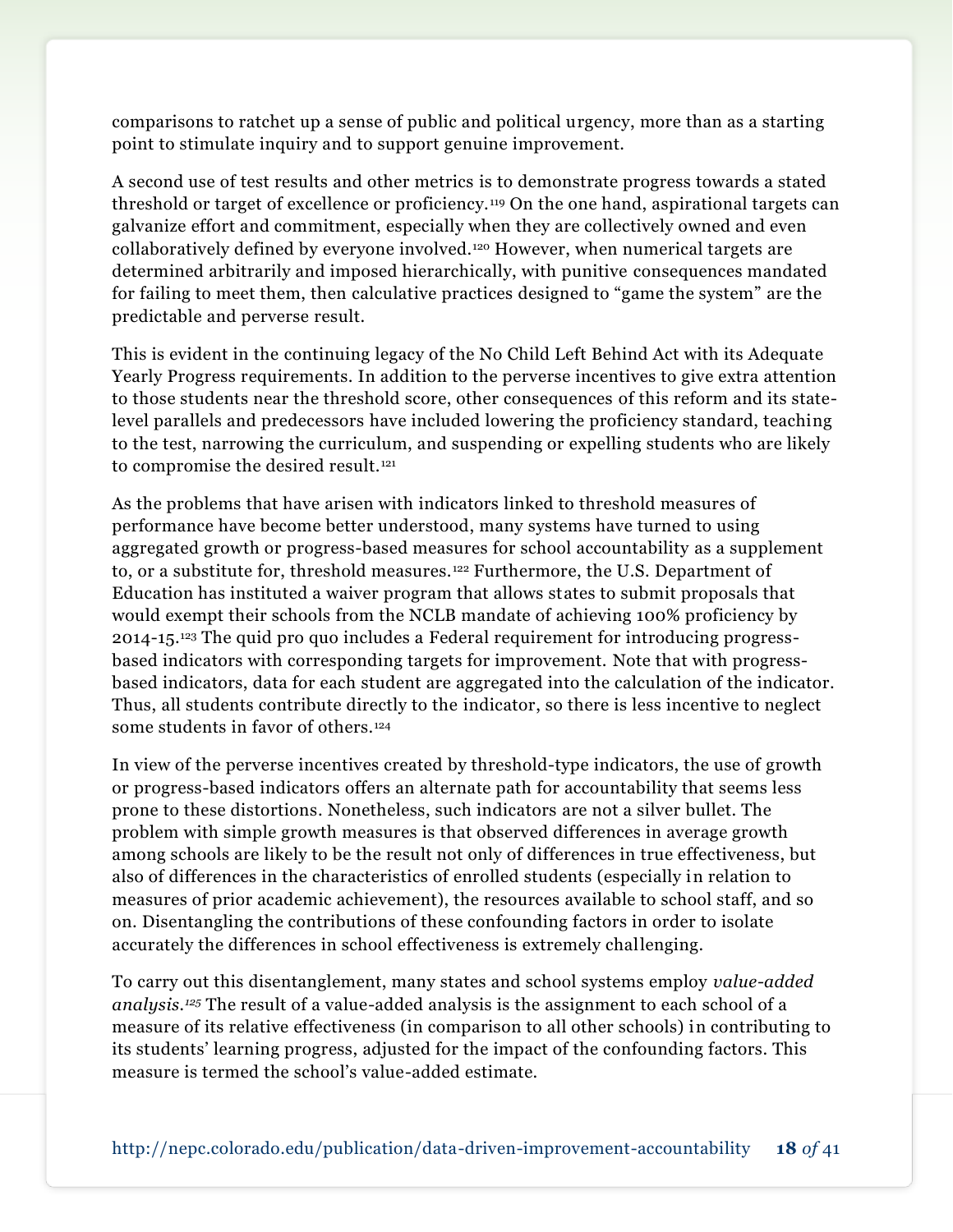A typical value-added analysis involves building a statistical model that predicts a student's test score in the current year based on his or her prior test scores and other characteristics (e.g. English language learner, student with disabilities), as well as relevant characteristics of the class and school. The student's contribution to the school's valueadded estimate is the difference between the student's actual score and the predicted score. The school's value-added estimate is just the average of these differences. Thus, a school in which students tend to obtain test scores that are greater than predicted will be assigned a positive value-added estimate. Conversely, a school in which the students tend to obtain test scores that are less than predicted will be assigned a negative value-added score.

Although this strategy seems quite reasonable, school value-added estimates can be technically problematic. For example, unlike in a randomized clinical trial, students and teachers do not come together in a class through a proper random mechanism. Due to limitations of the data available, the predictive model cannot completely compensate for the lack of randomness and, therefore, cannot accurately disentangle all the confounding factors in order to isolate the relative effectiveness of different schools.<sup>126</sup>

A second problem is that, because of factors such as small grade-level sample sizes and inaccuracies in scoring systems, schools' value-added estimates can be highly volatile and vary considerably from year to year. <sup>127</sup> In a given year, many "average" schools, and even some considerably above average (based on previous years' results) will suddenly find themselves in the lowest accountability category. The converse is also true. Schools in the lowest category one year can be catapulted into a category above the mean the year after. These seemingly inexplicable but highly consequential fluctuations are not only demoralizing to many school staff, but also damage the credibility of the accountability system as a whole. 128

Given these difficulties of accuracy and volatility, although schools' value-added estimates contain useful information, they do not constitute a "gold standard" for accountability and, therefore, there is always a need for caution in how they are used and interpreted. All databased indicators are fallible in one way or another. At the same time, each indicator also draws on different forms of evidence relevant to school effectiveness. For these reasons, it is useful to combine various indicators in order to capture the full range of pertinent evidence. However, no indicator should carry disproportionate weight, as this increases the likelihood of negative consequences accruing in DDIA due to excessive concentration on meeting targets on just one or two indicators.

Within DDIA, strong indicator systems are essential if monitoring and evaluation functions are to operate effectively. Some types and combinations of indicators, we have shown, are more fit for purpose than others. They are more accurate, meaningful and fair and they paint a broader and bolder picture of the practices and performances that stakeholders genuinely value.

Indicator systems can succeed or fail depending on how much technical knowledge and mastery are possessed by the people adopting or using them. The success or failure of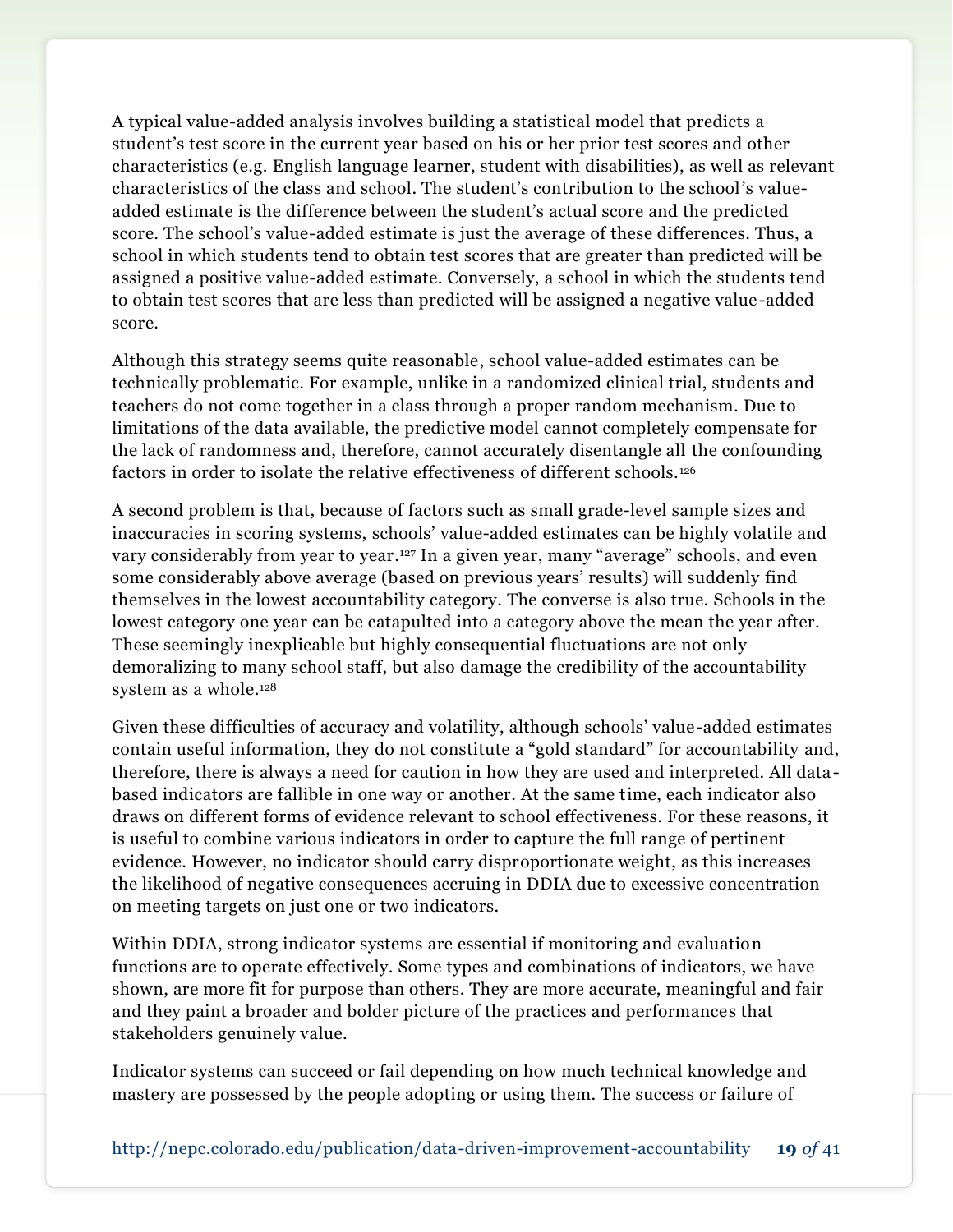indicator systems also depends on how these systems are used politically. Do they receive proper resource investment? Are they driven by a genuine urge to improve schools or by wanting to keep an eye on the next election? Is their prime intent to build educators' capacities for professional judgment and intervention, or to exert detailed administrative control?

When indicator systems are used for benchmarking, they can stimulate the intelligent professional learning that is essential for school improvement. When they inform and provide instances of aspirational goals, and when they help people appreciate the milestones they can reach along the way, then improvement efforts can be more focused and purposeful. When they assign high priority to progress measures of growth in relation to prior performance, indicator systems can strengthen people's commitment to continuous improvement. However, when political pressures turn intelligent benchmarking into competitive bench-pressing, when threshold achievement measures are arbitrarily defined and hierarchically imposed, and when confidence in value-added growth turns to overconfidence in the measures that underpin it, then improvement becomes the abused or abandoned orphan of an accountability system that has overreached itself and undermined its own purposes.

#### **3. The Interface of Improvement and Accountability**

In successful sports teams and businesses, multiple indicators of performance and the conditions that produce it are commonly used to hold individuals, teams and organizations transparently accountable for their performance. These metrics also provide a range of real-time data that enable timely interventions – whether it is altering an offensive strategy on the field or adjusting a production supply chain. In this sense, the twin purposes of improvement and accountability possess a degree of synergy. Nonetheless, in any sector, there are also tensions and even direct conflicts between them.

As we saw earlier, these tensions are most likely to be resolved when there is collaborative involvement in data analysis and collective responsibility for improvement. This kind of resolution has often been difficult to attain in public education settings in the U.S. In part, this has been due to punitive political strategies that have created high threat environments that have undermined collaborative involvement and collective responsibility.

An additional difficulty stems from the fact that the data that are most helpful for improvement are typically not the data most commonly employed for accountability purposes. Teachers and principals working on improvement require timely information about individual students, classes and departments so they can devise and implement appropriate interventions. Throughout the school year, teachers collect and process quantitative and qualitative data that are more useful to them than the information provided by test results from end-of-year summative assessments – results that often arrive in the summer when it is too late to apply what might be learned to the students who were tested. Moreover, the data that are most useful for teachers in helping individual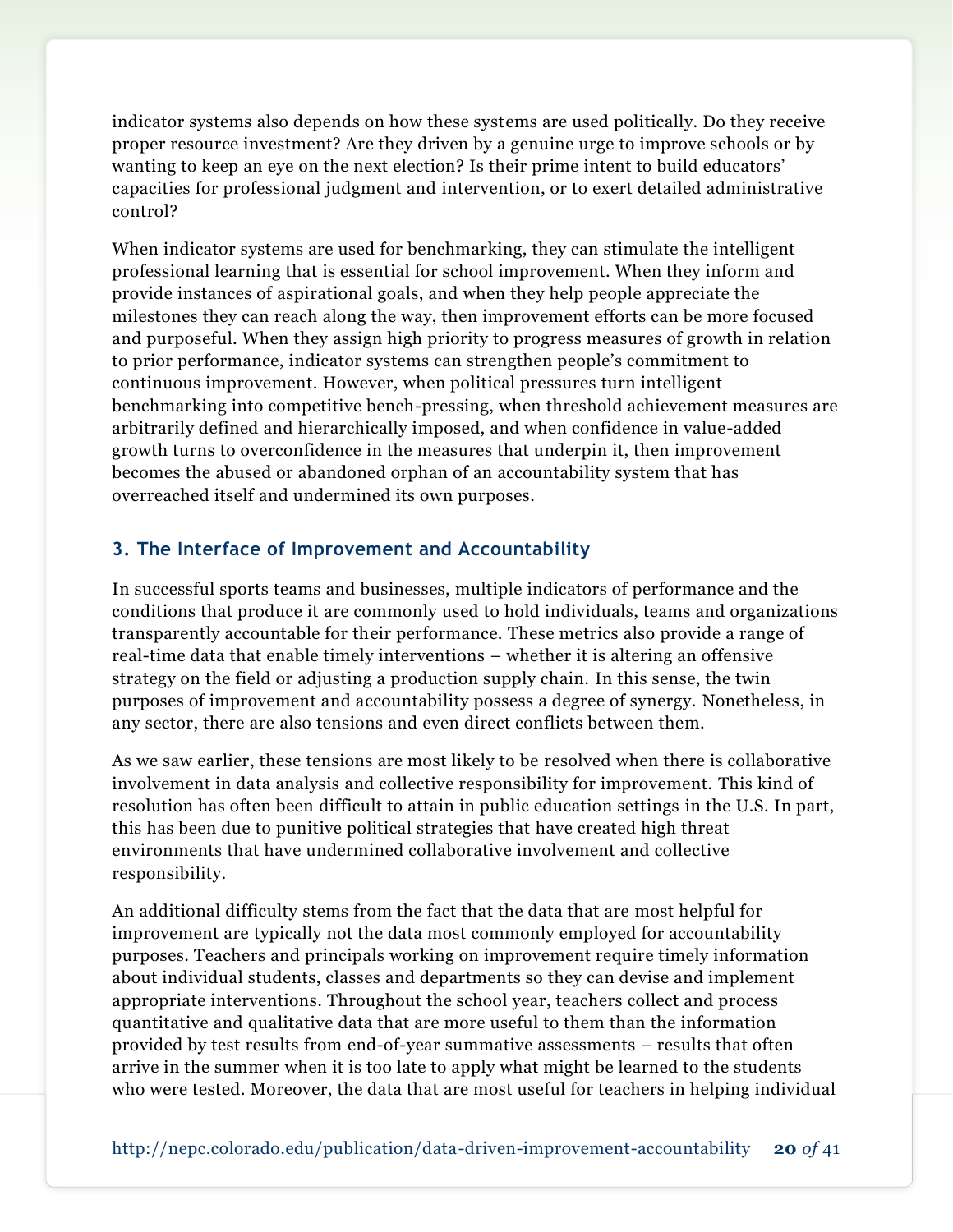students are diagnostic data concerning how these students performed on particular questions or items. These kinds of data can pinpoint where students are experiencing difficulties and enable to teachers to make precise, just-in-time interventions.<sup>129</sup> In high stakes, standardized testing, however, item-level performance data is often unavailable due to item release policies that are designed to protect confidentiality and, therefore, also the credibility of the scores. The consequence is that teachers and students expend enormous quantities of time preparing for tests that produce results that have little or no value for the students who took them or for the teachers of those students.

In contrast to diagnostic data, data for accountability purposes operate at the level of a school, district or a state. In the interest of fairness, accountability systems demand "comparable results", usually obtained from standardized assessments, that are centrally

*The high-stakes, high-pressure environment of educational accountability in the U.S, in which arbitrary numerical targets are hierarchically imposed, has led to extensive gaming and continuing disruptions of the system with unacceptable consequences for the learning and achievement of the most disadvantaged students.*

prepared and scored, and also confidential (to prevent cheating). The validity of these summative assessments rests on the extent to which they fully represent the scope of the content standards established by the state and on whether specific subpopulations of students such as English Language Learners or students with disabilities are not disadvantaged by the nature and format of the assessment.<sup>130</sup>

In practice, it is extremely difficult to create valid standardized assessments that are fully aligned with rich content standards and challenging performance standards. Since test designers operate under severe, state-mandated constraints of time (the tests typically occupy only one or two class periods) and cost (especially in connection with human scoring), they must make tradeoffs that compromise full validity. These tradeoffs can include giving less attention to certain standards, particularly those requiring extended responses. They can also involve reusing items from previous administrations, which can lead to score inflation as teachers become more familiar with the item formats or even the content of specific items.<sup>131</sup>

To sum up, there are at least two tensions between improvement and accountability in DDIA. First, there is a tension between local data used for diagnosis and remediation and comparable, system-level data used for accountability purposes. Second, there is a tension between properly assessing high level learning goals and the constraints of cost and time that govern the design and administration of standardized assessments. Several strategies can be adopted in response to these tensions:

 Increase the expenditures allocated to the development and processing of standardized assessments in order to enhance their validity;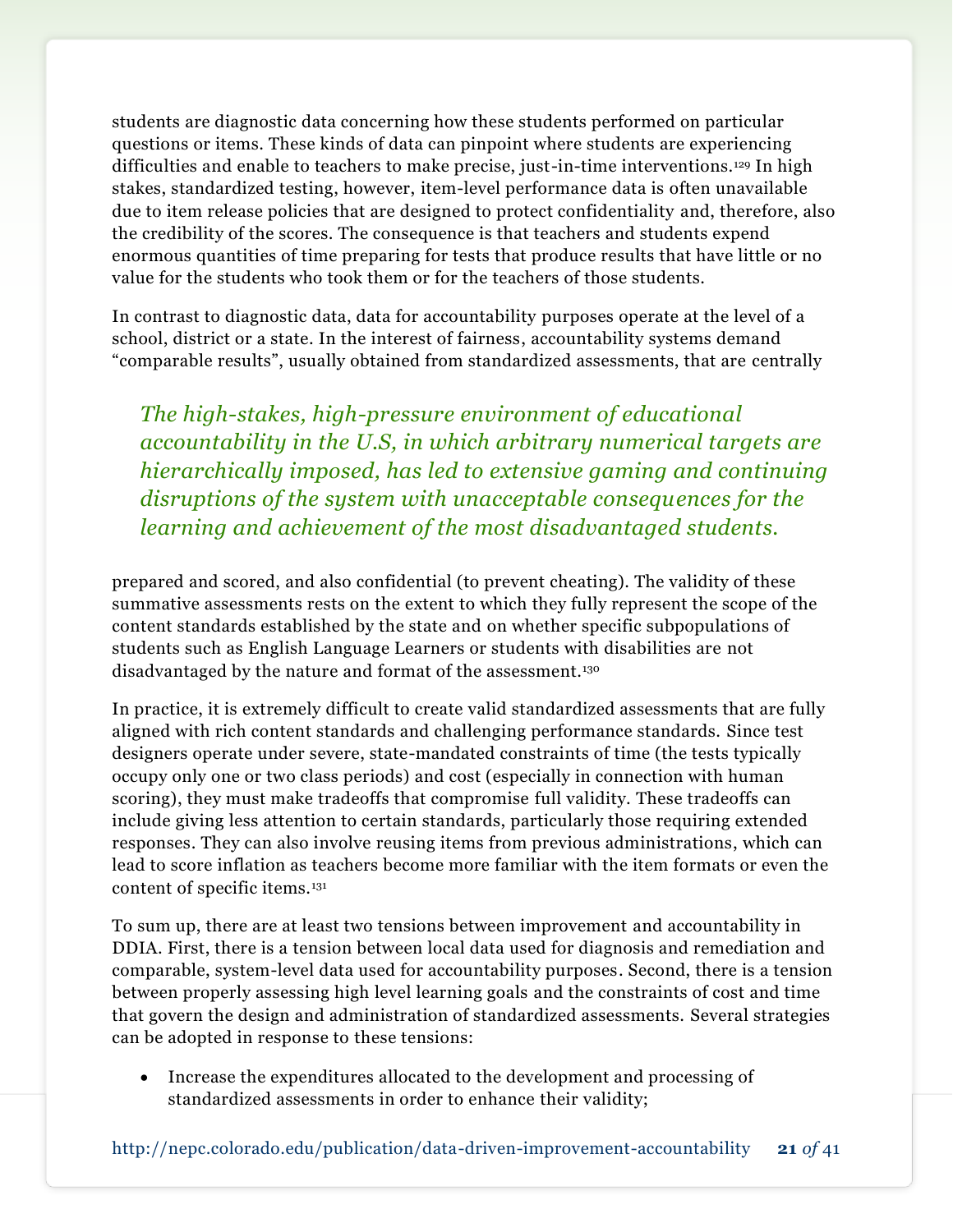- Improve the cost-effectiveness of standardized assessments by reducing the frequency of testing and by shifting from testing a census of all students, to testing representative samples of students.
- Assign some weight in accountability to indicators based on teacher-generated data and teacher-designed assessments (assuming that they are subject to periodic external audit) such as those now being developed in the high performing Canadian province of Alberta as an alternative to the provincial standardized achievement tests that the province has decided to abolish;
- Discourage school rankings based on simple ladders of achievement and improvement by creating richer school profiles or balanced scorecards that include both standardized test scores and a range of school performance indicators.

In summary, in technical design terms, DDIA in education works best if it incorporates a broad and coherent system of formative, interim and summative assessments, and if it acknowledges and addresses the inevitable tensions between improvement and accountability.

### **4. Consequences**

The impact of DDIA is profoundly influenced by the consequences that flow from it, as well as by how these consequences affect different classes of participants – teachers, students and administrators - who are engaged in or are affected by DDIA. Three considerations are critical: differentiation, timescale, and magnitude.

With regard to the problem of differentiation, Elmore<sup>132</sup> notes that when the stakes attached to test scores differ for educators and for students, distortions in the results may follow. For example, if the stakes for students are relatively low, many students will exert less than maximal effort and, as a result, will underperform. On the other hand, if the stakes for teachers and schools are relatively high, they will certainly feel the pressure to secure the best results possible. This mismatch can lead some teachers to provide inappropriate support to their students during the test administration or even to fabricate test results.

A second issue concerns the timescale over which the consequences are applied. When consequences mainly depend on the most recent evaluations (and if those evaluations are, in turn, heavily reliant on current data), and on the volatile swings in results from one year to the next that often occur, this leads to lurches between sanctions and rewards that undermine the credibility of the whole system. Similarly, if negative consequences such as school closures or the firing of teachers or leaders are applied with such haste that there is neither respect for due process nor opportunity to return to good standing, then perceptions of lack of fairness will breed cynicism and resistance and derail the quest for meaningful school improvement.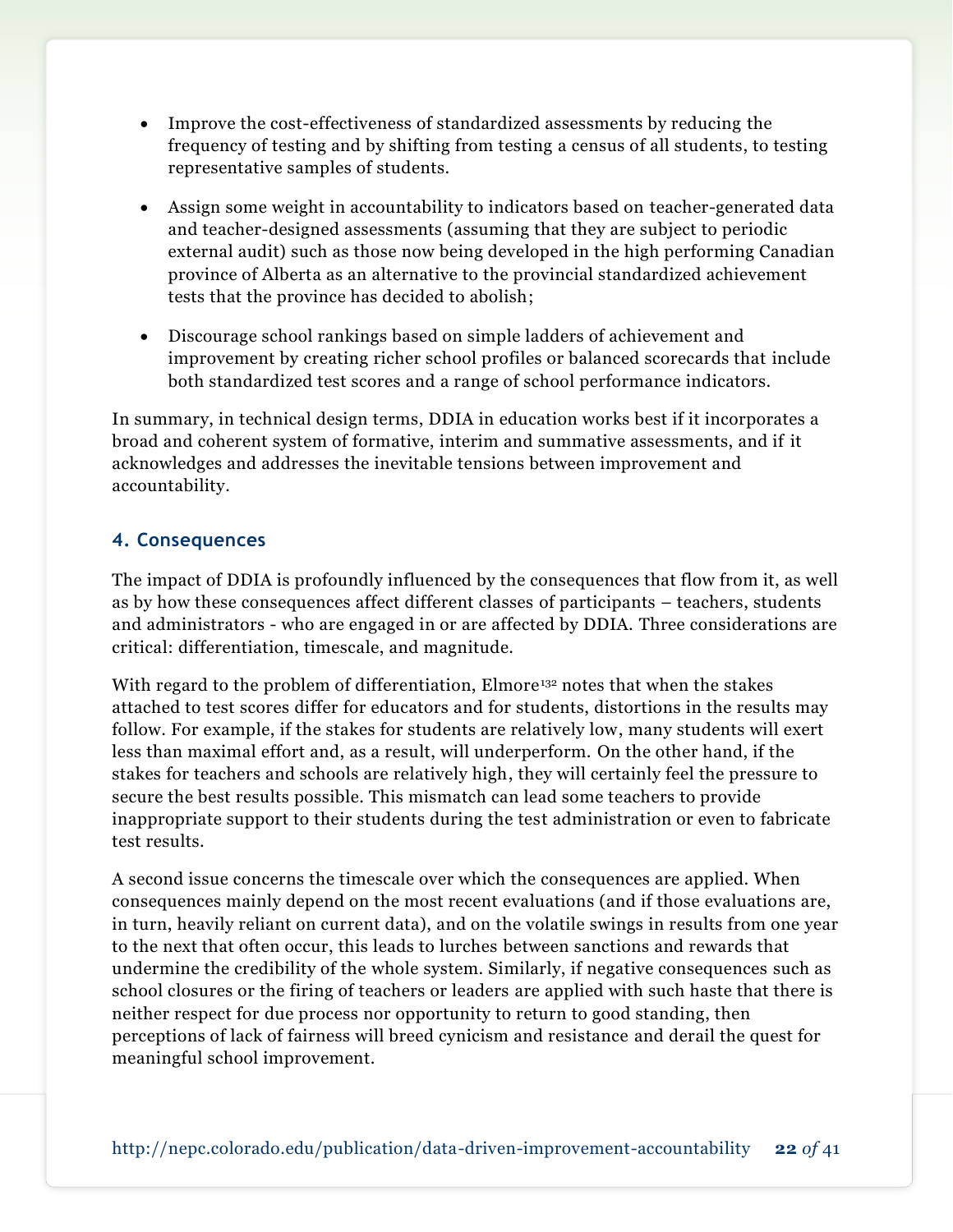The last issue concerns the magnitude or severity of the consequences. A principal tenet among U.S. policy makers today is that for an educational accountability system to have the desired impact, it must result in significant consequences. This belief is at odds with much of the research in education and in other sectors,<sup>133</sup> which shows that large, extrinsic rewards can dampen intrinsic motivation and that tryouts of such reward systems yield minimal to no improvement. The belief in the necessity of significant consequences is also out of step with the accountability practices of high performing countries such as Canada, Finland and Singapore that do not attach external rewards or punitive consequences to the extremes of performance on achievement tests.<sup>134</sup>

Despite the clear evidence from international benchmarking and educational research, U. S. states still implement accountability systems with high stakes consequences, with predictable results. For example, Daly and his colleagues (2011)<sup>135</sup> conducted research in 549 California schools on how educators perceived and responded to high threats of sanctions under No Child Left Behind. They found that principals in schools officially under notice to improve were more likely than their counterparts to experience difficult communication with their districts, to have developed lowered self-efficacy in believing they could lead improvement and, as a result, to adopt sub-optimal strategies like concentrating on the students near the cut scores. Setting "stretch" goals and threatening punitive consequences without providing adequate support, Daly and his colleagues conclude, reinforces transactional leadership practices that focus on reaching narrowly defined, short-term targets.

In short, policy makers' preferred strategy of imposing high stakes consequences on educators in order to "get their attention" is at odds with a great deal of empirical research. Moreover, educators' perceptions of fairness also depend on their views of the completeness of the underlying data and the fairness of the constellation of indicators. Other than in the most severe cases where basic safety is at issue, and in line with the practices of high performing systems, policy makers should avoid responding to "negative" data with premature interventions and the associated risks of succumbing to the bullwhip effect. Instead, they should commence by inquiring into the accuracy and meaning of the data, follow up with swift and sure support where underperformance has been affirmed, and make closure or top-down intervention a remedy of last resort.

### **5. Culture and Context**

No matter how plentiful the metrics available for data-driven improvement may be, they will have little effect unless educators have not only the human capital and resources to analyze and act upon them effectively, but also the social capital to collaborate in hightrust teams with collective commitments to continuous improvement.<sup>136</sup> A key study by Datnow and colleagues (2007)<sup>137</sup> of four districts judged to be making effective use of data for improvement highlights six factors that are important in a culture of DDIA:

 Defining a small number of clearly focused goals that concentrate teachers' datadriven improvement efforts;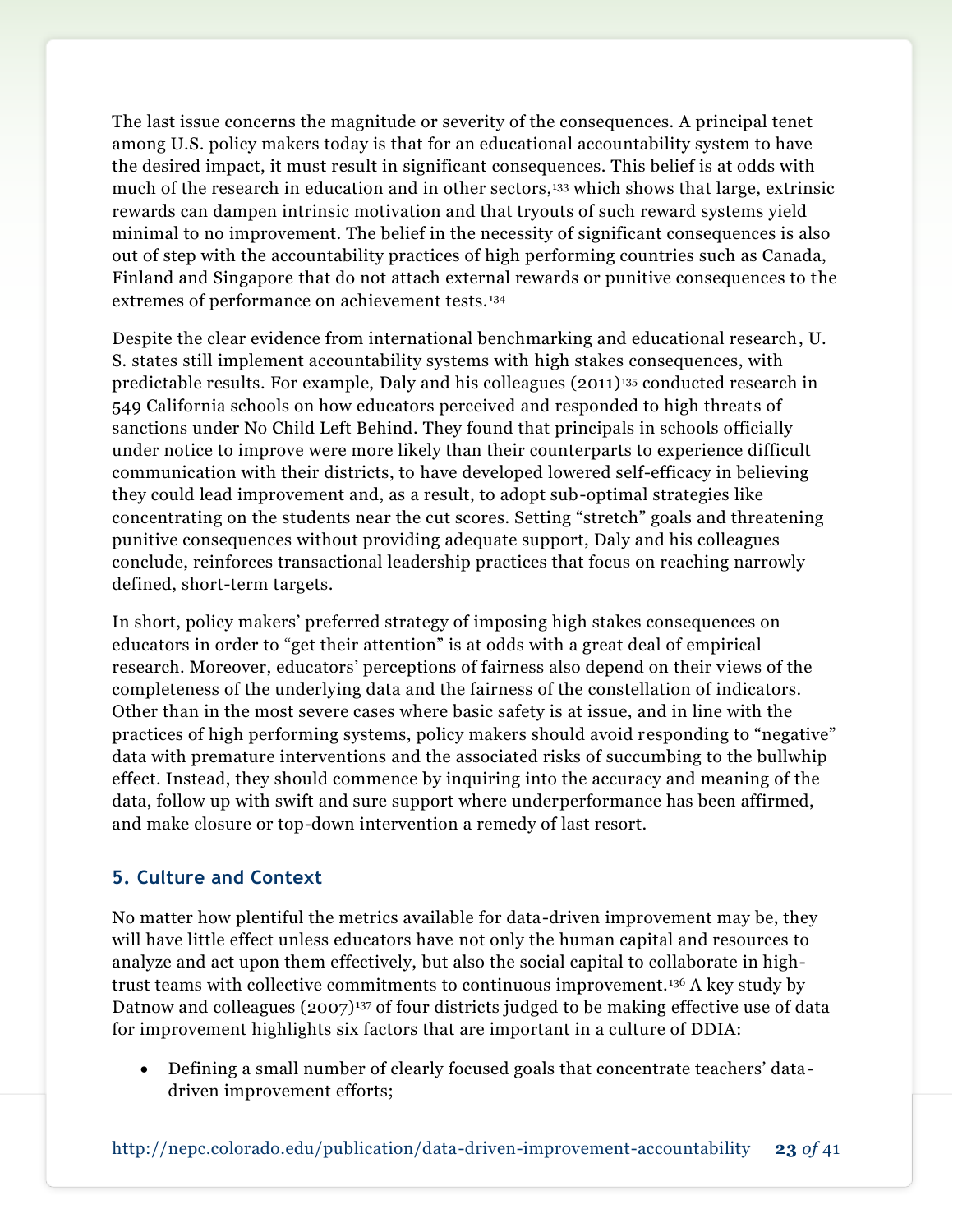- Creating a culture in which data are valued in helping solve improvement questions and where there is reciprocal accountability between schools and the central office, in an environment characterized by trust rather than threat;
- Investing in a functional data management system and a staff of specialists responsible for access and development, as well as for expert data analysis when needed;
- Compiling and archiving data that are linked to standards and priorities, yet also varied and balanced in nature;
- Providing time (through classroom coverage) for professional development and assistance from outside experts and from other schools in order to develop teachers' professional capital in all facets of assessment literacy;
- Supplying tools that enable data-informed, just-in-time feedback to guide teachers' pedagogical decisions.

Research that examines both more and less successful instances of DDIA, shows that wellled, high-trust environments focused on using data for continuous improvement, rather than to escape threatened sanctions, are critical to achieving sustainable success.<sup>138</sup> When systems set high but attainable expectations and make adequate resources available, when they do this as part of a process of shared goal-setting, and when they balance formal data with experiential judgment, then educators can be motivated to assume collective responsibility for the school's success, and to adopt new strategies as well as allocate resources based on considered decisions informed by a range of evidence. However, an excessive focus on data-driven collaboration can displace and downgrade other, equally valuable, forms of professional collaboration, such as team teaching and curriculum planning. Professional cultures should appreciate and honor multiple forms of collaboration in the drive for improvement.<sup>139</sup> With respect to how and how much they use data in relation to professional decision-making, educators should be the drivers, not the driven.

### **Recommendations**

Contrary to the practices of high performing countries on international assessments, and of high performing organizations in business and sports, DDIA in the U.S has been skewed towards accountability over improvement. Indicators, metrics and targets have been narrow rather than broad, defined inaccurately and applied in problematic ways. Test score data have been collected and reported over too short timescales that make them unreliable for accountability purposes, or reported long after the student populations to which they apply have moved on so that they have little or no value for improvement purposes. DDIA in the U.S. has focused on what is easily measured rather than on what is educationally valued. It holds schools and districts accountability for effective delivery of results without holding system leaders accountable for providing the resources and conditions that are necessary to secure those results.

http://nepc.colorado.edu/publication/data-driven-improvement-accountability **24** *of* 41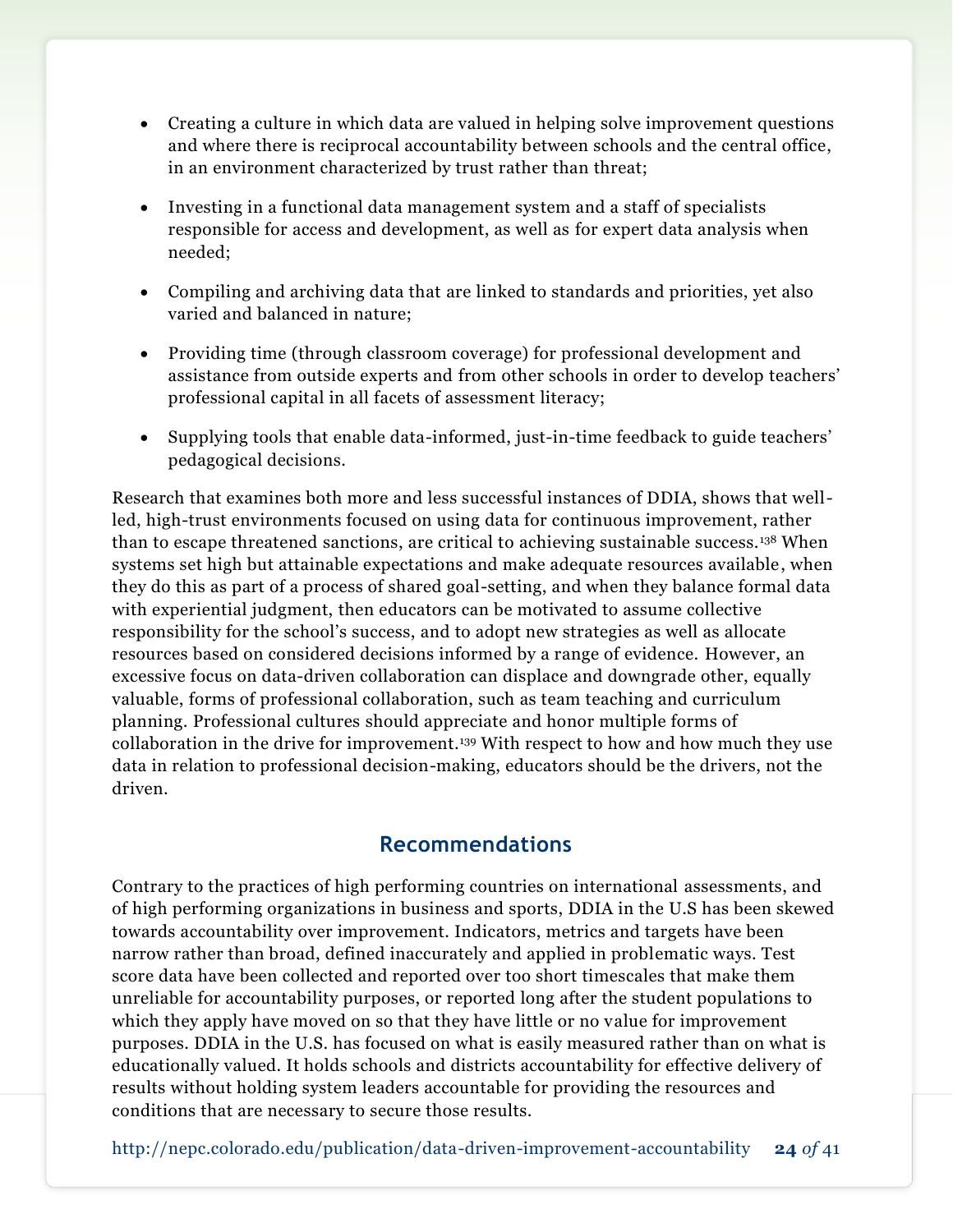The high-stakes, high-pressure environment of educational accountability in the U.S, in which arbitrary numerical targets are hierarchically imposed, has led to extensive gaming and continuing disruptions of the system with unacceptable consequences for the learning and achievement of the most disadvantaged students. These perverse consequences include loss of learning time by repeatedly teaching to the test; narrowing of the curriculum to that which is easily tested; devoting undue attention on "bubble" students near the threshold target of required achievement at the expense of high-needs students whose current performance falls further below the threshold; constant rotation of principals and teachers in and out of schools where students' lives already have high instability in order to meet the pressure for short-term results; and, in the most egregious instances, criminally culpable cases cheating.

Last, when accountability is prioritized over improvement, DDIA neither helps educators make better pedagogical judgments nor enhances educators' knowledge of and relationships with their students. Instead of being informed by the evidence, educators become driven to distraction by narrowly defined data that compel them to analyze dashboards, grids and spreadsheets in order to bring about short-term improvements in results.

Our research findings, as well as those in the literature, point to predictable successes and shortcomings of DDIA, depending on how it is designed and implemented. These have significant implications for education policy. Together, the following 12 recommendations that are derived from our analysis of the relevant research can provide a foundation for a coherent strategy that could help the U.S. turn DDIA on to a more productive course.

- 1. *Measure what is valued instead of valuing only what can easily be measured.* This tenet should be as strong in education as it is in business and sports. Metrics and indicators should accurately reflect the range and levels of the learning goals and other priorities set by the state such as critical reasoning, emotional and social learning, creativity and teamwork.
- 2. *Create a balanced scorecard.* Collect evidence on a regular schedule from different sources to capture different aspects of system functioning and multiple student outcomes. The student data and administrative data that are routinely collected and reported in most school systems do not render a sufficiently complete picture of the education that students receive, nor of the factors that affect students' learning. Balanced scorecards should include, but not be restricted to, the time allocated to each subject by grade, suspension rates, staff turnover rates, teacher absenteeism, diagnostic assessments, survey results of student engagement, teacher certification, student mobility, and so on.
- 3. *Articulate and integrate the components of the DDIA system both internally and externally.* Internally, different data types (e.g. formative, interim and summative assessments) and their use should complement rather than contradict one another. For this reason, all assessments should be coherent with a common set of content and performance standards. Externally, DDIA should cohere with other parts of the improvement and accountability system. For example, efforts to strengthen professional collaboration will be stymied by reward systems that are driven by indicators of individual teacher effectiveness.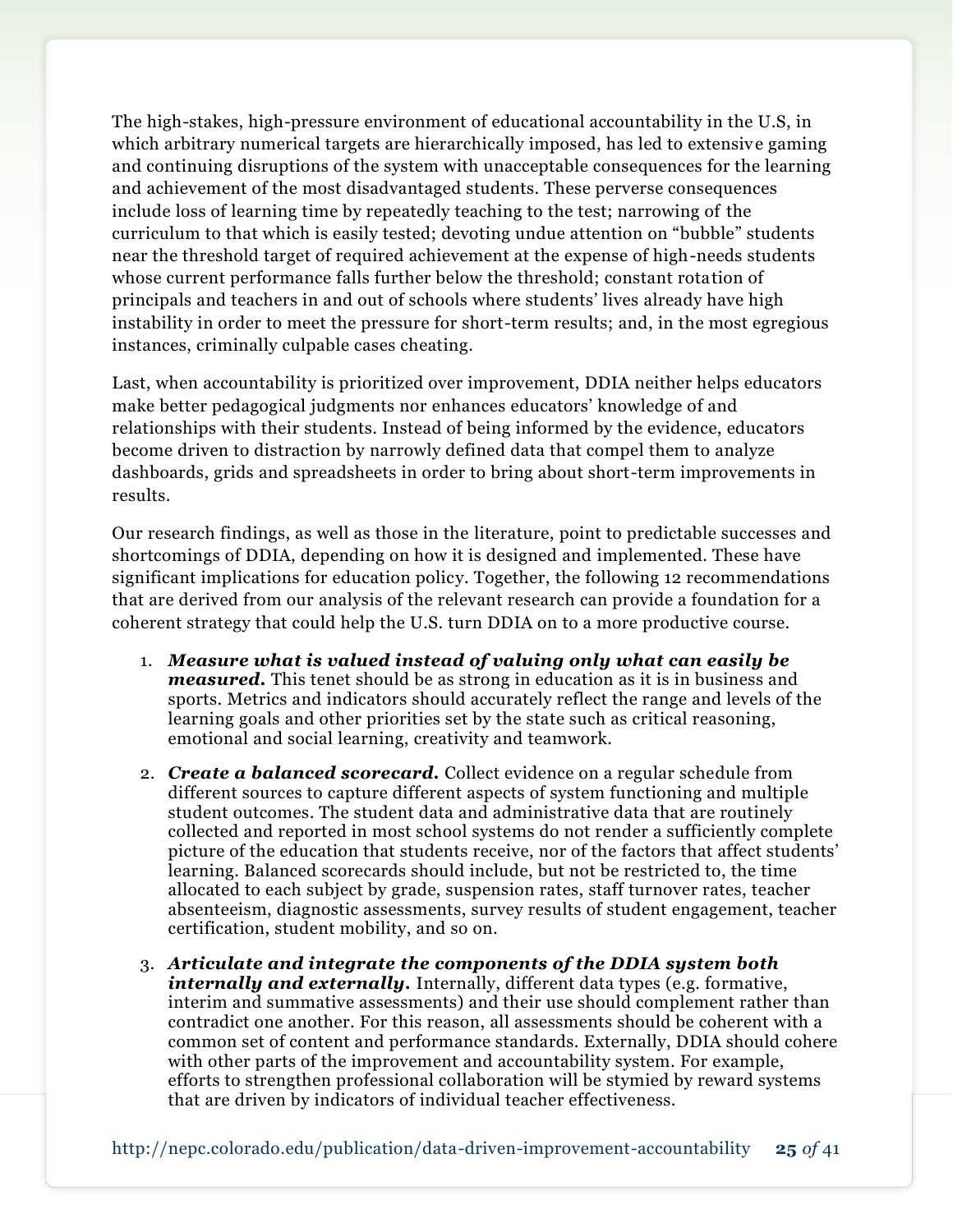- 4. *Insist on high quality data.* Institute a regular and rigorous quality assurance audit of all indicators used for improvement and accountability. In particular, testbased indicators used for high stakes decisions should meet industry standards with respect to accuracy, reliability, year-to-year stability, and validity.
- 5. *Test prudently, not profligately.* One of the objections to increasing the level of sophistication of tests and indicators is the increased cost. But it is counterproductive to control costs by settling for lower test quality that impedes improvement, diminishes authentic accountability, and undermines the system's credibility. A widely used and successful alternative is to reduce the scope and frequency of testing. This can be achieved by testing at just a few grade levels (as in England, Canada and Singapore), rather than at almost every grade level. Another option is to test a statistically representative sample of students for monitoring purposes (as in Finland), rather than a census of all students. Yet another route is to test different subjects in a rotating cycle (e.g. math is centrally tested and scored once every 3 or 4 years), with moderated teacher scoring of assessments occurring during the intervening years (as in Israel). All these options lower the costs of testing and create opportunities for compensatory improvements in quality. At the same time, not testing all students, every year, reduces the perverse incentives to teach to the test and to concentrate disproportionately on easily "passable" students.
- 6. *Establish improvement cultures of high expectations and high support.*  Set challenging performance standards for students and attainable benchmarks for schools, with the proviso that adequate support for continuous school improvement will be provided by the system.<sup>140</sup>
- 7. *Move from thresholds to growth.* Systems should limit the use of imposed numerical targets tied to threshold criteria as these induce a host of perverse incentives. Indicators based on student progress, by comparison, encourage educators to address the needs of all students and to keep moving forward without the anxiety about reaching one particular target at a specified time. When targets are retained, they should be seen as fair, which will be more likely if they are established within a high-trust system and set collaboratively by professionals.<sup>141</sup>
- 8. *Narrow the gap to raise the bar.* Test score gaps reflect, in large part, differences in family and community assistance available to students, as well as differences in the levels of resources and capacity within schools and school districts. Evidence of such disparities should trigger support for both students and schools. International evidence indicates that in education, quality cannot be achieved without equity.<sup>142</sup> The pre-requisite for raising the bar is narrowing the gap. Bringing up the floor brings people closer to lifting the ceiling.
- 9. *Assign shared decision-making authority, as well as responsibility for implementation, to strong professional learning communities.* The DDIA system should support high trust professional communities characterized by collective responsibility for all students' success, and in which data-informed discussions are valued alongside other effective modes of professional collaboration. Mutual support among educators then becomes the norm and students are less likely to "fall through the cracks" as they move from one class to another. High-trust environments assign significant authority to professional communities for shared decision-making in relation to data-informed judgments.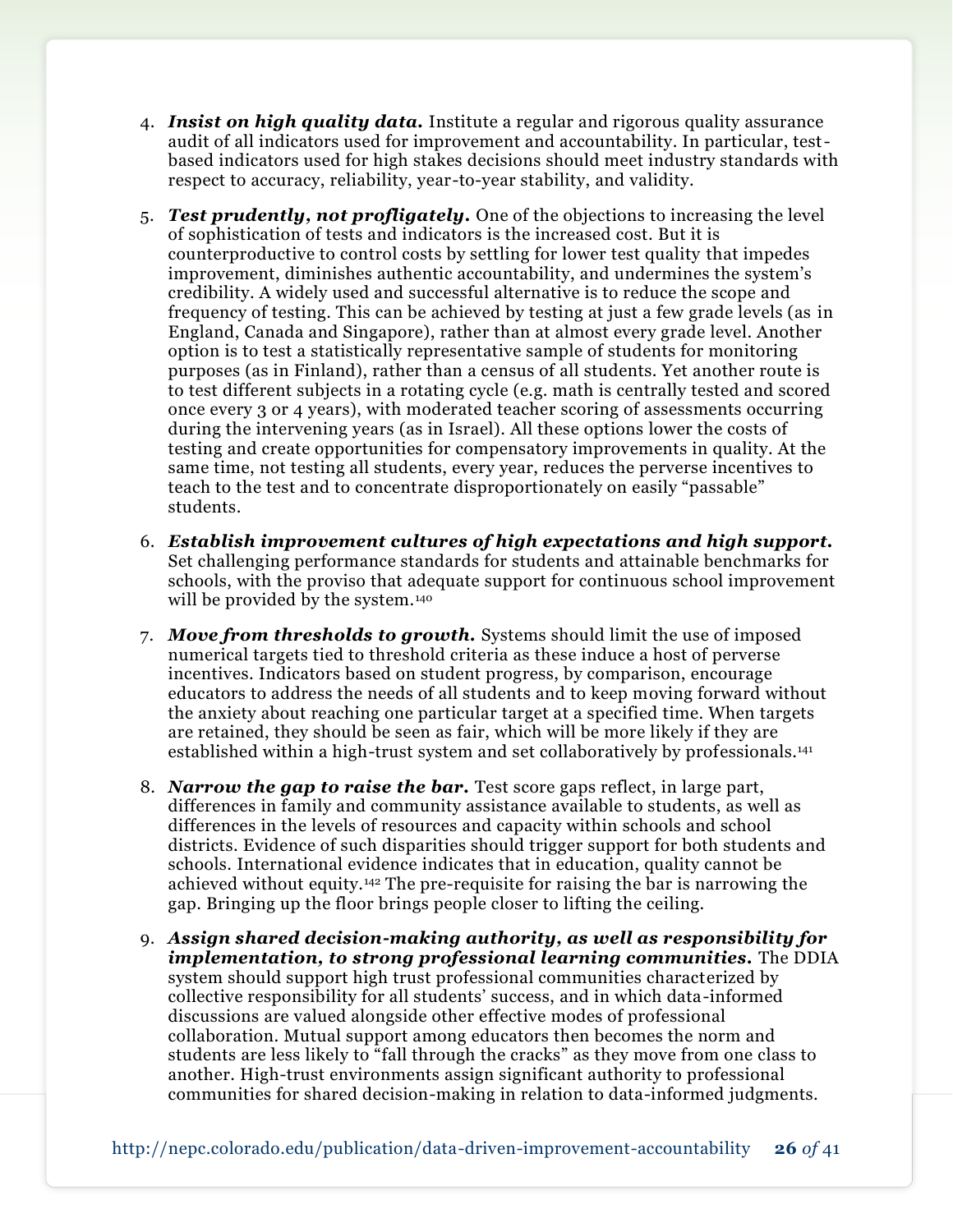This limits the exercise of capricious authority by administrators based on privileged interpretations of data.

- 10. *Establish systems of reciprocal vertical accountability.* Complementing lateral processes of collective responsibility, systems of reciprocal or mutual vertical accountability encourage and require individuals at all levels to carry through needed actions, establish proper conditions and supports, maintain productive professional relationships, and behave with integrity and respect. Reciprocal accountability can be monitored through 360 degree evaluations, audits of relational trust levels among all the system's members, and peer-based involvement in system decisions about competence and performance.
- 11. *Be the drivers, not the driven.* Data are neither a substitute nor a surrogate for professional judgment. The purpose of data is to support, stimulate and inform the judgment that is necessary for educational improvement and accountability. Expertise has no algorithm. Wisdom does not manifest itself on a spreadsheet. Numbers must be the servant of professional knowledge, not its master. Educators can and should be guided and informed by data systems; but never driven by them.
- 12. *Create a set of guiding and binding national standards for DDIA.* These should comprise content standards for accuracy, reliability, stability and validity of DDIA instruments, especially standardized tests in relation to system learning goals; process standards for the leadership and conduct of professional learning communities and data teams and for the management of consequences; and context standards regarding entitlements to adequate training, resources and time to participate effectively in DDIA.

### **Conclusion**

Debates regarding the future of data-driven improvement and accountability in the U.S. will not be about whether public education should or should not be data-driven or evidence-informed. If rich information can be made available to help all stakeholders make better judgments about, and provide improved support for, all students, then professionally and ethically, that information should not be ignored. The more important question is how to capitalize on the positive potential of DDIA without falling victim to its weaknesses. The essential choice is whether DDIA in public education will become as autocratic and mechanistic as Lobanovsky's Cold War soccer system, or whether it will be used to enhance and enrich the quality of collective professional judgment so that all America's students will reap the benefits of a better education.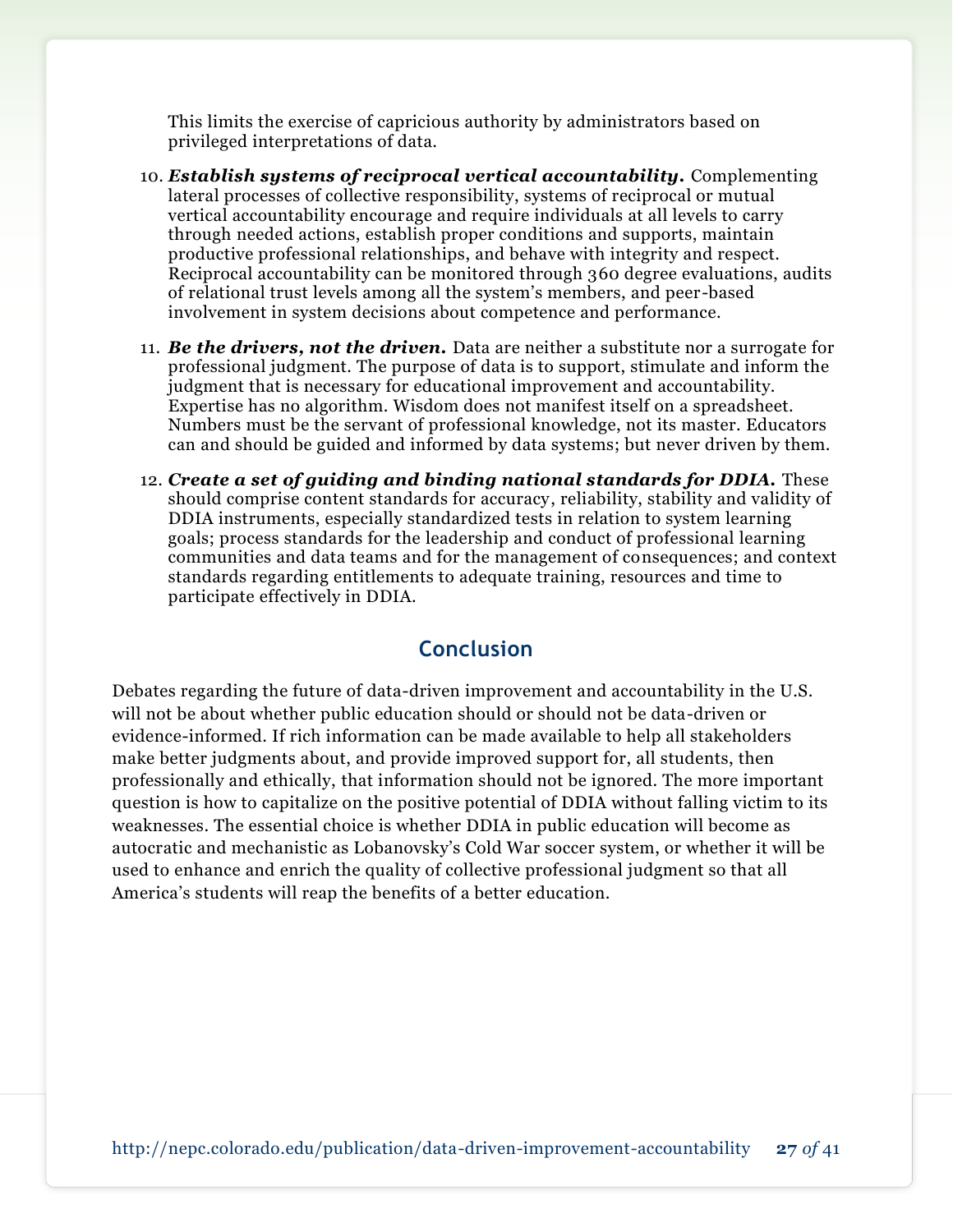### **Notes and References**

1 Elmore, R.F. (2004). *School reform from the inside out: Policy, practice, and performance*. Cambridge, MA: Harvard Education Press;Daly, A. (2009) Rigid response in an age of accountability: The potential of leadership and trust. *Educational Administration Quarterly, 45*(2), 168-216.

2 Student achievement was typically measured by standardized instruments of cognitive attainment.

Edmonds, R. (1979). Effective schools for the urban poor. *Educational Leadership, 37*(1), 15-18;

Rutter, M., Maughan, B., Mortimore, P., Ouston, J., & Smith, A. (1979). *Fifteen thousand hours: Secondary schools and their effects on children*. Shepton Mallet, UK: Open Books;

Mortimore, P., Sammons, P., Stoll, L., Lewis, D. and Ecob, R. (1988) *School matters: The junior years*. Shepton Mallett, UK: Open Books;

Levine, D.U., & Lezotte, L.W. (1990). *Unusually effective schools: A review and analysis of research and practice.* Madison, WI: National Center for Effective Schools Research and Development;

Sammons, P. (1999). *School effectiveness: Coming of age in the twenty-first century*. Lisse: Swets & Zeitlinger Publishers.

3 Smith, D. J. & Tomlinson, S. (1989). *The school effect: A study of multi-racial comprehensives*. London: Policy Studies Institute.

4 Reynolds, D., Creemers, B., Bollen, R., Hopkins, D., Stoll, L., & Lagerwijs, N. (1996). *Making good schools: Linking school effectiveness and improvement*. London: Routledge.

5 Stoll, L. & Fink, D. (1996). *Changing our schools: Linking school effectiveness and school improvement*. Buckingham, England: Open University Press.

6 Leithwood, K., Jantzi, D., & Steinbach, R. (1999). *Changing leadership for changing times.* Florence, KY: Taylor and Francis Group;

Hallinger, P. & Heck, R.H. (1996). Reassessing the principal's role in school effectiveness: A review of empirical research, 1980-1995. *Educational Administration Quarterly*, *32*(1), 5-44.

7 Louis, K.S., & Miles, M.B. (1990). *Improving the urban high school: What works and why*. New York: Teachers College Press.

8 Fullan, M. & Hargreaves, A. (1996). *What's worth fighting for in your school?* (Revised ed.). New York: Teachers College Press.

9 Hord, S.M. (1997). *Professional learning communities: Communities of continuous inquiry and improvement*. Austin, TX: Southwest Educational Development Laboratory;

Newmann, F. & Wehlage, G. (1995). *Successful school restructuring*. Madison, WI: Center on Organization and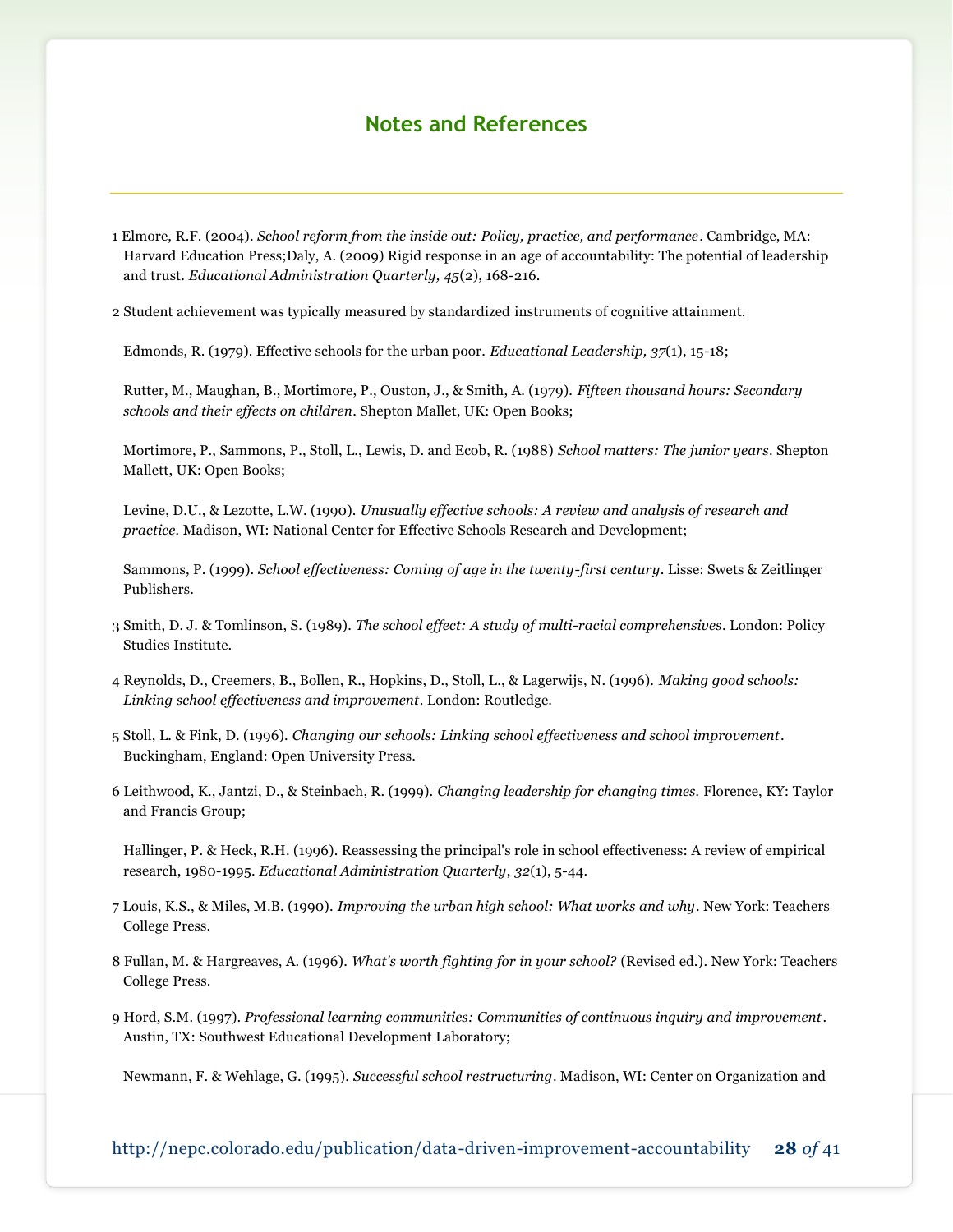Restructuring of Schools;

McLaughlin, M.W. & Talbert, J.E. (2001). *Professional communities and the work of high school teaching*. Chicago IL: University of Chicago Press.

10 Rudduck, J. & Flutter, J. (2000). Pupil participation and pupil perspective: 'carving a new order of experience'. *Cambridge Journal of Education*, *30*(1), 75-89.

11 James, C. (2006). *How very effective primary schools work*. London: Paul Chapman Publishing;

Hargreaves, A. & Fink, D. (2006). *Sustainable leadership*. San Francisco: Jossey-Bass;

Mintrop, H. (2004). *Schools on probation: How accountability works (and doesn't work).* New York: Teachers College Press;

Bryk, A.S. & Schneider, B.L. (2002). *Trust in schools: A core resource for improvement*. New York: Russell Sage Foundation Publications;

Harris, A. & Chapman, C. (2002). Leadership in schools facing challenging circumstances. *Management in Education*, *16*(1), 10-13;

Thomson, P. (2002). *Schooling the rustbelt kids: Making the difference in changing times*. Sydney, Australia: Allen & Unwin Academic;

Murphy, J. & Meyers, C.V. (2007). *Turning around failing schools: Leadership lessons from the organizational sciences*. Thousand Oaks, CA: Corwin.

12 Slavin, R.E. (1996). *Every child, every school: Success for all*. Thousand Oaks, CA: Corwin;

Fullan, M. (2000). The return of large-scale reform. *Journal of Educational Change*, *1*(1), 5-27;

Crévola, C.A. & Hill, P.W. (1998). *Class: Children's literacy success strategy, an overview*. East Melbourne, Australia: Catholic Education Office;

Hill, P.W. & Crévola, C.A. (1999). Key features of a whole‐school, design approach to literacy teaching in schools. *Australian Journal of Learning Difficulties*, *4*(3), 5-11;

Elmore, R.F. & Burney, D. (1997). *Investing in teacher learning: Staff development and instructional improvement in Community School District# 2, New York City*. New York: National Commission on Teaching & America's Future.

- 13 Berman, P. & McLaughlin, M.W. (1976). Implementation of educational innovation. *The Educational Forum, 40*(3), 345-370.
- 14 Daly, A. (2009) Rigid response in an age of accountability: The potential of leadership and trust, *Educational Administration Quarterly, 45*(2), 168-216.

15 Fullan, M. (2001). *Leading in a culture of change*. San Francisco: Jossey-Bass;

Hargreaves, A. (2009). Change from without: Lessons from other countries, systems, and sectors. In A. Hargreaves, A. Lieberman, M. Fullan, & D. Hopkins (Eds.), *Second international handbook of educational*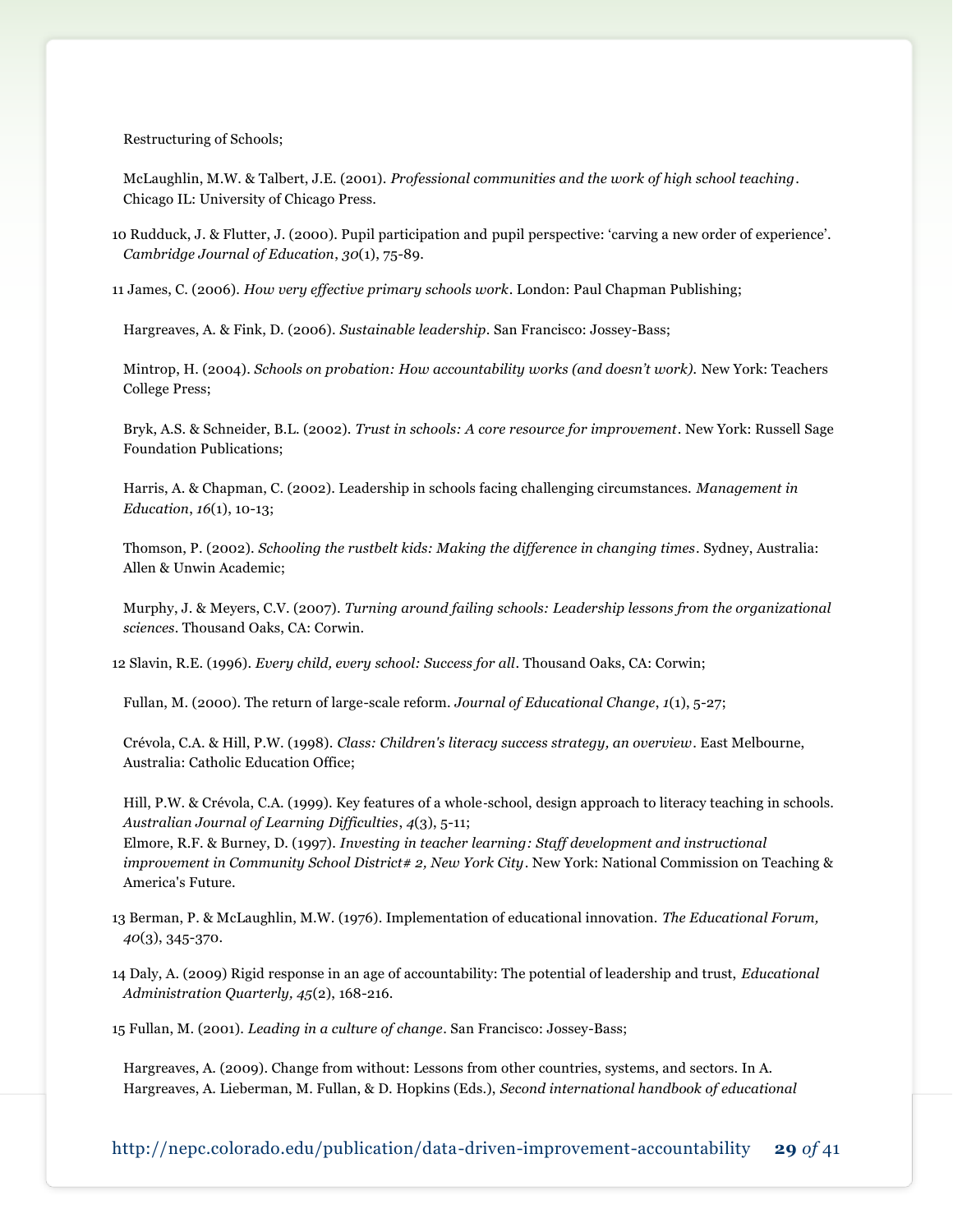*change* (105-117). Dordrecht, Netherlands: Springer;

Stein, M.K., Hubbard, L., & Mehan, H. (2004). Reform ideas that travel far afield: The two cultures of reform in New York City's District# 2 and San Diego. *Journal of Educational Change*, *5*(2), 161-197.

16 Elmore, R.F., & Burney, D. (1997). *Investing in teacher learning: Staff development and instructional improvement in Community School District# 2, New York City*. New York: National Commission on Teaching & America's Future;

Barber, M. (2007). *Instruction to deliver: Tony Blair, public services and the challenge of achieving targets*. London: Politico's Publishing;

Fullan, M. (2004). *Leadership & sustainability: System thinkers in action*. Thousand Oaks, CA: Corwin;

Hopkins, D. (2007). *Every school a great school: Realizing the potential of system leadership*. Buckingham, UK: Open University Press.

17 Barber, M. (2009). From system effectiveness to system improvement. In A. Hargreaves & M. Fullan (Eds.), *Change Wars* (71-94). Bloomington, IN: Solution Tree.;

Hopkins, D. (2009). Every school a great school: Realising the potential of system leadership. In A. Hargreaves, A. Lieberman, M. Fullan, & D. Hopkins (Eds.) *Second International Handbook of Educational Change* (741- 764). Dordrecht, Netherlands: Springer.

18 The Organisation for Economic Co-operation and Development (2011). *Strong performers and successful reformers in education: Lessons from PISA for the United States*. Paris: Author;

Fullan, M. (2005). *Leadership & sustainability: System thinkers in action*. Thousand Oaks, CA: Corwin;

Mourshed, M., Chijioke, C., & Barber, M. (2010). *How the world's most improved school systems keep getting better*. London: McKinsey & Company. Retrieved May 30, 2013, from http://www.mckinsey.com/client\_service/social\_sector/latest\_thinking/worlds\_most\_improved\_schools/.

19 No Child Left Behind (NCLB) Act of 2001, Pub. L. No. 107-110, § 115, Stat. 1425 (2002).

- 20 U.S. Department of Education (2009, November ). *Race to the Top program executive summary*. Washington, DC: Author. Retrieved October 19, 2013, from [http://www2.ed.gov/programs/racetothetop/executive-summary.pdf.](http://www2.ed.gov/programs/racetothetop/executive-summary.pdf)
- 21 Sunderman, G.L. (Ed.) (2008). *Holding NCLB accountable: Achieving accountability, equity, & school reform*. Thousand Oaks, CA: Corwin;

Braun, H.I., Chapman, L. & Vezzu, S. (2010) The black-white achievement gap revisited. *Education Policy Analysis Archives*, 18(21).

22 Steiner, L. (2009). *Tough decisions: Closing persistently low-performing schools.* Lincoln, IL: Center on Innovation and Improvement. Retrieved May 26, 2013, from [http://www.centerii.org/survey/downloads/Tough\\_Decisions.pdf.](http://www.centerii.org/survey/downloads/Tough_Decisions.pdf)

23 De la Torre, M. & Gwynne, J. (2009). *When schools close.* Chicago, IL: Consortium on Chicago School Research.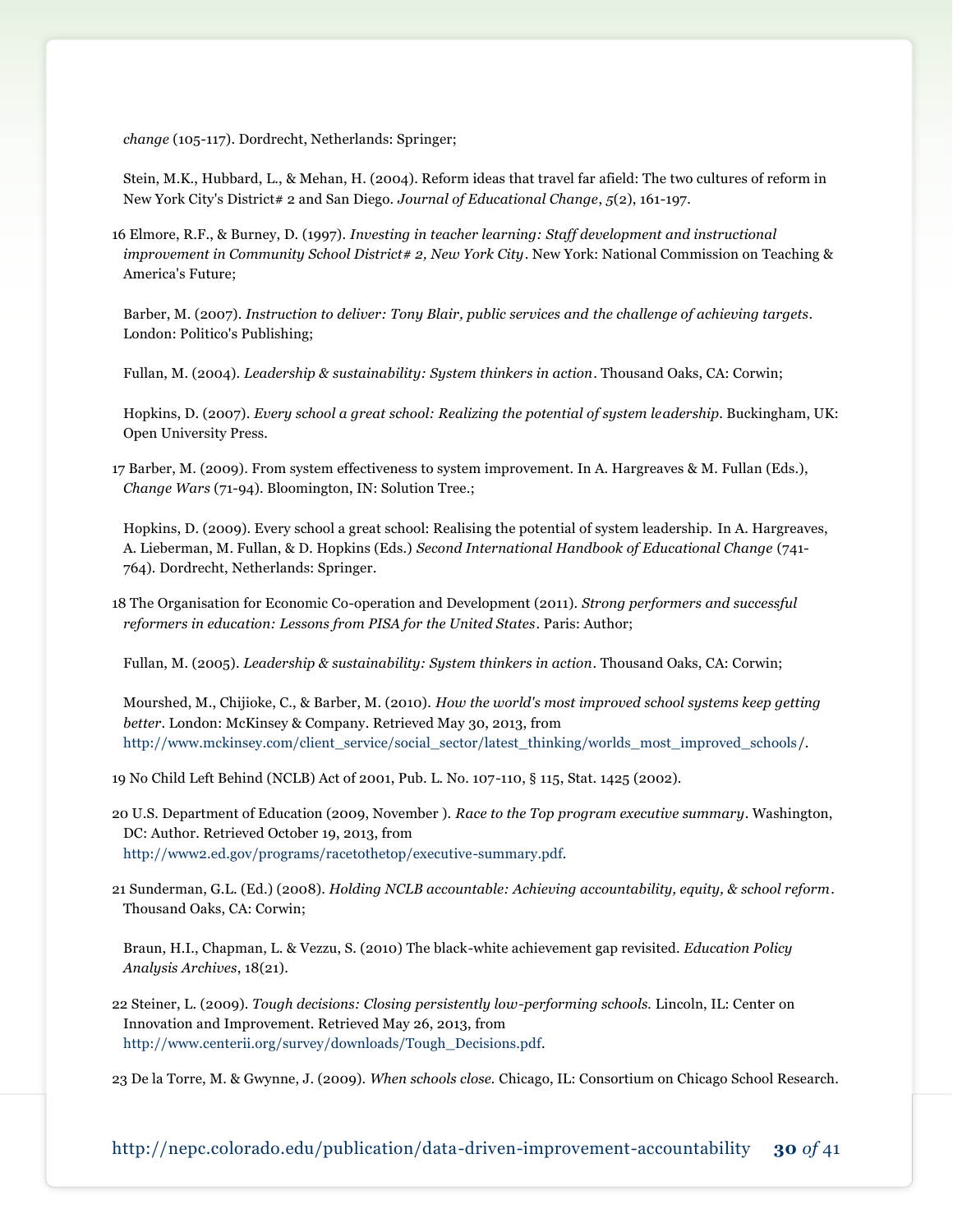- 24 Ladd, H.F. (2008). Teacher effects: What do we know? In G. Duncan & J. Spillane (Eds.), *Teacher quality: Broadening and deepening the debate*. Evanston, IL: Northwestern University. Retrieved June 2, 2013, from [http://tqn.sesp.northwestern.edu/.](http://tqn.sesp.northwestern.edu/)
- 25 Equity and Excellence Commission. (2013). *For each and every child.* Washington, DC: Author.
- 26 Auguste, B.G., Hancock, B., & Laboissière, M. (2009). The economic cost of the US education gap. *The McKinsey Quarterly*, June.
- 27 Hargreaves, A. & Braun, H. (2012). *Leading for all: A research report of the development, design, implementation and impact of Ontario's "Essential for Some, Good for All" initiative*. Ontario: Council of Ontario Directors of Education.
- 28 Spady, W.G. (1994). *Outcome-based education: Critical issues and answers*. Arlington, VA: American Association of School Administrators.
- 29 Smith, M.S., & O'Day, J. (1990). Systemic school reform. *Journal of Education Policy*, *5*(5), 233-267.
- 30 United States Government Accountability Office (2009). *No Child Left Behind Act: Enhancements in the Department of Education's review process could improve state academic assessments.* Washington DC: U.S. Government Printing Office.
- 31 National Governors Association Center for Best Practices & Council of Chief State School Officers. (2010). *Common Core State Standards*. Washington, DC: Author.
- 32 The two consortia are the Partnership for the Assessment of Readiness for College and Career (PARCC) and the Smarter Balanced Assessment Consortium (SBAC).
- 33 Burch, P. (2009). *Hidden markets*. New York: Routledge.

See also:

- Ball, S.J. (2007). *Education plc: Understanding private sector participation in public sector education*. New York: Routledge.
- 34 Hargreaves, A. & Fullan, M. (2012). *Professional capital: Transforming teaching in every school*. New York: Teachers College Press.
- 35 Hargreaves, A. & Harris, A. (2011). Performance beyond expectations. Nottingham, UK: National College for Schol Leadership;
	- Hout, M. & Elliott, S.W. (Eds.). (2011). *Incentives and test-based accountability in education.* Washington, DC: National Academies Press.
- 36 Center for American Progress (2011). Getting better at teacher preparation and state accountability. Retrieved May 26, 2013, from [http://www.americanprogress.org/issues/2012/01/pdf/teacher\\_preparation.pdf;](http://www.americanprogress.org/issues/2012/01/pdf/teacher_preparation.pdf)
	- Gansle, K.A., Noell, G.H., Knox, R.M., & Schafer, M.J. (2010). Value-added assessment of teacher preparation in Louisiana: 2005-2006 to 2008-2009. Baton Rouge, LA: Louisiana State University;
	- Hanushek, E.A., & Rivkin, S.G. (2012). The distribution of teacher quality and implications for policy. *Annual Review of Economics, 4*(1), 131-157;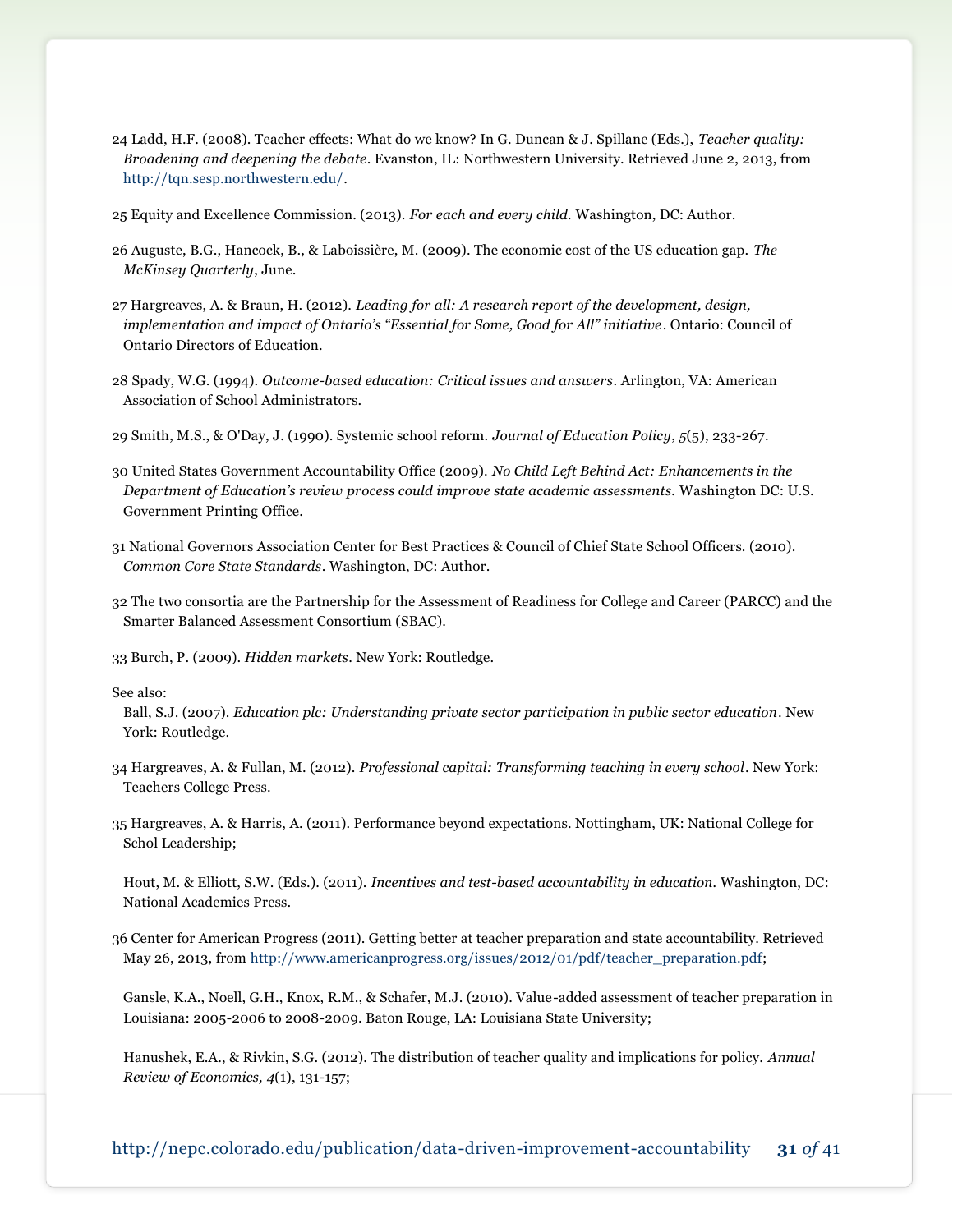Cochran-Smith, M., Cannady, M., McEachern, K., Mitchell, K., Piazza, P., Power, C., & Ryan, A. (2012). Teachers' education and outcomes: Mapping the research terrain. *Teachers College Record*, *114*(10).

37 Duncan, G.J. & Murnane, R.J. (2011). *Whither opportunity?: Rising inequality, schools, and children's life chances*. New York: Russell Sage Foundation Publications;

Berliner, D. (2006). Our impoverished view of educational reform. *The Teachers College Record*, *108*(6), 949- 995.

- 38 Barton, P. & Coley, R. (2009). *Parsing the achievement gap II. Policy Information Report*. Princeton, NJ: Policy Information Center, Educational Testing Service;
	- Rothstein, R. (2004). *Class and schools: Using social, economic and educational reform to close the Black-White achievement gap.* Washington DC: Economic Policy Institute.
- 39 Henig, J.R. (2012). The politics of data use. *Teachers College Record*, *114*(11).
- 40 Sahlberg, P. (2011). *Finnish lessons*. New York: Teachers College Press.
- 41 Broader, Bolder Approach (2013) Retrieved April 23, 2013, from [http://www.boldapproach.org/.](http://www.boldapproach.org/)
- 42 Schönberger, V., & Cukier, K. (2013). *Big data: A revolution that will transform how we live, work, and think*. Boston: Houghton Mifflin Harcourt, 2.
- 43 Schönberger, V., & Cukier, K. (2013). *Big data: A revolution that will transform how we live, work, and think*. Boston: Houghton Mifflin Harcourt, 196.
- 44 Schönberger, V., & Cukier, K. (2013). *Big data: A revolution that will transform how we live, work, and think*. Boston: Houghton Mifflin Harcourt.
- 45 Harvey, D. (1989). *The condition of postmodernity* (Vol. 14). Oxford, UK: Blackwell.
- 46 Leadbeater, C. (2004). *Personalisation through participation: A new script for public services*. London: Demos.
- 47 Pronovost, P.J., Schumacher, K., Berenholtz, S.M., Lubomski, L.H., Watson, S., Colantuoni, E., et al. (2010). Sustaining reductions in catheter related bloodstream infections in Michigan intensive care units: Observational study. *British Medical Journal*, *340*;
	- Gawande, A. (2007). *Better: A surgeon's notes on performance*. New York: Picador.
- 48 Leadbeater, C. (2004). *Personalisation through participation: A new script for public services*. London: Demos.
- 49 Bird, S., Cox, D., Farewell, V., Goldstein, H., Holt, T. & Smith, P. (2005). Performance indicators: Good, bad and ugly. *Journal of the Royal Statistical Society*: *Series A,* 168, Part 1.
- 50 Yankelovich, D. (1991). *Coming to public judgment: Making democracy work in a complex world.* Syracuse, NY: Syracuse University Press.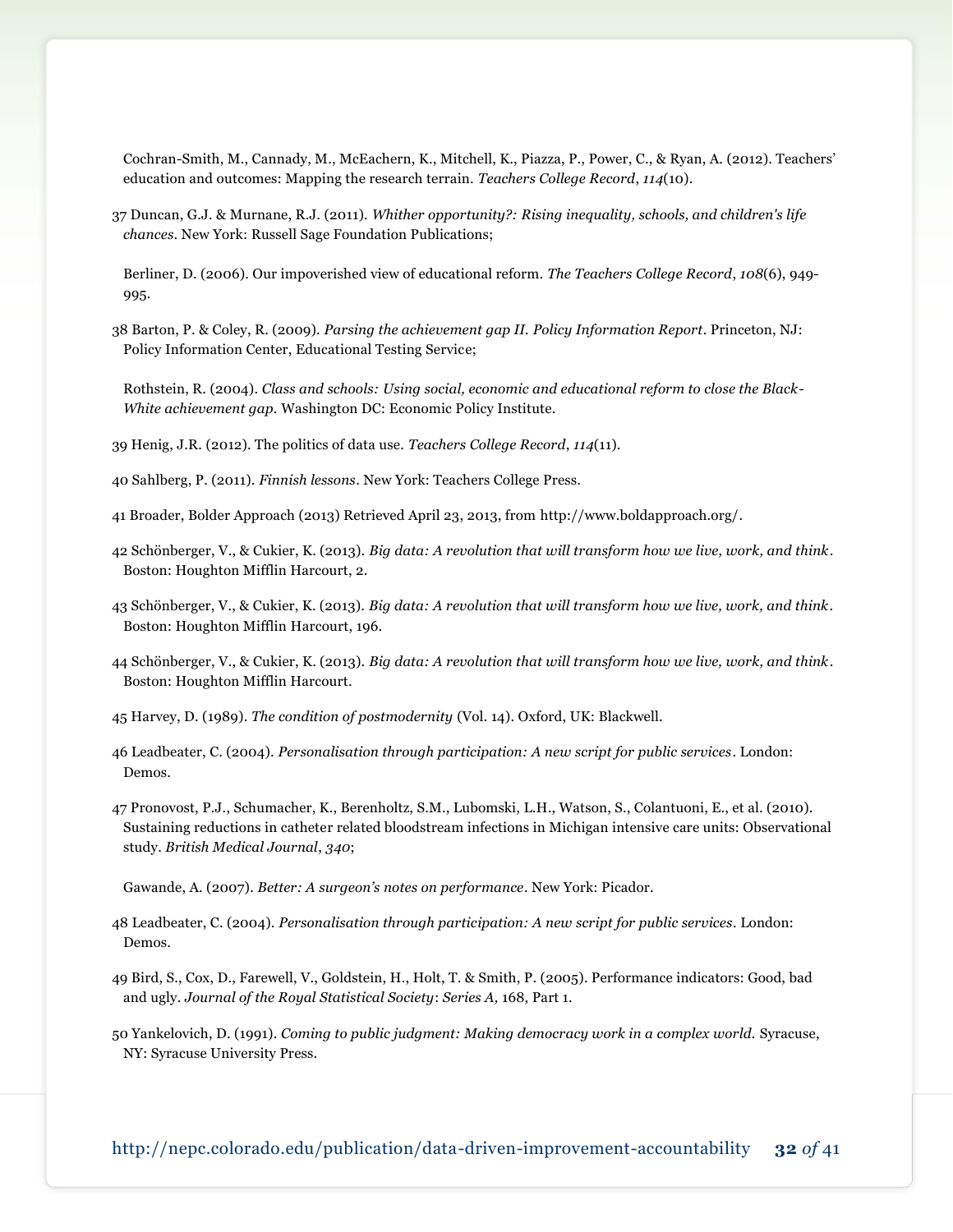- 51 Kotter, J.P., & Cohen, D.S. (2002). *The heart of change: Real-life stories of how people change their organizations*. Boston, MA: Harvard Business Press.
- 52 Bevan, J. (2001). *The rise and fall of Marks & Spencer*. London: Profile Books.
- 53 One critique of the literature on the growth of knowledge societies is that the claims regarding the need for 21st century skills are exaggerated and that many service sector jobs such as banking work are becoming increasingly standardized and affording reduced opportunities for discretionary judgment. See Crawford, M. B. (2009). *Shop class as soulcraft: An inquiry into the value of work*. New York: Penguin Press.
- 54 Booher-Jennings, J. (2005). Below the bubble: "Educational triage" and the Texas Accountability System. *American Educational Research Journal*, *42*(2), 231-268.
- 55 Brewster, M. (2003). *Unaccountable: How the accounting profession forfeited a public trust*. Hoboken, NJ: Wiley.
- 56 Seldon, A. (2009). *Trust: How we lost it and how to get it back.* London, UK: Biteback Publishing.

57 Mintrop, H. (2004). *Schools on probation.* New York: Teachers College Press.

- 58 Collins, J. (2001). *Good to great: Why some companies make the leap... and others don't*. New York: Harper Business.
- 59 Hargreaves, A. & Harris, A. (2011). *Performance beyond expectations.* Nottingham, UK: National College for School Leadership.
- 60 Lewis, M. (2003). *Moneyball: The art of winning an unfair game*. New York: W.W. Norton.
- 61 Foer, F. (2004). *How soccer explains the world: An unlikely theory of globalization*. New York: HarperCollins, 159.
- 62 Foer, F. (2004). *How soccer explains the world: An unlikely theory of globalization*. New York: HarperCollins, 160.
- 63 Hargreaves, A. & Harris, A. (2011). *Performance beyond expectations.* Nottingham, UK: National College for School Leadership;

Aspects of this case were first reported in Hargreaves, A., & Shirley, D. (2009). *The fourth way: The inspiring future for educational change*. Thousand Oaks, CA: Corwin.

- 64 Elkington, J. (1997). *Cannibals with Forks: The Triple Bottom Line of 21st Century Business*. London: Capstone.
- 65 Kaplan, R.S. & Norton, D.P. (1996). Using the balanced scorecard as a strategic management system. *Harvard Business Review*, *74*(1), 75–85.
- 66 McDonough, W. & Braungart, M. (2002). *Cradle to cradle: Remaking the way we make things*. New York: North Point Press.
- 67 Hargreaves, A. & Harris, A. (2011). *Performance beyond expectations.* Nottingham, UK: National College for School Leadership.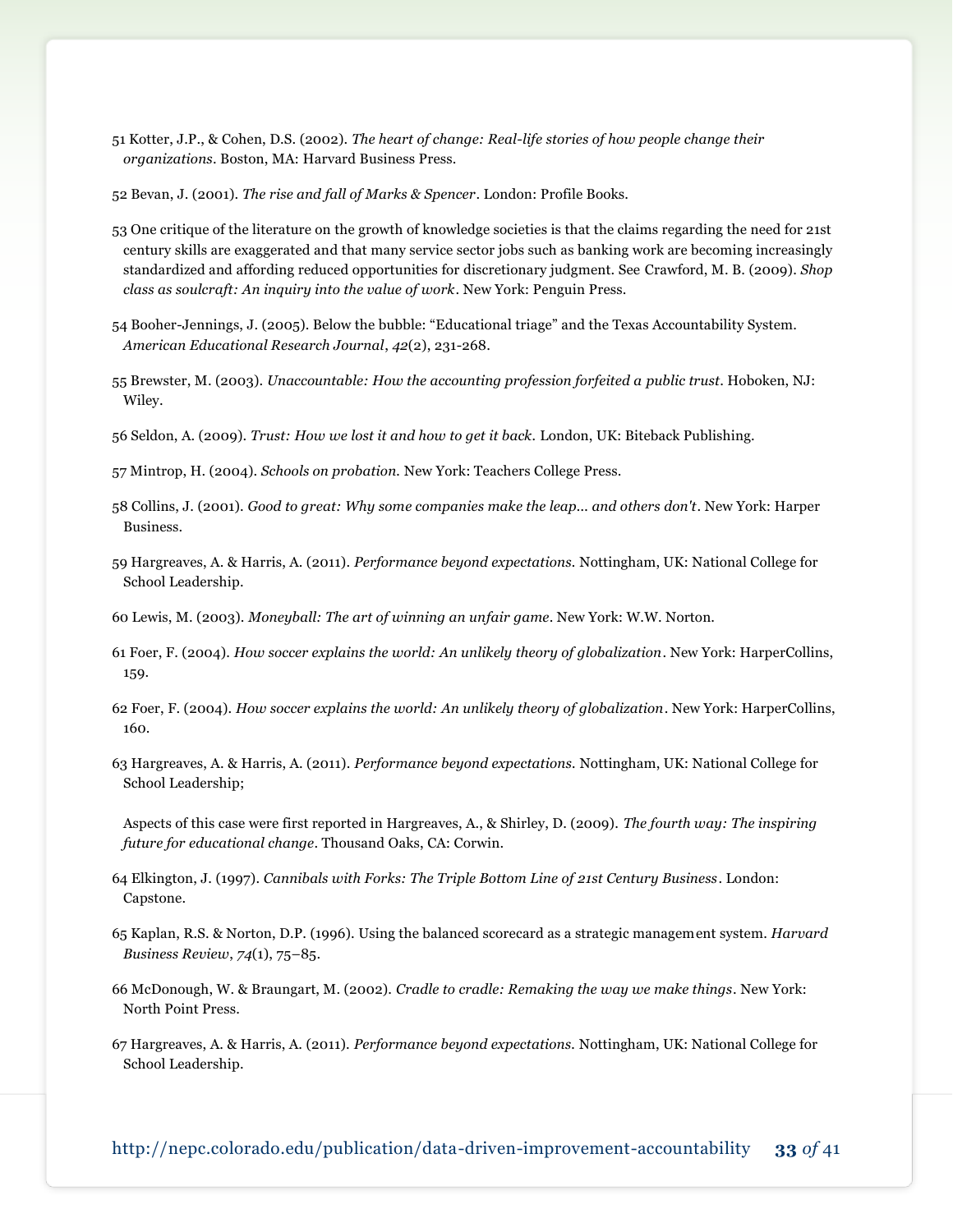- 68 Sheffi, Y. (2005). *The resilient enterprise: Overcoming vulnerability for competitive advantage*. Cambridge, MA: MIT Press.
- 69 Kotter, J.P. (1996). *Leading change*. Boston, MA: Harvard Business Press, 125.
- 70 Kayes, D.C. (2006). *Destructive goal pursuit: The Mount Everest disaster*. Basingstoke, UK: Palgrave Macmillan.
- 71 DeRose, C. & Tichy, N.M. (2012). *Judgment on the front line: How smart companies win by trusting their people*. New York: Portfolio/Penguin.
- 72 Brewster, M. (2003). *Unaccountable: How the accounting profession forfeited a public trust*. Hoboken, NJ: Wiley;
	- Ordóñez, L.D., Schweitzer, M.E., Galinsky, A.D., & Bazerman, M.H. (2009). Goals gone wild: The systematic side effects of overprescribing goal setting. *The Academy of Management Perspectives*, *23*(1), 6-16;

Wolmar, C. (2001). *Broken rails: How privatisation wrecked Britain's railways*. London, UK: Aurum.

- 73 Hargreaves, A. & Harris, A. (2011). *Performance beyond expectations.* Nottingham, UK: National College for School Leadership;
- Hargreaves, A. & Shirley, D. (2009). *The fourth way: the inspiring future for educational change*. Thousand Oaks, CA: Corwin.
- 74 Merton, R. (1957). *Social theory and social structure* (revised ed.). Glencoe, IL: The Free Press.
- 75 Burkeman, O. (2012). *The antidote: Happiness for people who can't stand positive thinking*. New York: Faber and Faber.
- 76 Lebow, R. & Spitzer, R. (2002). *Accountability: freedom and responsibility without control*. San Francisco, CA: Berrett-Koehler;
	- Rothstein, R. (2004). *Class and schools: Using social, economic and educational reform to close the black-white achievement gap.* Washington DC: Economic Policy Institute.
- 77 Barber, M. & Moffit, A. (2011). *Deliverology 101: A field guide for educational leaders*. Thousand Oaks, CA: Corwin Press.
- 78 Barber, M. (2007). *Instruction to deliver: Tony Blair, public services and the challenge of achieving targets*. London: Politico's Publishing, 50.
- 79 Barber, M. (2007). *Instruction to deliver: Tony Blair, public services and the challenge of achieving targets*. London: Politico's Publishing, xix.
- 80 Barber, M. & Moffit, A. (2011). *Deliverology 101: A field guide for educational leaders*. Thousand Oaks, Calif.: Corwin Press, viii.
- 81 BBC News (2007). Targets 'destroy trust in police.' *BBC News - Home*. Retrieved May 31, 2013, from [http://news.bbc.co.uk/2/hi/uk\\_news/7145860.stm.](http://news.bbc.co.uk/2/hi/uk_news/7145860.stm)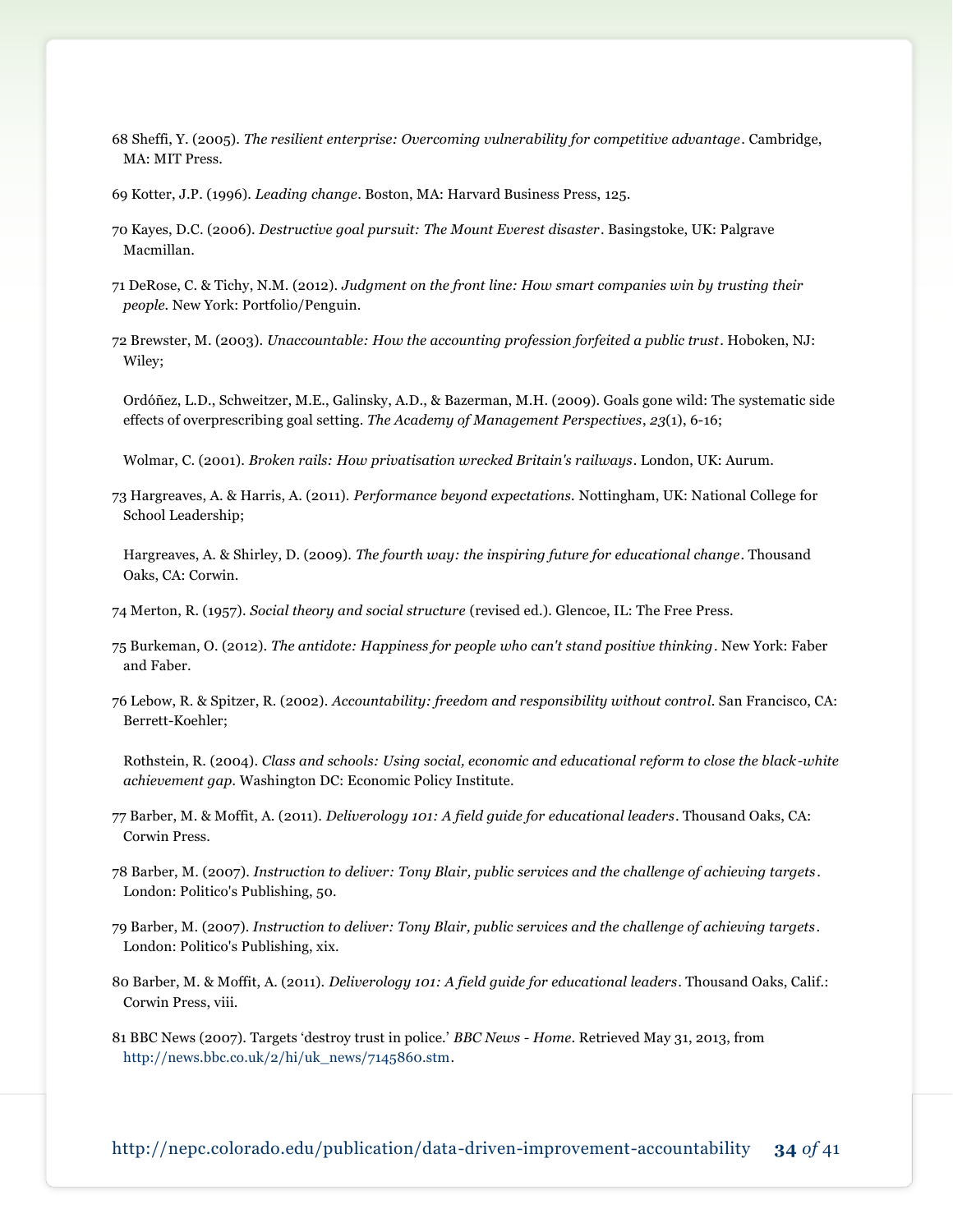- 82 Seddon, J. (2008). *Systems thinking in the public sector: The failure of the reform regime... and a manifesto for a better way*. Axminster, UK: Triarchy Press.
- 83 Wolmar, C. (2001). *Broken rails: How privatisation wrecked Britain's railways*. London, UK: Aurum.
- 84 Seddon, J. (2008). *Systems thinking in the public sector: The failure of the reform regime... and a manifesto for a better way*. Axminster, UK: Triarchy Press.
- Bird, S., Cox, D., Farewell, V., Goldstein, H., Holt, T., & Smith, P. (2005). Performance indicators: good, bad and ugly. *Journal of the Royal Statistical Society: Series A*, 168, Part 1.
- 85 Campbell, D.T. (1976). *Assessing the impact of planned social change*. Kalamazoo, MI: Evaluation Center, College of Education, Western Michigan University.
- 86 Hargreaves, A. & Braun, H. (2012). *Leading for All: A research report of the development, design, implementation and impact of Ontario's "Essential for Some, Good for All" initiative*. Ontario: Council of Ontario Directors of Education.
- 87 Knighton, T., Brochu, P., & Gluszynski, T. (2010). *Measuring up: Canadian results of the OECD PISA study*. Ottawa: Statistics Canada;
	- Hargreaves, A. & Shirley, D. (2012). *The global fourth way: The quest for educational excellence*. Thousand Oaks, CA: Corwin.
- 88 EQAO stands for Education Quality and Accountability Office. It is an independent agency of the Ontario provincial government, with a chief responsibility for preparing, administering and reporting province-wide standardized assessments in selected grades and subjects.
- 89 Fullan, M. (2013). *Great to excellent: Launching the next stage of Ontario's education agenda*. Retrieved May 31, 2013, fro[m http://www.michaelfullan.com.](http://www.michaelfullan.com/)
- 90 Campbell, C. & Fulford, D. (2009). *From knowledge generation to knowledge integration: Analysis of how a government uses research.* Paper presented at 2009 AERA Annual Meeting. Retrieved October 19, 2013, from [http://www.edu.gov.on.ca/eng/research/AERA2009\\_KIPaper.pdf.](http://www.edu.gov.on.ca/eng/research/AERA2009_KIPaper.pdf)
- 91 Fuhrman, S. & Elmore, R.F. (Eds.) (2004). *Redesigning accountability systems for education*. New York: Teachers College Press;

Sharratt, L. & Fullan, M. (2012). *Putting FACES on the data: What great leaders do!* Thousand Oaks, CA: Corwin;

Earl, L.M. & Katz, S. (2006). *Leading schools in a data-rich world: Harnessing data for school improvement*. Thousand Oaks, CA: Corwin.

92 Glaze, A. & Campbell, C. (2007). Putting literacy and numeracy first: Using research and evidence to support improved student achievement. Paper presented at 2007AERA Annual Meeting. [http://www.edu.gov.on.ca/eng/research/litNumfirst.pdf.](http://www.edu.gov.on.ca/eng/research/litNumfirst.pdf)

93 Heritage, M. & Yeagley, R. (2005). Data use and school improvement: Challenges and prospects. *Yearbook of the National Society for the Study of Education*, *104*(2), 320-339;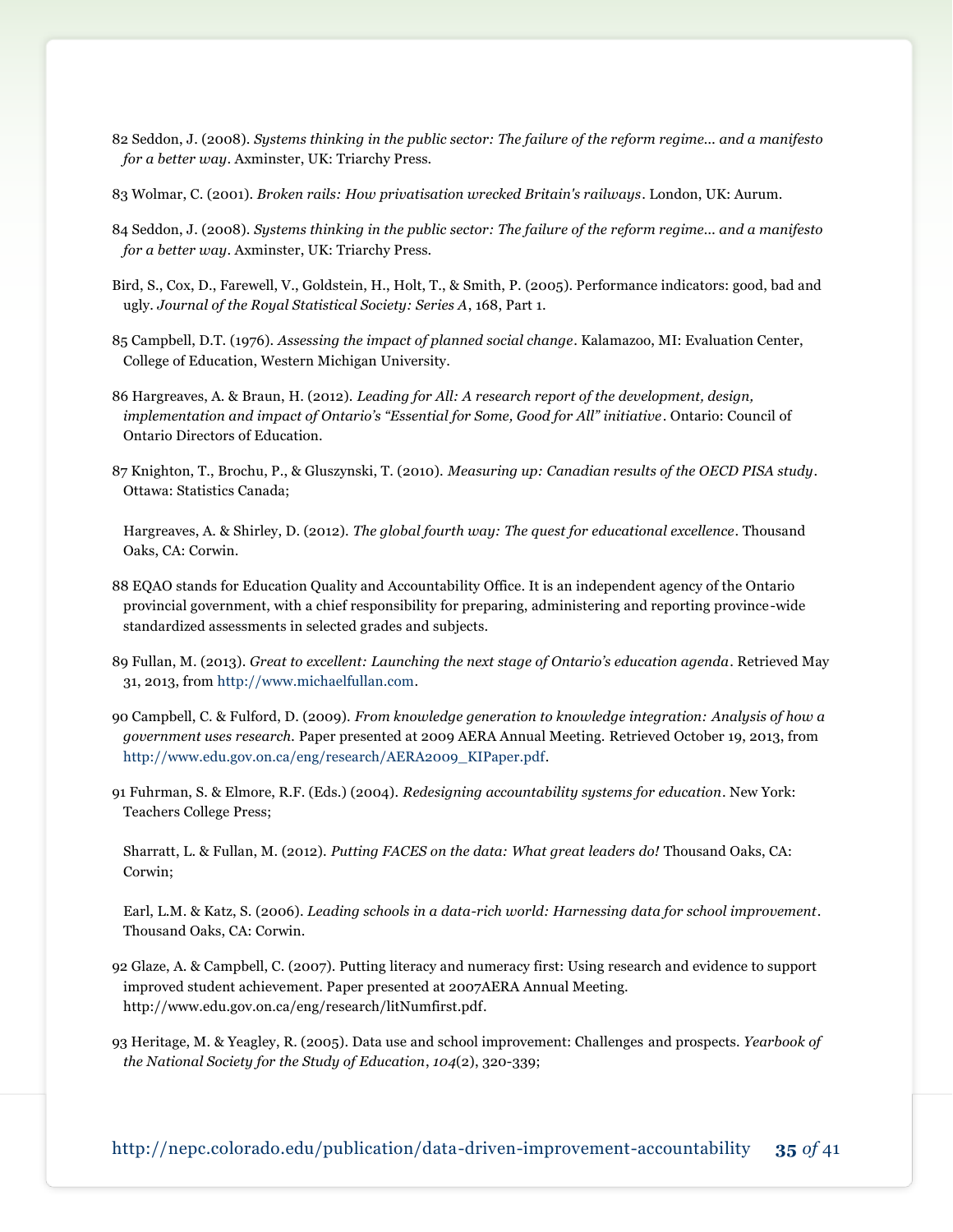Campbell, C. & Fulford, D. (2009). *From knowledge generation to knowledge integration: Analysis of how a government uses research.* Paper presented at 2009 AERA Annual Meeting. Retrieved October 19, 2013, from [http://www.edu.gov.on.ca/eng/research/AERA2009\\_KIPaper.pdf.](http://www.edu.gov.on.ca/eng/research/AERA2009_KIPaper.pdf)

- 94 Glaze, A. & Campbell, C. (2007). Putting literacy and numeracy first: Using research and evidence to support improved student achievement. Paper presented at 2007AERA Annual Meeting. Retrieved October 19, 2013, from [http://www.edu.gov.on.ca/eng/research/litNumfirst.pdf.](http://www.edu.gov.on.ca/eng/research/litNumfirst.pdf)
- 95 See also Datnow, A., Park, V., & Wohlstetter, P. (2007). *Achieving with data.* Los Angeles: University of Southern California, Center on Educational Governance.
- 96 Datnow, A., Park, V., & Wohlstetter, P. (2007). *Achieving with data*. Los Angeles: University of Southern California, Center on Educational Governance;
- Sharratt, L. & Fullan, M. (2012). *Putting FACES on the data: What great leaders do!*. Thousand Oaks, CA: Corwin;

Hargreaves, A. & Braun, H. (2012). *Leading for All: A research report of the development, design, implementation and impact of Ontario's "Essential for Some, Good for All" initiative*. Ontario: Council of Ontario Directors of Education.

97 Booher-Jennings, J. (2005). Below the bubble: "Educational triage" and the Texas Accountability System. *American Educational Research Journal*, *42*(2), 231-268;

See also Hargreaves, A. & Fink, D. (2012). *Sustainable leadership*. San Francisco, CA: Jossey-Bass.

98 Bird, S., Cox, D., Farewell, V., Goldstein, H., Holt, T. & Smith, P. (2005). Performance indicators: good, bad and ugly. *Journal of the Royal Statistical Society: Series A*, 168, Part 1;

Daly, A. (2009). Rigid response in an age of accountability: The potential of leadership and trust, *Educational Administration Quarterly*, *45*(2), 168-216.

99 Little, J. (1990). The persistence of privacy: Autonomy and initiative in teachers' professional relations. *Teachers College Record*, *91*(4), 509-536;

Rosenholtz, S.J. (1989). *Teachers' workplace: The social organization of schools*. New York: Longman;

Datnow, A., Park, V., & Wohlstetter, P. (2007). *Achieving with data.* Los Angeles: University of Southern California, Center on Educational Governance.

100 The Organisation for Economic Co-operation and Development (2012). *Equity and quality in education: Supporting disadvantaged students and schools.* Paris: Author. Retrieved June 2, 2013, from [http://www.oecd-ilibrary.org.](http://www.oecd-ilibrary.org/)

101 Sahlberg, P. (2011). *Finnish lessons*. New York: Teachers College Press.

102 The Organisation for Economic Co-operation and Development (2011). *Strong performers and successful reformers in education: Lessons from PISA for the United States*. Paris: Author. Retrieved June 2, 2013, from [http://www.oecd-ilibrary.org;](http://www.oecd-ilibrary.org/)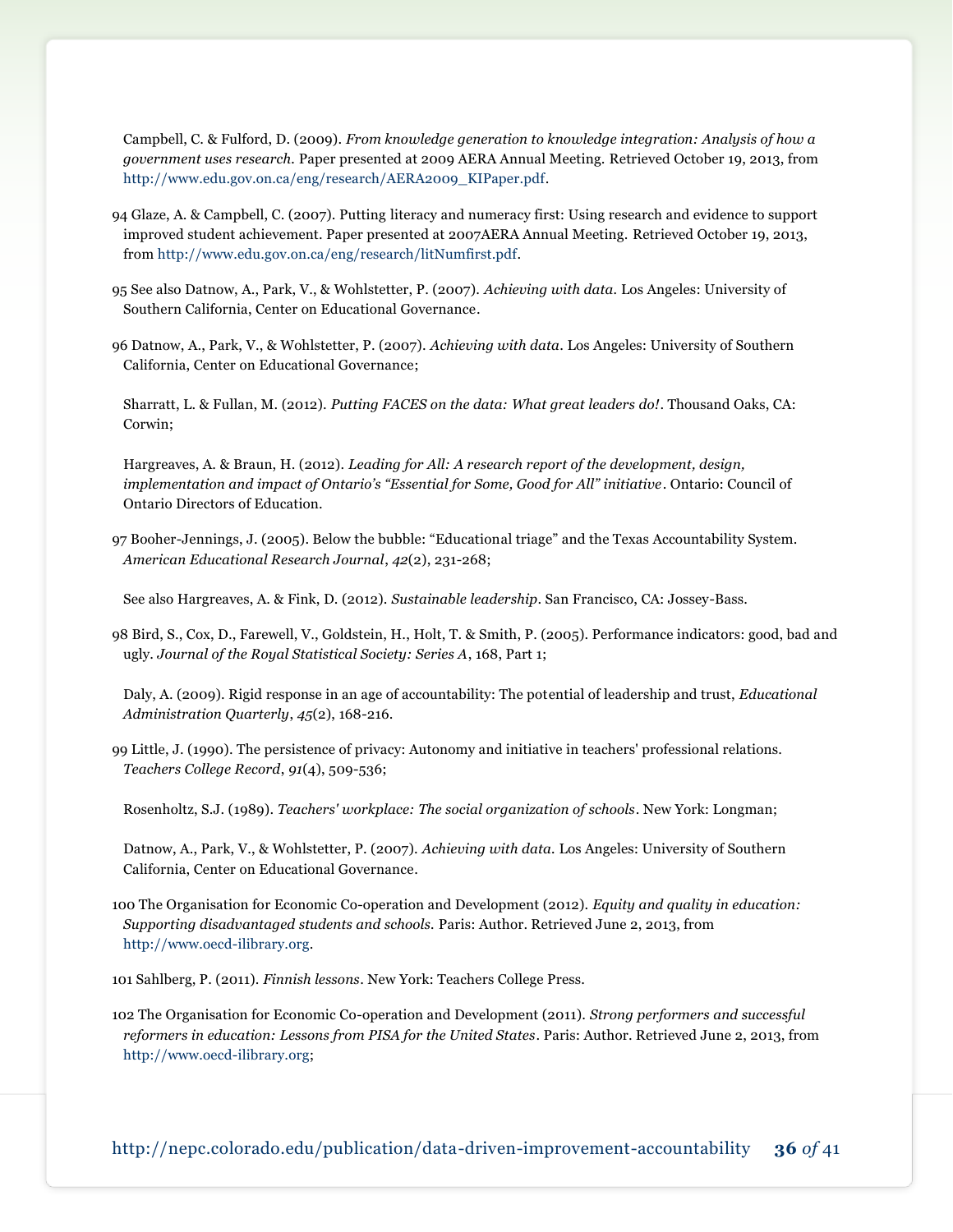Mourshed, M., Chijioke, C., & Barber, M. (2010). *How the world's most improved school systems keep getting better*. New York: McKinsey & Company.

- 103 Sharratt, L. & Fullan, M. (2009). *Realization: The change imperative for deepening district-wide reform*. Thousand Oaks, CA: Corwin.
- 104 Wilkinson, R.G. & Pickett, K. (2010). *The spirit level: Why greater equality makes societies stronger*. New York: Bloomsbury Press;

UNICEF Office of Research (2013). 'Child well-being in rich countries: A comparative overview.' *Innocenti Report Card 11*. Florence: UNICEF Office of Research.

105 Hatch, T. (2001). It takes capacity to build capacity, *Education Week*, *20*(22), 44-47.

106 Bryk, A., Sebring, P., Allensworth, E., Luppescu, S., & Easton, J.Q. (2010). *Organizing schools for improvement: Lessons from Chicago*. Chicago, IL: University of Chicago Press.

107 Payne, C.M. (2008). *So much reform, so little change: The persistence of failure in urban schools*. Cambridge, MA: Harvard Education Press.

108 Datnow, A., Park, V., & Wohlstetter, P. (2007). *Achieving with data.* Los Angeles: University of Southern California, Center on Educational Governance.

109 Datnow, A. (2011). Collaboration and contrived collegiality: Revisiting Hargreaves in the age of accountability. *Journal of Educational Change*, *12*(2), 147-158.

110 Datnow, A., Park, V., & Wohlstetter, P. (2007). *Achieving with data.* Los Angeles: University of Southern California, Center on Educational Governance.

111 Mintrop, H. (2004). *Schools on probation*. New York: Teachers College Press;

Booher-Jennings, J. (2005). Below the bubble: "Educational triage" and the Texas Accountability System. *American Educational Research Journal*, *42*(2), 231-268;

Baker, M. & Foote, M. (2006). Changing spaces: Urban school interrelationships and the impact of standards based reform. *Educational Administration Quarterly*, *42*(1), 90-123;

Hargreaves, A. (2003). *Teaching in the knowledge society: Education in the age of insecurity*. New York: Teachers College Press;

Falk, J. & Drayton, B. (2004). State testing and inquiry-based science: Are they complementary or competing reforms? *Journal of Educational Change*, *5*(4), 345-387.

112 Kearns, D.T. (1990). Leadership through quality. *The Executive*, *4*(2), 86-89;

Tucker, M.S. (2009). Industrial benchmarking: A research method for education. In A. Hargreaves & M. Fullan (Eds.), *Change Wars*. Bloomington, IN: Solution Tree.

113 The Organisation for Economic Co-operation and Development (2011). *Strong performers and successful reformers in education: Lessons from PISA for the United States*. Paris: Author. Retrieved June 2, 2013, from [http://www.oecd-ilibrary.org;](http://www.oecd-ilibrary.org/)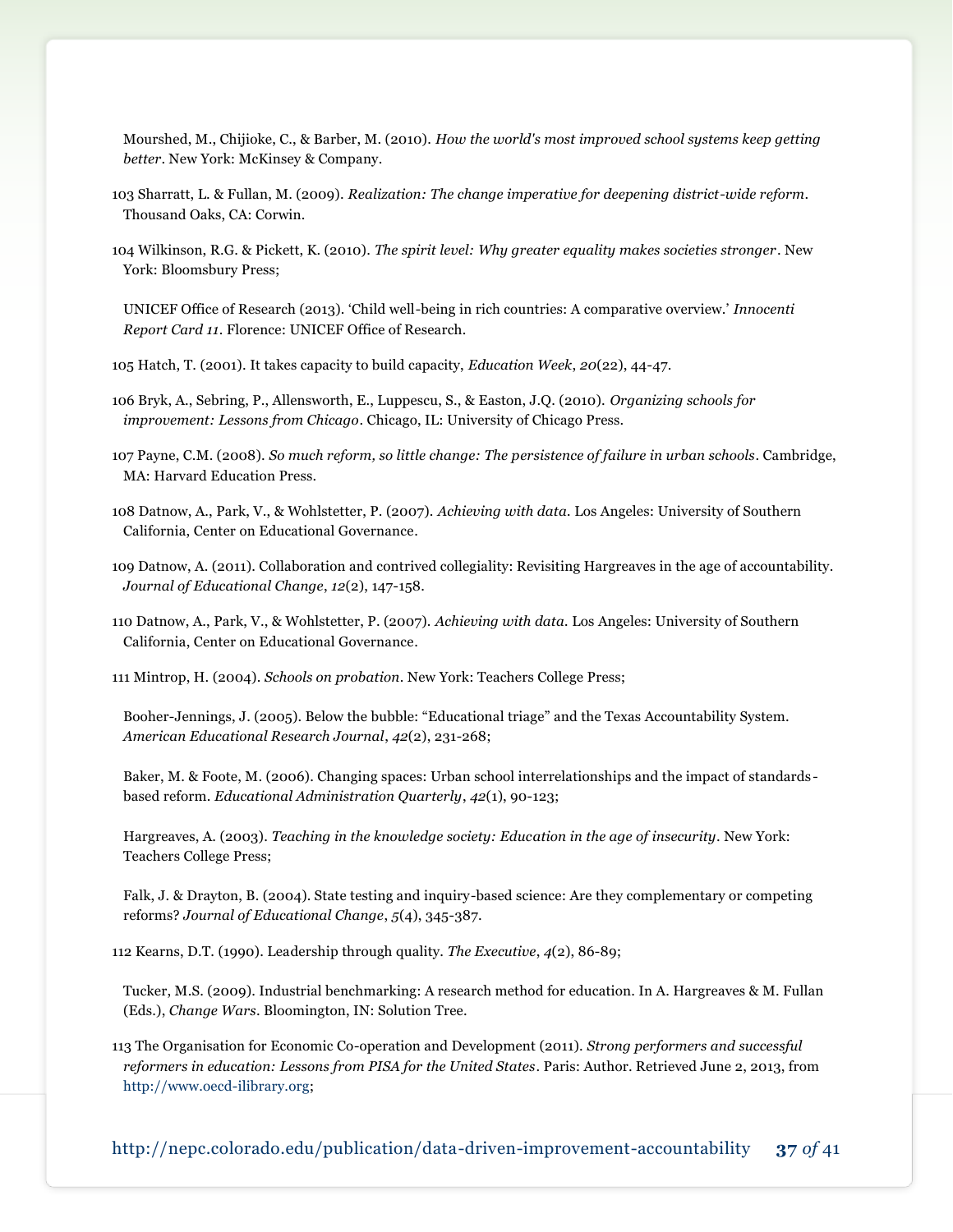Mourshed, M., Chijioke, C., & Barber, M. (2010). *How the world's most improved school systems keep getting better*. London: McKinsey & Company. Retrieved May 30, 2013, from [http://www.mckinsey.com/client\\_service/social\\_sector/latest\\_thinking/worlds\\_most\\_improved\\_schools/;](http://www.mckinsey.com/client_service/social_sector/latest_thinking/worlds_most_improved_schools/)

Tucker, M.S. (2011). *Standing on the shoulders of giants: An American agenda for education reform*. Washington, DC: National Center on Education and the Economy.

- 114 The Organisation for Economic Co-operation and Development (2011). *Strong performers and successful reformers in education: Lessons from PISA for the United States*. Paris: Author. Retrieved June 2, 2013, from <http://www.oecd-ilibrary.org/>.
- 115 See also Hargreaves, A. & Shirley, D. (2012) *The global fourth way: The quest for educational excellence*. Thousand Oaks, CA: Corwin.
- 116 Hargreaves, A., Shirley, D., Evans, M., Stone-Johnson, C., & Riseman, D. (2006). *The long and the short of*  school improvement: Summary of the evaluation report on the Raising Achievement Transforming Learning *Project of the Specialist Schools and Academies Trust*. London: SSAT;

Hopkins, D. (2009). Every school a great school: Realising the potential of system leadership. In A. Hargreaves, A. Lieberman, M. Fullan, & D. Hopkins (Eds.), *Second International Handbook of Educational Change* (741- 764). Dordrecht, Netherlands: Springer.

- 117 Reason Foundation (2013). *Weighted student formula in the states.* Retrieved May 26, 2013, from [http://reason.org/news/show/apr-2013-weighted-student-formula/](http://reason.org/news/show/apr-2013-weighted-student-formula).
- 118 Hargreaves, A. & Shirley, D. (2012) *The global fourth way: The quest for educational excellence*. Thousand Oaks, CA: Corwin.

119 Gates, B. (2013, January 25). Bill Gates: My plan to fix the world's biggest problems. *The Wall Street Journal.*  Retrieved May 31, 2013, from [http://online.wsj.com/article/SB10001424127887323539804578261780648285770.html;](http://online.wsj.com/article/SB10001424127887323539804578261780648285770.html)

Mourshed, M., Chijioke, C., & Barber, M. (2010). *How the world's most improved school systems keep getting better*. London: McKinsey & Company. Retrieved May 30, 2013, from [http://www.mckinsey.com/client\\_service/social\\_sector/latest\\_thinking/worlds\\_most\\_improved\\_schools/](http://www.mckinsey.com/client_service/social_sector/latest_thinking/worlds_most_improved_schools).

120 Glaze, A. & Campbell, C. (2007). Putting literacy and numeracy first: Using research and evidence to support improved student achievement. Paper presented at 2007AERA Annual Meeting. Retrieved October 19, 2013, from [http://www.edu.gov.on.ca/eng/research/litNumfirst.pdf;](http://www.edu.gov.on.ca/eng/research/litNumfirst.pdf)

Hargreaves, A. & Fullan, M. (2012). *Professional capital: Transforming teaching in every school*. New York: Teachers College Press.

121 Hargreaves, A. (2003). *Teaching in the knowledge society: Education in the age of insecurity*. New York: Teachers College Press;

Falk, J. & Drayton, B. (2004). State testing and inquiry-based science: Are they complementary or competing reforms? *Journal of Educational Change*, *5*(4), 345-387.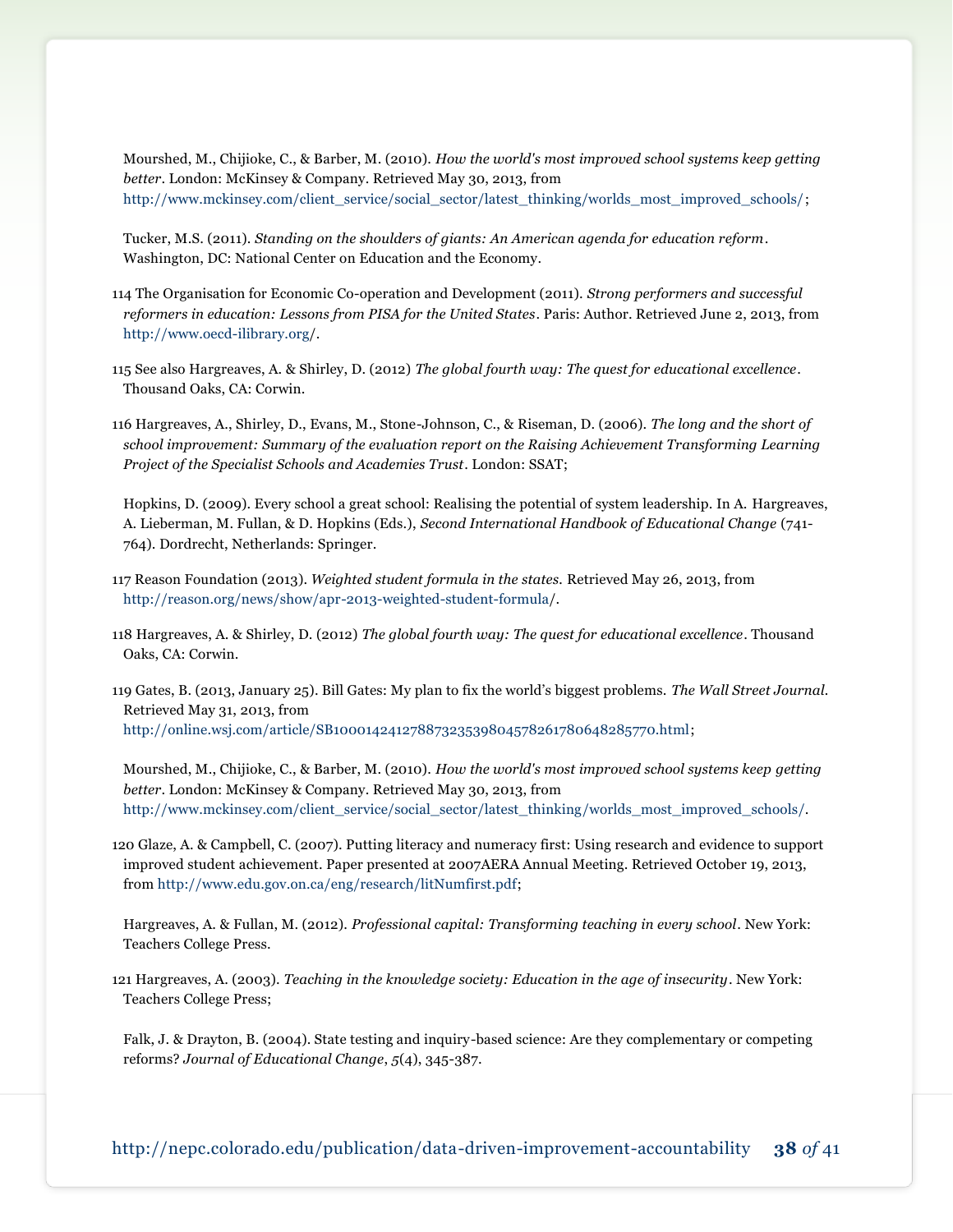122 Jesson, D., Mayston, D., & Smith, P. (1987). Performance assessment in the education sector: Educational and economic perspectives. *Oxford Review of Education*, *13*(3), 249-266;

Goldstein, H. (2001). Using pupil performance data for judging schools and teachers: Scope and limitations. *British Educational Research Journal*, *27*(4), 433-442.

123 Duncan, A. (2011, September 23). [Letter to Chief State School Officers]. U.S. Department of Education. Retrieved May 30, 2013, from [http://www2.ed.gov/policy/gen/guid/secletter/110923.html.](http://www2.ed.gov/policy/gen/guid/secletter/110923.html)

124 Braun, H.I. (2005). Value-added modeling: What does due diligence require? In R. Lissitz (Ed.). Value-added models in education: Theory and applications (19-38). Maple Grove, MN: Jam Press;

Linn, R.L., Baker, E.L., & Betebenner, D. W. (2002). Accountability systems: Implications of requirements of the No Child Left Behind Act of 2001. *Educational Researcher*, *31*(6), 3-16.

125 Hout, M. & Elliott, S.W. (Eds.). (2011*). Incentives and test-based accountability in education.* Washington, DC: National Academies Press;

Braun, H.I. (2005). Value-added modeling: What does due diligence require? In R. Lissitz (Ed.). Value-added models in education: Theory and applications (19-38). Maple Grove, MN: Jam Press;

Hargreaves, A. & Harris, A. (2011). *Performance beyond expectations.* Nottingham, UK: National College for School Leadership.

126 Reardon, S.F. & Raudenbush, S.W. (2009). Assumptions of value-added models for estimating school effects. *Education Finance and Policy*, *4*(4), 492-519;

Baker, E.L., Barton, P. E., Darling-Hammond, L., Haertel, E., Ladd, H.F., Linn, R.L., Rothstein, R., Ravitch, D., Shavelson, R.J., & Shepard, L.A. (2010). *Problems with the use of student test scores to evaluate teachers* (EPI Briefing Paper No. 278). Washington, DC: Economic Policy Institute;

Braun, H.I. (2005). Value-added modeling: What does due diligence require? In R. Lissitz (Ed.). Value-added models in education: Theory and applications (19-38). Maple Grove, MN: Jam Press.

127 McCaffrey, D.F., Lockwood, J.R., Koretz, D.M., & Hamilton, L.S. (2003). *Evaluating value-added models for teacher accountability*. Santa Monica, CA: RAND;

Newton, X., Darling-Hammond, L., Haertel, E., & Thomas, E. (2010). Value-added modeling of teacher effectiveness: An exploration of stability across models and contexts. *Education Policy Analysis Archives, 18*(23);

Baker, B., Oluwole, J., & Green III, P. (2013). The legal consequences of mandating high stakes decisions based on low quality information: Teacher evaluation in the Race-to-the-Top era. *Education Policy Analysis Archives, 21*(5).

128 Newton, X., Darling-Hammond, L., Haertel, E., & Thomas, E. (2010). Value-added modeling of teacher effectiveness: An exploration of stability across models and contexts. *Education Policy Analysis Archives, 18*(23).

129 Fullan, M., Hill, P., & Crévola, C. (Eds.). (2006). *Breakthrough*. Thousand Oaks, CA: Corwin.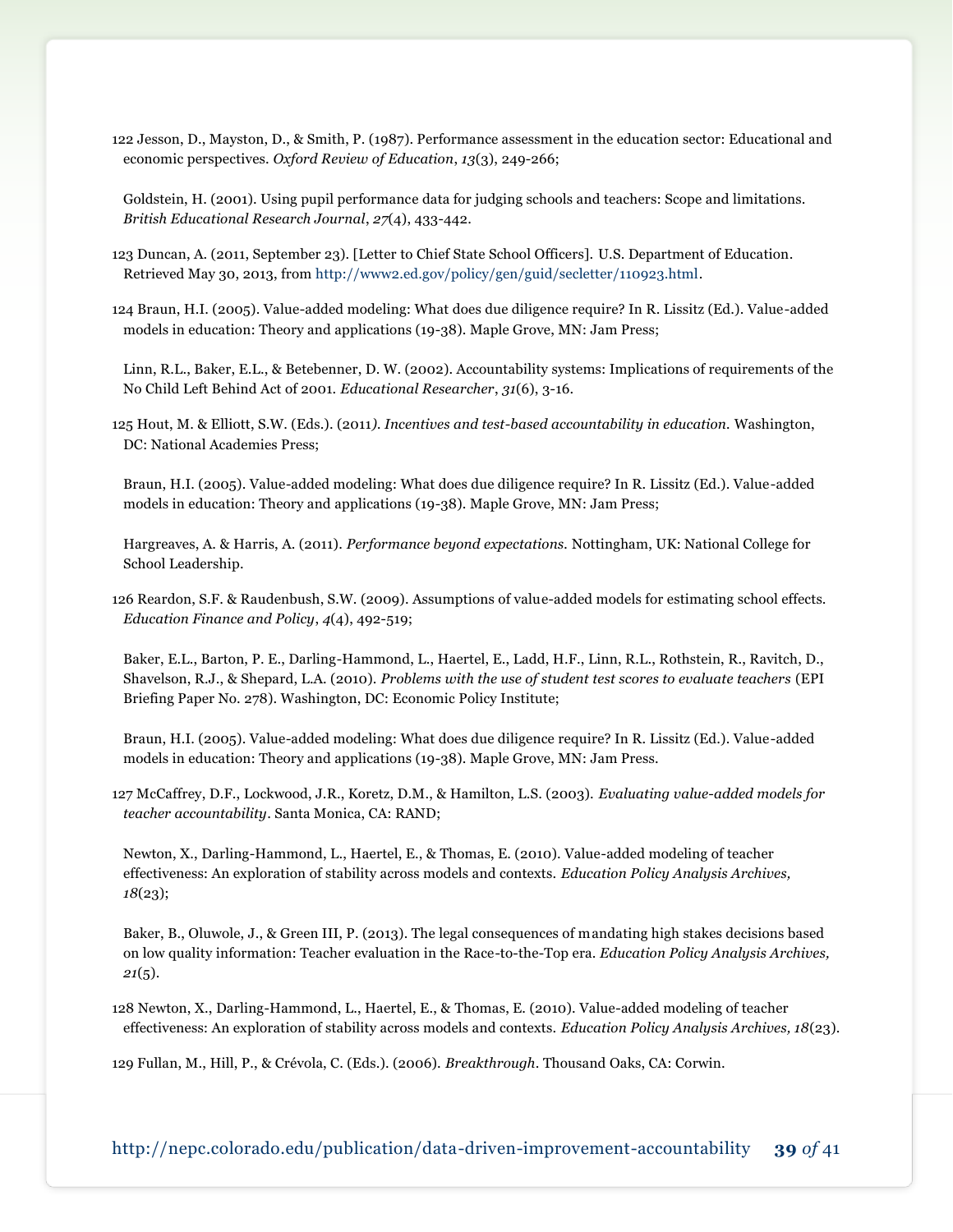- 130 Messick, S. (1989). Meaning and values in test validation: The science and ethics of assessment. *Educational Researcher*, *18*(2), 5-11.
- 131 Koretz, D.M. (2008). *Measuring up: What educational testing really tells us*. Cambridge, MA: Harvard University Press.
- 132 Elmore, R.F. (2004). Conclusion: The problem of stakes in performance-based accountability systems. In S. Fuhrman, S. & R.F. Elmore (Eds.) *Redesigning accountability systems for education* (274-296). New York: Teachers College Press.
- 133 Hout, M. & Elliott, S.W. (Eds.). (2011*). Incentives and test-based accountability in education.* Washington, DC: National Academies Press;

Rothstein, R., Jacobsen, R., & Wilder, T. (2008). *Grading education: Getting accountability right*. Washington, DC: Economic Policy Institute;

Springer, M.G. (2009). *Performance incentives" Their growing impact on American K-12 education*. Washington, DC: Brookings Institution Press;

Pink, D.H. (2009). *Drive: The surprising truth about what motivates us*. New York: Riverhead Books.

134 Hargreaves, A. & Shirley, D. (2012). *The global fourth way: The quest for educational excellence*. Thousand Oaks, CA: Corwin;

Tucker, M.S. (2011). *Standing on the shoulders of giants: An American agenda for education reform*. Washington, DC: National Center on Education and the Economy;

The Organisation for Economic Co-operation and Development (2011). *Strong performers and successful reformers in education: Lessons from PISA for the United States*. Paris: Author. Retrieved June 2, 2013, from [http://www.oecd-ilibrary.org;](http://www.oecd-ilibrary.org/)

Sahlberg, P. (2011). *Finnish lessons*. New York: Teachers College Press.

135 Daly, A.J., Der-Martirosian, C., Ong-Dean, C., Park, V., & Wishard-Guerra, A. (2011). Leading under sanction: Principals' perceptions of threat rigidity, efficacy, and leadership in underperforming schools. *Leadership and Policy in Schools*, *10*(2), 171-206.

136 Marsh, J.A., Pane, J.F., & Hamilton, L.S. (2006). *Making sense of data-driven decision making in education evidence from recent RAND research*. Santa Monica, CA: RAND.

137 Datnow, A., Park, V., & Wohlstetter, P. (2007). *Achieving with data.* Los Angeles: University of Southern California, Center on Educational Governance.

138 Wood, D. (2007). Teachers' learning communities: Catalyst for change or a new infrastructure for the status quo? *Teachers College Record*, *109*(3), 699-739;

Hargreaves, A. & Braun, H. (2012). *Leading for all: A research report of the development, design, implementation and impact of Ontario's "Essential for Some, Good for All" initiative*. Ontario: Council of Ontario Directors of Education.